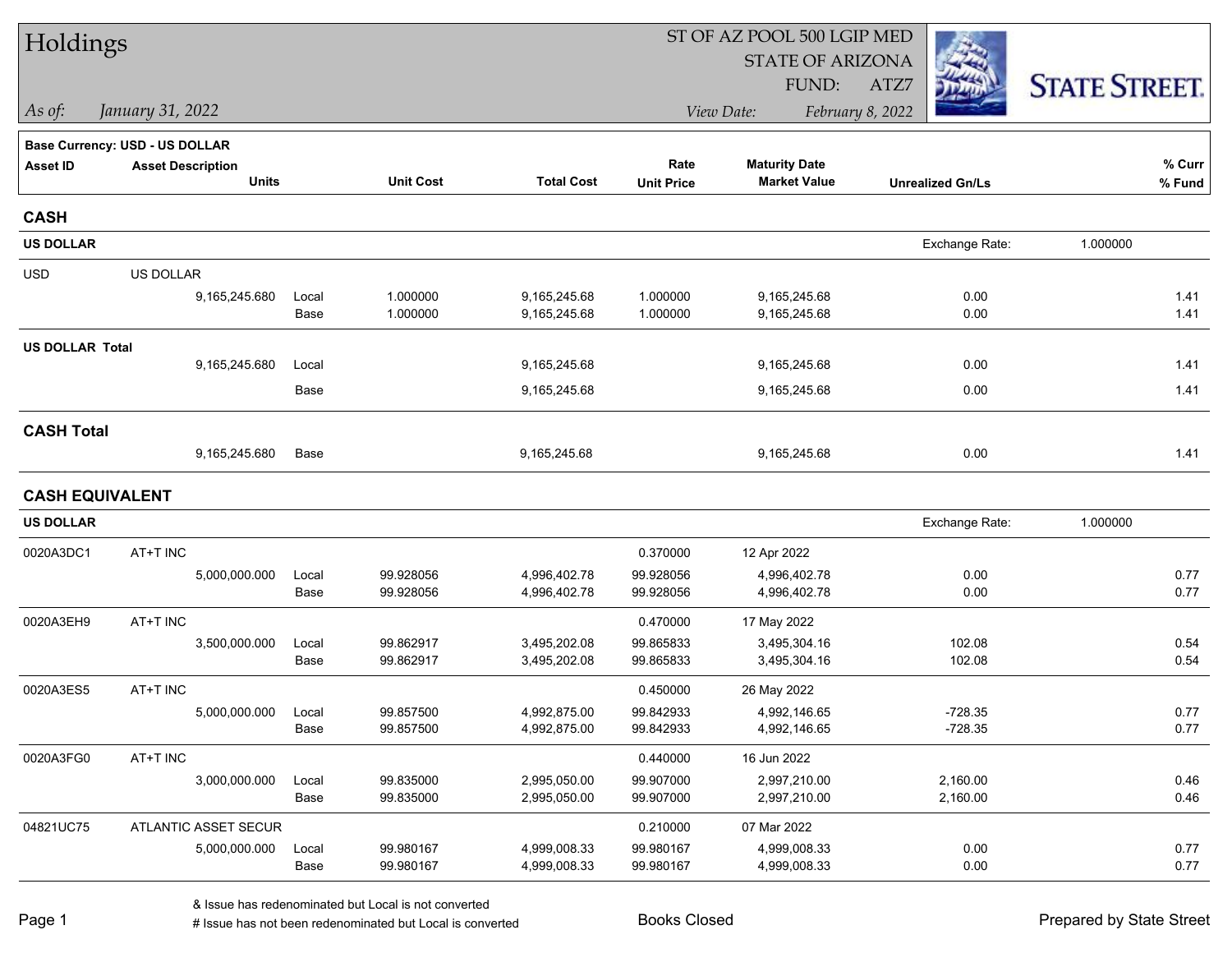| Holdings        |                                                |       |                  | ST OF AZ POOL 500 LGIP MED |                   |                         |                         |                      |  |  |
|-----------------|------------------------------------------------|-------|------------------|----------------------------|-------------------|-------------------------|-------------------------|----------------------|--|--|
|                 |                                                |       |                  |                            |                   | <b>STATE OF ARIZONA</b> |                         |                      |  |  |
|                 |                                                |       |                  |                            |                   | FUND:                   | ATZ7                    | <b>STATE STREET.</b> |  |  |
| As of:          | January 31, 2022                               |       |                  |                            |                   | View Date:              | February 8, 2022        |                      |  |  |
|                 | <b>Base Currency: USD - US DOLLAR</b>          |       |                  |                            |                   |                         |                         |                      |  |  |
| <b>Asset ID</b> | <b>Asset Description</b>                       |       |                  |                            | Rate              | <b>Maturity Date</b>    |                         | % Curr               |  |  |
|                 | <b>Units</b>                                   |       | <b>Unit Cost</b> | <b>Total Cost</b>          | <b>Unit Price</b> | <b>Market Value</b>     | <b>Unrealized Gn/Ls</b> | % Fund               |  |  |
| 05253CET9       | <b>AUST + NEW ZEA</b>                          |       |                  |                            | 0.385000          | 27 May 2022             |                         |                      |  |  |
|                 | 3,000,000.000                                  | Local | 99.877014        | 2,996,310.41               | 99.797700         | 2,993,931.00            | $-2,379.41$             | 0.46                 |  |  |
|                 |                                                | Base  | 99.877014        | 2,996,310.41               | 99.797700         | 2,993,931.00            | $-2,379.41$             | 0.46                 |  |  |
| 05253CKB1       | <b>AUST + NEW ZEA</b>                          |       |                  |                            | 0.260000          | 11 Oct 2022             |                         |                      |  |  |
|                 | 3,000,000.000                                  | Local | 99.818000        | 2,994,540.00               | 99.702700         | 2,991,081.00            | $-3,459.00$             | 0.46                 |  |  |
|                 |                                                | Base  | 99.818000        | 2,994,540.00               | 99.702700         | 2,991,081.00            | $-3,459.00$             | 0.46                 |  |  |
| 05253CKB1       | <b>AUST + NEW ZEA</b>                          |       |                  |                            | 0.340000          | 11 Oct 2022             |                         |                      |  |  |
|                 | 2,000,000.000                                  | Local | 99.762000        | 1,995,240.00               | 99.702700         | 1,994,054.00            | $-1,186.00$             | 0.31                 |  |  |
|                 |                                                | Base  | 99.762000        | 1,995,240.00               | 99.702700         | 1,994,054.00            | $-1,186.00$             | 0.31                 |  |  |
| 06367CG35       | <b>BANK OF MONTREAL</b>                        |       |                  |                            | 0.210000          | 07 Jul 2022             |                         |                      |  |  |
|                 | 5,000,000.000                                  | Local | 100.000000       | 5,000,000.00               | 99.650500         | 4,982,525.00            | $-17,475.00$            | 0.77                 |  |  |
|                 |                                                | Base  | 100.000000       | 5,000,000.00               | 99.650500         | 4,982,525.00            | $-17,475.00$            | 0.77                 |  |  |
| 06367CN86       | <b>BANK OF MONTREAL</b>                        |       |                  |                            | 0.340000          | 02 Nov 2022             |                         |                      |  |  |
|                 | 5,000,000.000                                  | Local | 100.000000       | 5,000,000.00               | 99.702700         | 4,985,135.00            | $-14,865.00$            | 0.77                 |  |  |
|                 |                                                | Base  | 100.000000       | 5,000,000.00               | 99.702700         | 4,985,135.00            | $-14,865.00$            | 0.77                 |  |  |
| 06417KGV5       | <b>BANK OF NOVA SCOTIA/THE</b>                 |       |                  |                            | 0.190000          | 29 Jul 2022             |                         |                      |  |  |
|                 | 5,000,000.000                                  | Local | 99.906056        | 4,995,302.78               | 100.000000        | 5,000,000.00            | 4,697.22                | 0.77                 |  |  |
|                 |                                                | Base  | 99.906056        | 4,995,302.78               | 100.000000        | 5,000,000.00            | 4,697.22                | 0.77                 |  |  |
| 06417KJV2       | <b>BANK OF NOVA SCOTIA/THE</b>                 |       |                  |                            | 0.220000          | 29 Sep 2022             |                         |                      |  |  |
|                 | 4,000,000.000                                  | Local | 99.853333        | 3,994,133.33               | 99.537333         | 3,981,493.32            | $-12,640.01$            | 0.61                 |  |  |
|                 |                                                | Base  | 99.853333        | 3,994,133.33               | 99.537333         | 3,981,493.32            | $-12,640.01$            | 0.61                 |  |  |
| 06417KJV2       | <b>BANK OF NOVA SCOTIA/THE</b>                 |       |                  |                            | 0.260000          | 29 Sep 2022             |                         |                      |  |  |
|                 | 1,000,000.000                                  | Local | 99.826667        | 998,266.67                 | 99.537333         | 995,373.33              | $-2,893.34$             | 0.15                 |  |  |
|                 |                                                | Base  | 99.826667        | 998,266.67                 | 99.537333         | 995,373.33              | $-2,893.34$             | 0.15                 |  |  |
| 06417MPH2       | <b>BANK OF NOVA SCOTIA</b>                     |       |                  |                            | 0.230000          | 11 May 2022             |                         |                      |  |  |
|                 | 4,000,000.000                                  | Local | 100.002754       | 4,000,110.14               | 100.028000        | 4,001,120.00            | 1,009.86                | 0.62                 |  |  |
|                 |                                                | Base  | 100.002754       | 4,000,110.14               | 100.028000        | 4,001,120.00            | 1,009.86                | 0.62                 |  |  |
| 136069TY7       | CANADIAN IMPERIAL BANK SR UNSECURED 06/22 2.55 |       |                  |                            | 2.550000          | 16 Jun 2022             |                         |                      |  |  |
|                 | 3,000,000.000                                  | Local | 99.993124        | 2,999,793.71               | 99.907000         | 2,997,210.00            | $-2,583.71$             | 0.46                 |  |  |
|                 |                                                | Base  | 99.993124        | 2,999,793.71               | 99.907000         | 2,997,210.00            | $-2,583.71$             | 0.46                 |  |  |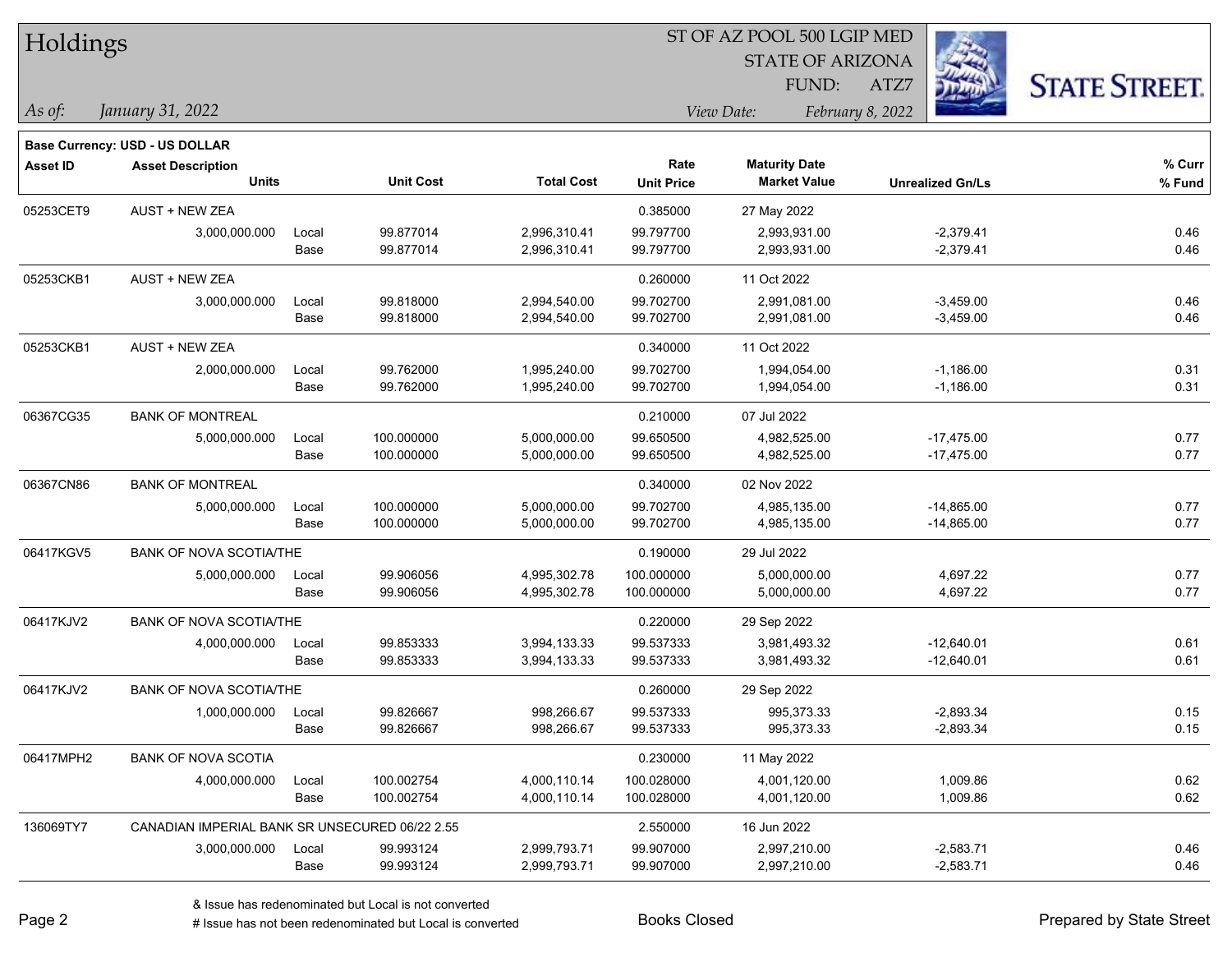| Holdings        |                                       |       |                  |                   | ST OF AZ POOL 500 LGIP MED |                         |                         |                      |  |  |  |
|-----------------|---------------------------------------|-------|------------------|-------------------|----------------------------|-------------------------|-------------------------|----------------------|--|--|--|
|                 |                                       |       |                  |                   |                            | <b>STATE OF ARIZONA</b> |                         |                      |  |  |  |
|                 |                                       |       |                  |                   |                            | FUND:                   | ATZ7                    | <b>STATE STREET.</b> |  |  |  |
| As of:          | January 31, 2022                      |       |                  |                   |                            | View Date:              | February 8, 2022        |                      |  |  |  |
|                 | <b>Base Currency: USD - US DOLLAR</b> |       |                  |                   |                            |                         |                         |                      |  |  |  |
| <b>Asset ID</b> | <b>Asset Description</b>              |       |                  |                   | Rate                       | <b>Maturity Date</b>    |                         | % Curr               |  |  |  |
|                 | <b>Units</b>                          |       | <b>Unit Cost</b> | <b>Total Cost</b> | <b>Unit Price</b>          | <b>Market Value</b>     | <b>Unrealized Gn/Ls</b> | % Fund               |  |  |  |
| 138994009       | CANTOR FITZGERALD REPO REPO           |       |                  |                   | 0.300000                   | 01 Feb 2022             |                         |                      |  |  |  |
|                 | 10,000,000.000                        | Local | 100.000000       | 10,000,000.00     | 100.000000                 | 10,000,000.00           | 0.00                    | 1.54                 |  |  |  |
|                 |                                       | Base  | 100.000000       | 10,000,000.00     | 100.000000                 | 10,000,000.00           | 0.00                    | 1.54                 |  |  |  |
| 138994009       | CANTOR FITZGERALD REPO REPO           |       |                  |                   | 0.200000                   | 04 Feb 2022             |                         |                      |  |  |  |
|                 | 8,000,000.000                         | Local | 100.000000       | 8,000,000.00      | 100.000000                 | 8,000,000.00            | 0.00                    | 1.23                 |  |  |  |
|                 |                                       | Base  | 100.000000       | 8,000,000.00      | 100.000000                 | 8,000,000.00            | 0.00                    | 1.23                 |  |  |  |
| 138994009       | CANTOR FITZGERALD REPO REPO           |       |                  |                   | 0.320000                   | 19 Apr 2022             |                         |                      |  |  |  |
|                 | 5,000,000.000                         | Local | 100.000000       | 5,000,000.00      | 100.000000                 | 5,000,000.00            | 0.00                    | 0.77                 |  |  |  |
|                 |                                       | Base  | 100.000000       | 5,000,000.00      | 100.000000                 | 5,000,000.00            | 0.00                    | 0.77                 |  |  |  |
| 15060YEL0       | CEDAR SPRING CPTL CO                  |       |                  |                   | 0.290000                   | 20 May 2022             |                         |                      |  |  |  |
|                 | 5,000,000.000                         | Local | 99.913000        | 4,995,650.00      | 99.908200                  | 4,995,410.00            | $-240.00$               | 0.77                 |  |  |  |
|                 |                                       | Base  | 99.913000        | 4,995,650.00      | 99.908200                  | 4,995,410.00            | $-240.00$               | 0.77                 |  |  |  |
| 17327BJW6       | CITIGROUP GLOBAL MKTS INC S           |       |                  |                   | 0.200000                   | 30 Sep 2022             |                         |                      |  |  |  |
|                 | 5,000,000.000                         | Local | 99.866111        | 4,993,305.56      | 99.562853                  | 4,978,142.65            | $-15,162.91$            | 0.77                 |  |  |  |
|                 |                                       | Base  | 99.866111        | 4,993,305.56      | 99.562853                  | 4,978,142.65            | $-15,162.91$            | 0.77                 |  |  |  |
| 2063C1B33       | CONCORD MIN CPTL CO                   |       |                  |                   | 0.230000                   | 03 Feb 2022             |                         |                      |  |  |  |
|                 | 2,500,000.000                         | Local | 99.998722        | 2,499,968.06      | 99.998722                  | 2,499,968.06            | 0.00                    | 0.39                 |  |  |  |
|                 |                                       | Base  | 99.998722        | 2,499,968.06      | 99.998722                  | 2,499,968.06            | 0.00                    | 0.39                 |  |  |  |
| 2284K1H14       | CROWN POINT CAP CO.                   |       |                  |                   | 0.260000                   | 01 Aug 2022             |                         |                      |  |  |  |
|                 | 5,000,000.000                         | Local | 99.869278        | 4,993,463.89      | 99.697328                  | 4,984,866.40            | $-8,597.49$             | 0.77                 |  |  |  |
|                 |                                       | Base  | 99.869278        | 4,993,463.89      | 99.697328                  | 4,984,866.40            | $-8,597.49$             | 0.77                 |  |  |  |
| 2546R3DV3       | DISNEY (WALT) CO THE                  |       |                  |                   | 0.270000                   | 29 Apr 2022             |                         |                      |  |  |  |
|                 | 3,000,000.000                         | Local | 99.934750        | 2,998,042.50      | 99.934750                  | 2,998,042.50            | 0.00                    | 0.46                 |  |  |  |
|                 |                                       | Base  | 99.934750        | 2,998,042.50      | 99.934750                  | 2,998,042.50            | 0.00                    | 0.46                 |  |  |  |
| 2546R3FF6       | DISNEY (WALT) CO THE                  |       |                  |                   | 0.270000                   | 15 Jun 2022             |                         |                      |  |  |  |
|                 | 250,000.000                           | Local | 99.899500        | 249,748.75        | 99.650500                  | 249,126.25              | $-622.50$               | 0.04                 |  |  |  |
|                 |                                       | Base  | 99.899500        | 249,748.75        | 99.650500                  | 249,126.25              | $-622.50$               | 0.04                 |  |  |  |
| 2546R3FW9       | DISNEY (WALT) CO THE                  |       |                  |                   | 0.200000                   | 30 Jun 2022             |                         |                      |  |  |  |
|                 | 250,000.000                           | Local | 99.917220        | 249,793.05        | 100.000000                 | 250,000.00              | 206.95                  | 0.04                 |  |  |  |
|                 |                                       | Base  | 99.917220        | 249,793.05        | 100.000000                 | 250,000.00              | 206.95                  | 0.04                 |  |  |  |

 $\overline{\phantom{a}}$ 

 $\overline{\phantom{0}}$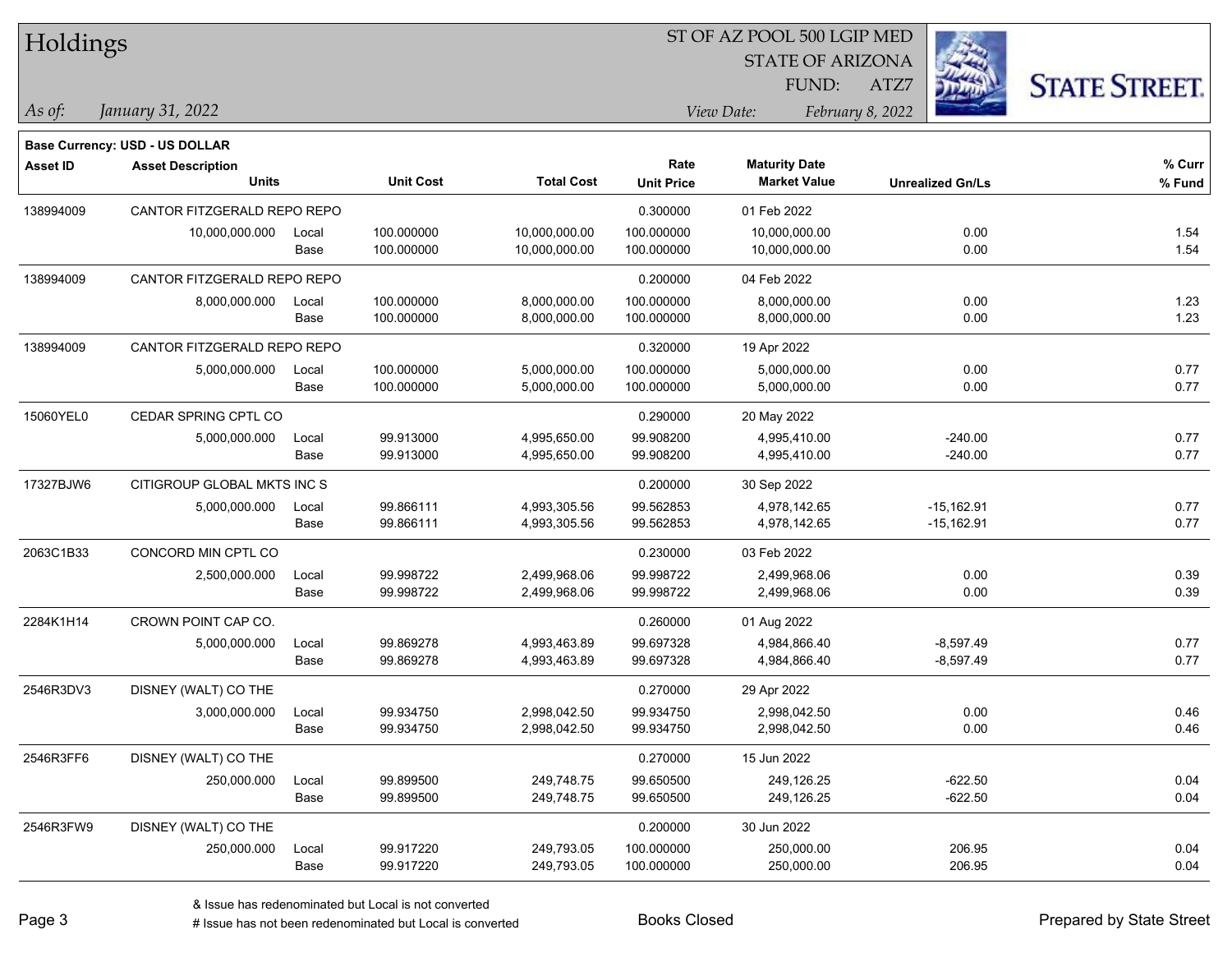| Holdings        |                                          |               |                        | ST OF AZ POOL 500 LGIP MED   |                           |                                             |                         |                      |  |  |
|-----------------|------------------------------------------|---------------|------------------------|------------------------------|---------------------------|---------------------------------------------|-------------------------|----------------------|--|--|
|                 |                                          |               |                        |                              |                           | <b>STATE OF ARIZONA</b>                     |                         |                      |  |  |
|                 |                                          |               |                        |                              |                           | FUND:                                       | ATZ7                    | <b>STATE STREET.</b> |  |  |
| As of:          | January 31, 2022                         |               |                        |                              |                           | View Date:                                  | February 8, 2022        |                      |  |  |
|                 |                                          |               |                        |                              |                           |                                             |                         |                      |  |  |
|                 | Base Currency: USD - US DOLLAR           |               |                        |                              |                           |                                             |                         |                      |  |  |
| <b>Asset ID</b> | <b>Asset Description</b><br><b>Units</b> |               | <b>Unit Cost</b>       | <b>Total Cost</b>            | Rate<br><b>Unit Price</b> | <b>Maturity Date</b><br><b>Market Value</b> | <b>Unrealized Gn/Ls</b> | % Curr<br>% Fund     |  |  |
|                 |                                          |               |                        |                              | 0.210000                  |                                             |                         |                      |  |  |
| 2546R3FW9       | DISNEY (WALT) CO THE                     |               |                        |                              |                           | 30 Jun 2022                                 |                         |                      |  |  |
|                 | 2,000,000.000                            | Local<br>Base | 99.913084<br>99.913084 | 1,998,261.67<br>1,998,261.67 | 100.000000<br>100.000000  | 2,000,000.00<br>2,000,000.00                | 1,738.33<br>1,738.33    | 0.31<br>0.31         |  |  |
|                 |                                          |               |                        |                              |                           |                                             |                         |                      |  |  |
| 2546R3FW9       | DISNEY (WALT) CO THE                     |               |                        |                              | 0.220000                  | 30 Jun 2022                                 |                         |                      |  |  |
|                 | 3,000,000.000                            | Local<br>Base | 99.908944<br>99.908944 | 2,997,268.33<br>2,997,268.33 | 100.000000<br>100.000000  | 3,000,000.00<br>3,000,000.00                | 2,731.67<br>2,731.67    | 0.46<br>0.46         |  |  |
|                 |                                          |               |                        |                              |                           |                                             |                         |                      |  |  |
| 2546R3FW9       | DISNEY (WALT) CO THE                     |               |                        |                              | 0.270000                  | 30 Jun 2022                                 |                         |                      |  |  |
|                 | 250,000.000                              | Local<br>Base | 99.888252<br>99.888252 | 249,720.63<br>249,720.63     | 99.888252<br>99.888252    | 249,720.63<br>249,720.63                    | 0.00<br>0.00            | 0.04<br>0.04         |  |  |
|                 |                                          |               |                        |                              |                           |                                             |                         |                      |  |  |
| 2546R3JW5       | DISNEY (WALT) CO THE                     |               |                        |                              | 0.230000                  | 30 Sep 2022                                 |                         |                      |  |  |
|                 | 2,500,000.000                            | Local<br>Base | 99.846028<br>99.846028 | 2,496,150.70<br>2,496,150.70 | 100.000000<br>100.000000  | 2,500,000.00<br>2,500,000.00                | 3,849.30<br>3,849.30    | 0.39<br>0.39         |  |  |
|                 |                                          |               |                        |                              |                           |                                             |                         |                      |  |  |
| 26055BCV4       | DOW CHEMICAL COMPANY                     |               |                        |                              | 0.300000                  | 29 Mar 2022                                 |                         |                      |  |  |
|                 | 5,232,000.000                            | Local<br>Base | 99.953333<br>99.953333 | 5,229,558.40<br>5,229,558.40 | 99.953333<br>99.953333    | 5,229,558.40<br>5,229,558.40                | 0.00<br>0.00            | 0.81<br>0.81         |  |  |
|                 |                                          |               |                        |                              |                           |                                             |                         |                      |  |  |
| 30601WF12       | <b>FAIRWAY FINANCE CORP</b>              |               |                        |                              | 0.400000                  | 01 Jun 2022                                 |                         |                      |  |  |
|                 | 5,000,000.000                            | Local<br>Base | 99.866667<br>99.866667 | 4,993,333.33<br>4,993,333.33 | 100.000000<br>100.000000  | 5,000,000.00<br>5,000,000.00                | 6,666.67<br>6,666.67    | 0.77<br>0.77         |  |  |
|                 |                                          |               |                        |                              |                           |                                             |                         |                      |  |  |
| 38346MC28       | <b>GOTHAM FDG CORP</b>                   |               |                        |                              | 0.190000                  | 02 Mar 2022                                 |                         |                      |  |  |
|                 | 1,500,000.000                            | Local<br>Base | 99.984695<br>99.984695 | 1,499,770.42<br>1,499,770.42 | 99.984695<br>99.984695    | 1,499,770.42<br>1,499,770.42                | 0.00<br>0.00            | 0.23<br>0.23         |  |  |
|                 |                                          |               |                        |                              |                           |                                             |                         |                      |  |  |
| 41282KCJ5       | HARLEY DAVIDSON FND CP                   |               |                        |                              | 0.430000                  | 18 Mar 2022                                 |                         |                      |  |  |
|                 | 3,500,000.000                            | Local         | 99.946250              | 3,498,118.75                 | 99.946250                 | 3,498,118.75                                | 0.00                    | 0.54<br>0.54         |  |  |
|                 |                                          | Base          | 99.946250              | 3,498,118.75                 | 99.946250                 | 3,498,118.75                                | 0.00                    |                      |  |  |
| 41282KD13       | HARLEY DAVIDSON FND CP                   |               |                        |                              | 0.440000                  | 01 Apr 2022                                 |                         |                      |  |  |
|                 | 3,000,000.000                            | Local         | 99.927889              | 2,997,836.67                 | 99.927889                 | 2,997,836.67                                | 0.00                    | 0.46                 |  |  |
|                 |                                          | Base          | 99.927889              | 2,997,836.67                 | 99.927889                 | 2,997,836.67                                | 0.00                    | 0.46                 |  |  |
| 45856XBU0       | INTERCONTINENTAL EXCHANGE                |               |                        |                              | 0.400000                  | 28 Feb 2022                                 |                         |                      |  |  |
|                 | 5,000,000.000                            | Local         | 99.970000              | 4,998,500.00                 | 99.970000                 | 4,998,500.00                                | 0.00                    | 0.77                 |  |  |
|                 |                                          | Base          | 99.970000              | 4,998,500.00                 | 99.970000                 | 4,998,500.00                                | 0.00                    | 0.77                 |  |  |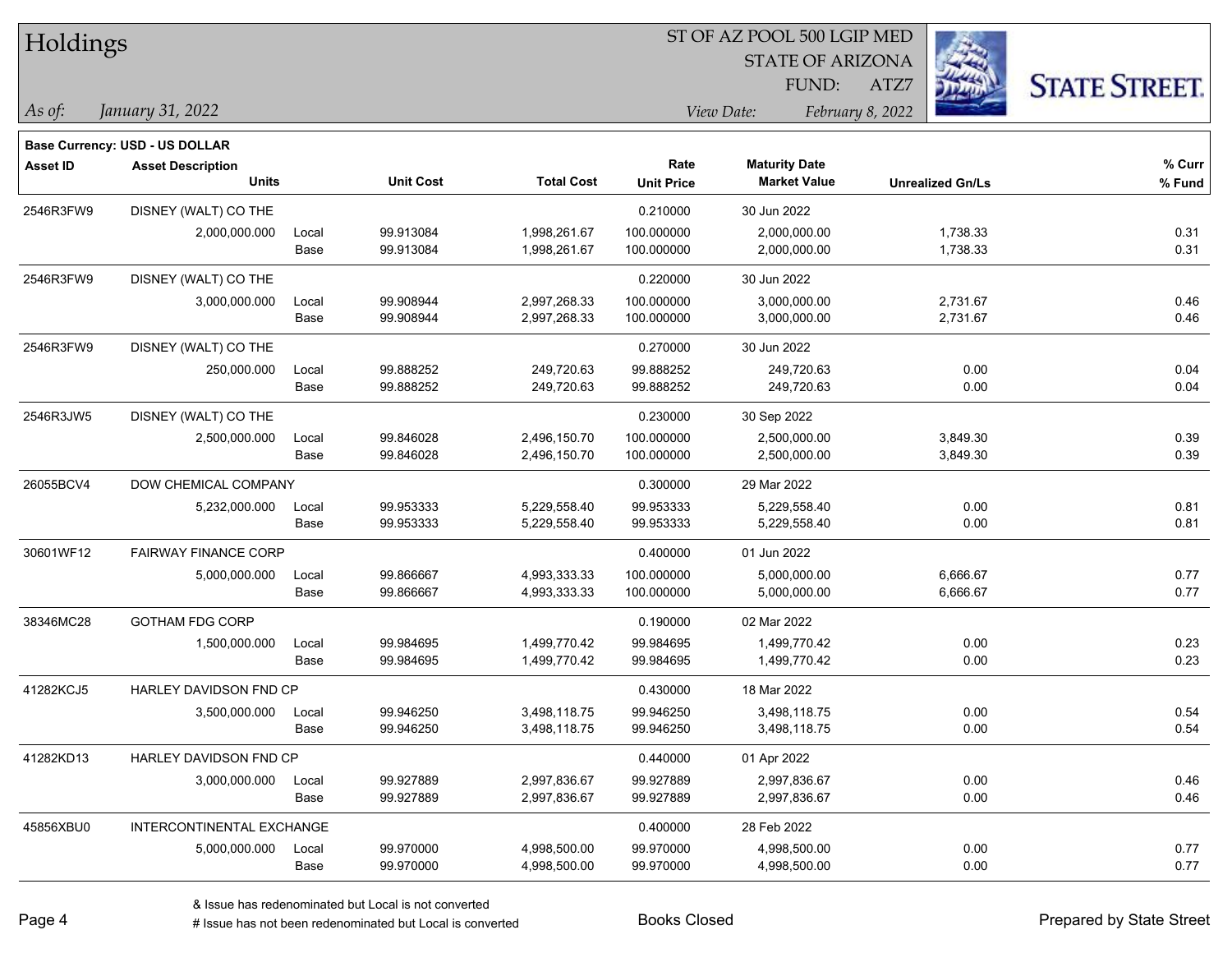| Holdings        |                                       |       |                  |                   | SI OF AZ POOL 500 LGIP MED<br>J. |                         |                         |                      |  |  |
|-----------------|---------------------------------------|-------|------------------|-------------------|----------------------------------|-------------------------|-------------------------|----------------------|--|--|
|                 |                                       |       |                  |                   |                                  | <b>STATE OF ARIZONA</b> |                         |                      |  |  |
|                 |                                       |       |                  |                   |                                  | FUND:                   | ATZ7                    | <b>STATE STREET.</b> |  |  |
| As of:          | January 31, 2022                      |       |                  |                   | February 8, 2022<br>View Date:   |                         |                         |                      |  |  |
|                 | <b>Base Currency: USD - US DOLLAR</b> |       |                  |                   |                                  |                         |                         |                      |  |  |
| <b>Asset ID</b> | <b>Asset Description</b>              |       |                  |                   | Rate                             | <b>Maturity Date</b>    |                         | % Curr               |  |  |
|                 | <b>Units</b>                          |       | <b>Unit Cost</b> | <b>Total Cost</b> | <b>Unit Price</b>                | <b>Market Value</b>     | <b>Unrealized Gn/Ls</b> | $%$ Fund             |  |  |
| 56274MG14       | MANHATTAN ASSET FDG.                  |       |                  |                   | 0.490000                         | 01 Jul 2022             |                         |                      |  |  |
|                 | 1,000,000.000                         | Local | 99.795833        | 997,958.33        | 99.841667                        | 998,416.67              | 458.34                  | 0.15                 |  |  |
|                 |                                       | Base  | 99.795833        | 997,958.33        | 99.841667                        | 998,416.67              | 458.34                  | 0.15                 |  |  |
| 59157UBU3       | METLIFE SHORT TERM FDG                |       |                  |                   | 0.160000                         | 28 Feb 2022             |                         |                      |  |  |
|                 | 800,000.000                           | Local | 99.988000        | 799,904.00        | 99.988000                        | 799,904.00              | 0.00                    | 0.12                 |  |  |
|                 |                                       | Base  | 99.988000        | 799,904.00        | 99.988000                        | 799,904.00              | 0.00                    | 0.12                 |  |  |
| 59157UC16       | METLIFE SHORT TERM FDG                |       |                  |                   | 0.150000                         | 01 Mar 2022             |                         |                      |  |  |
|                 | 5,000,000.000                         | Local | 99.988333        | 4,999,416.67      | 99.988333                        | 4,999,416.67            | 0.00                    | 0.77                 |  |  |
|                 |                                       | Base  | 99.988333        | 4,999,416.67      | 99.988333                        | 4,999,416.67            | 0.00                    | 0.77                 |  |  |
| 62455BDV4       | <b>MOUNTCLIFF</b>                     |       |                  |                   | 0.210000                         | 29 Apr 2022             |                         |                      |  |  |
|                 | 5,000,000.000                         | Local | 99.949250        | 4,997,462.50      | 99.949250                        | 4,997,462.50            | 0.00                    | 0.77                 |  |  |
|                 |                                       | Base  | 99.949250        | 4,997,462.50      | 99.949250                        | 4,997,462.50            | 0.00                    | 0.77                 |  |  |
| 62455BF18       | <b>MOUNTCLIFF</b>                     |       |                  |                   | 0.200000                         | 01 Jun 2022             |                         |                      |  |  |
|                 | 5,000,000.000                         | Local | 99.933333        | 4,996,666.67      | 99.650500                        | 4,982,525.00            | $-14,141.67$            | 0.77                 |  |  |
|                 |                                       | Base  | 99.933333        | 4,996,666.67      | 99.650500                        | 4,982,525.00            | $-14,141.67$            | 0.77                 |  |  |
| 62455BF18       | <b>MOUNTCLIFF</b>                     |       |                  |                   | 0.220000                         | 01 Jun 2022             |                         |                      |  |  |
|                 | 500,000.000                           | Local | 99.926666        | 499,633.33        | 99.650500                        | 498,252.50              | $-1,380.83$             | 0.08                 |  |  |
|                 |                                       | Base  | 99.926666        | 499,633.33        | 99.650500                        | 498,252.50              | $-1,380.83$             | 0.08                 |  |  |
| 63307MEJ4       | NATIONAL BK OF CANAD                  |       |                  |                   | 0.280000                         | 18 May 2022             |                         |                      |  |  |
|                 | 5,000,000.000                         | Local | 99.917556        | 4,995,877.78      | 99.702700                        | 4,985,135.00            | $-10,742.78$            | 0.77                 |  |  |
|                 |                                       | Base  | 99.917556        | 4,995,877.78      | 99.702700                        | 4,985,135.00            | $-10,742.78$            | 0.77                 |  |  |
| 63307MF12       | NATIONAL BK OF CANAD                  |       |                  |                   | 0.170000                         | 01 Jun 2022             |                         |                      |  |  |
|                 | 4,000,000.000                         | Local | 99.943333        | 3,997,733.33      | 100.000000                       | 4,000,000.00            | 2,266.67                | 0.62                 |  |  |
|                 |                                       | Base  | 99.943333        | 3,997,733.33      | 100.000000                       | 4,000,000.00            | 2,266.67                | 0.62                 |  |  |
| 78012U2C8       | ROYAL BK OF CANADA                    |       |                  |                   | 0.300000                         | 01 Dec 2022             |                         |                      |  |  |
|                 | 5,000,000.000                         | Local | 100.000000       | 5,000,000.00      | 100.016000                       | 5,000,800.00            | 800.00                  | 0.77                 |  |  |
|                 |                                       | Base  | 100.000000       | 5,000,000.00      | 100.016000                       | 5,000,800.00            | 800.00                  | 0.77                 |  |  |
| 82124MC24       | SHEFFIELD RECEIVABLE                  |       |                  |                   | 0.210000                         | 02 Mar 2022             |                         |                      |  |  |
|                 | 5,000,000.000                         | Local | 99.983083        | 4,999,154.17      | 99.983083                        | 4,999,154.17            | 0.00                    | 0.77                 |  |  |
|                 |                                       | Base  | 99.983083        | 4,999,154.17      | 99.983083                        | 4,999,154.17            | 0.00                    | 0.77                 |  |  |

 $\overline{\text{SP } \overline{\text{SP } \text{O}}$ 

# Issue has not been redenominated but Local is converted Books Closed Prepared by State Street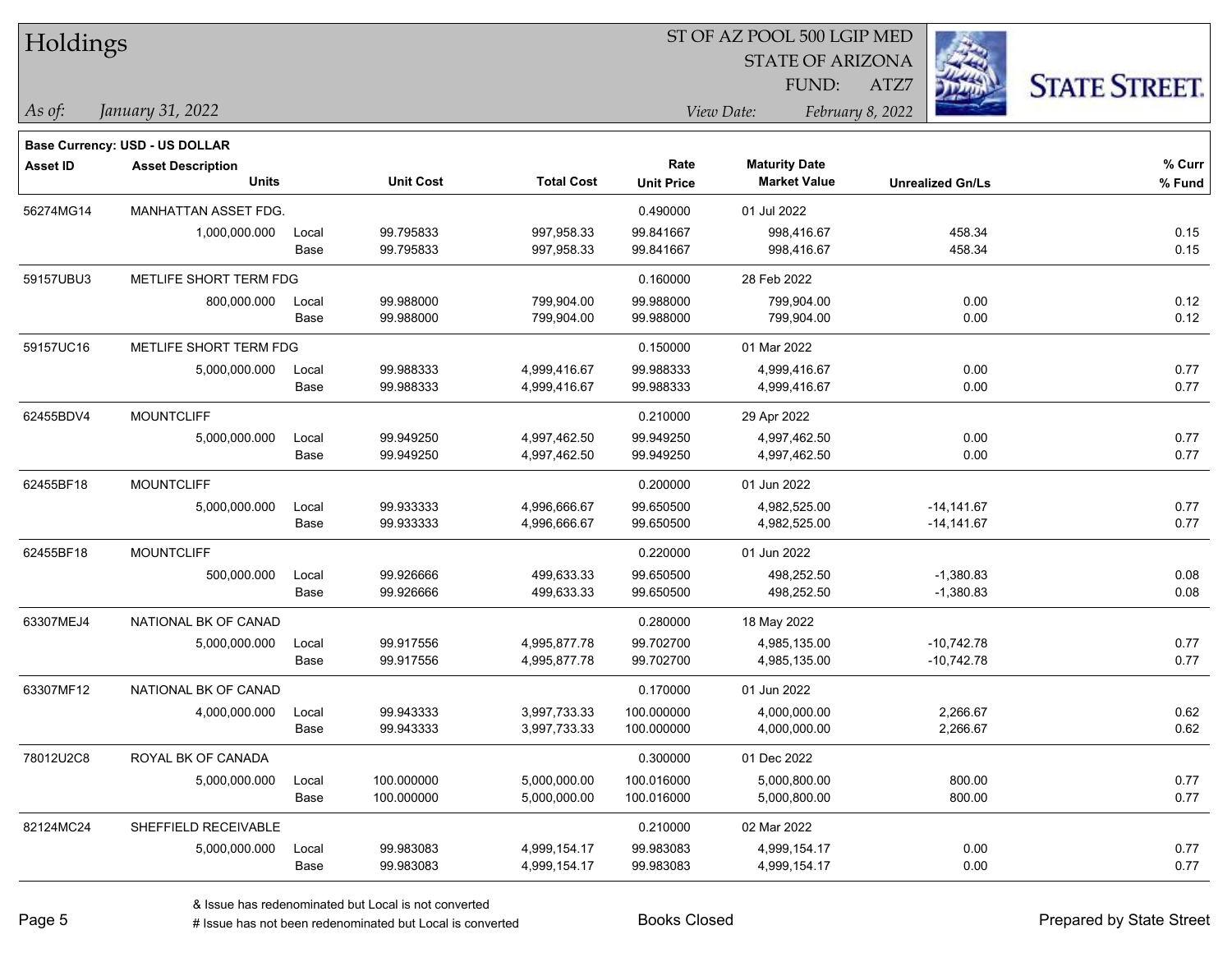| Holdings        |                                |       |                  |                   |                   | ST OF AZ POOL 500 LGIP MED     |                         |                      |
|-----------------|--------------------------------|-------|------------------|-------------------|-------------------|--------------------------------|-------------------------|----------------------|
|                 |                                |       |                  |                   |                   | <b>STATE OF ARIZONA</b>        |                         |                      |
|                 |                                |       |                  |                   |                   | FUND:                          | ATZ7                    | <b>STATE STREET.</b> |
| As of:          | January 31, 2022               |       |                  |                   |                   | View Date:<br>February 8, 2022 |                         |                      |
|                 | Base Currency: USD - US DOLLAR |       |                  |                   |                   |                                |                         |                      |
| <b>Asset ID</b> | <b>Asset Description</b>       |       |                  |                   | Rate              | <b>Maturity Date</b>           |                         | % Curr               |
|                 | <b>Units</b>                   |       | <b>Unit Cost</b> | <b>Total Cost</b> | <b>Unit Price</b> | <b>Market Value</b>            | <b>Unrealized Gn/Ls</b> | % Fund               |
| 86563HE55       | SUMITOMO MITSUI TRUST NY       |       |                  |                   | 0.240000          | 05 May 2022                    |                         |                      |
|                 | 5,000,000.000                  | Local | 99.938000        | 4,996,900.00      | 99.933608         | 4,996,680.40                   | $-219.60$               | 0.77                 |
|                 |                                | Base  | 99.938000        | 4,996,900.00      | 99.933608         | 4,996,680.40                   | $-219.60$               | 0.77                 |
| 88602UC16       | THUNDER BAY FNDNG LLC          |       |                  |                   | 0.160000          | 01 Mar 2022                    |                         |                      |
|                 | 1,500,000.000                  | Local | 99.987555        | 1,499,813.33      | 99.987555         | 1,499,813.33                   | 0.00                    | 0.23                 |
|                 |                                | Base  | 99.987555        | 1,499,813.33      | 99.987555         | 1,499,813.33                   | 0.00                    | 0.23                 |
| 89119BE36       | <b>TORONTO DOMINION BANK</b>   |       |                  |                   | 0.190000          | 03 May 2022                    |                         |                      |
|                 | 1,500,000.000                  | Local | 99.951972        | 1,499,279.58      | 100.000000        | 1,500,000.00                   | 720.42                  | 0.23                 |
|                 |                                | Base  | 99.951972        | 1,499,279.58      | 100.000000        | 1,500,000.00                   | 720.42                  | 0.23                 |
| 91842KBG0       | VW CR INC                      |       |                  |                   | 0.250000          | 16 Feb 2022                    |                         |                      |
|                 | 698,000.000                    | Local | 99.989583        | 697,927.29        | 99.989583         | 697,927.29                     | 0.00                    | 0.11                 |
|                 |                                | Base  | 99.989583        | 697,927.29        | 99.989583         | 697,927.29                     | 0.00                    | 0.11                 |
| 91842KC87       | VW CR INC                      |       |                  |                   | 0.250000          | 08 Mar 2022                    |                         |                      |
|                 | 3,000,000.000                  | Local | 99.975694        | 2,999,270.83      | 99.975694         | 2,999,270.83                   | 0.00                    | 0.46                 |
|                 |                                | Base  | 99.975694        | 2,999,270.83      | 99.975694         | 2,999,270.83                   | 0.00                    | 0.46                 |
| 91842KCJ3       | VW CR INC                      |       |                  |                   | 0.240000          | 18 Mar 2022                    |                         |                      |
|                 | 250,000.000                    | Local | 99.970000        | 249,925.00        | 99.970000         | 249,925.00                     | 0.00                    | 0.04                 |
|                 |                                | Base  | 99.970000        | 249,925.00        | 99.970000         | 249,925.00                     | 0.00                    | 0.04                 |
| 91842KCJ3       | VW CR INC                      |       |                  |                   | 0.260000          | 18 Mar 2022                    |                         |                      |
|                 | 250,000.000                    | Local | 99.967500        | 249,918.75        | 99.967500         | 249,918.75                     | 0.00                    | 0.04                 |
|                 |                                | Base  | 99.967500        | 249,918.75        | 99.967500         | 249,918.75                     | 0.00                    | 0.04                 |
| 91842KCJ3       | VW CR INC                      |       |                  |                   | 0.300000          | 18 Mar 2022                    |                         |                      |
|                 | 610,000.000                    | Local | 99.962500        | 609,771.25        | 99.962500         | 609,771.25                     | 0.00                    | 0.09                 |
|                 |                                | Base  | 99.962500        | 609,771.25        | 99.962500         | 609,771.25                     | 0.00                    | 0.09                 |
| 91842KHP4       | VW CR INC                      |       |                  |                   | 0.320000          | 23 Aug 2022                    |                         |                      |
|                 | 5,000,000.000                  | Local | 99.819556        | 4,990,977.78      | 100.000000        | 5,000,000.00                   | 9,022.22                | 0.77                 |
|                 |                                | Base  | 99.819556        | 4,990,977.78      | 100.000000        | 5,000,000.00                   | 9,022.22                | 0.77                 |
| 91842KHS8       | VW CR INC                      |       |                  |                   | 0.330000          | 26 Aug 2022                    |                         |                      |
|                 | 2,050,000.000                  | Local | 99.811167        | 2,046,128.92      | 99.648083         | 2,042,785.71                   | $-3,343.21$             | 0.31                 |
|                 |                                | Base  | 99.811167        | 2,046,128.92      | 99.648083         | 2,042,785.71                   | $-3,343.21$             | 0.31                 |

# Issue has not been redenominated but Local is converted Books Closed Prepared by State Street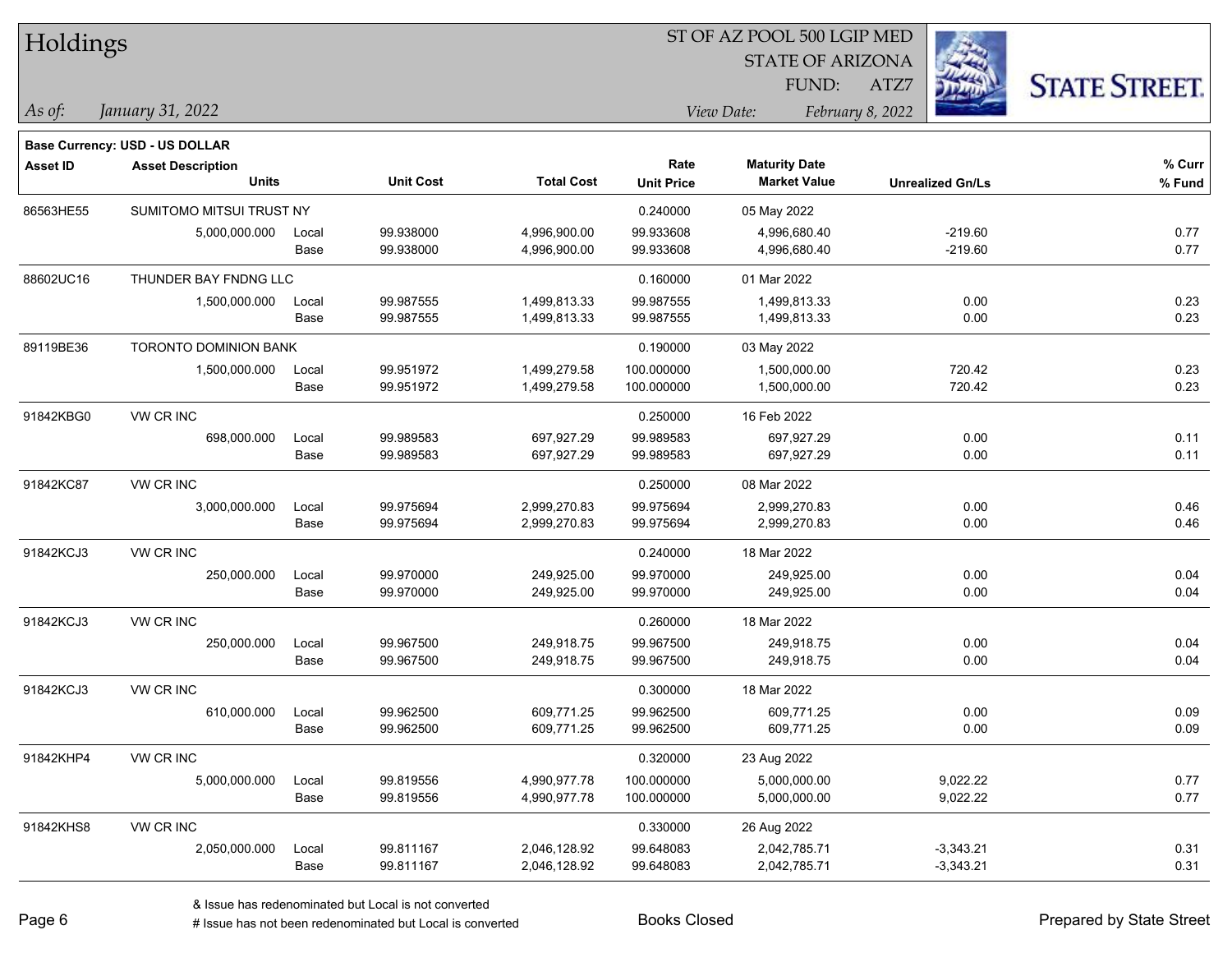| Holdings        |                                                            |       |                  |                   | ST OF AZ POOL 500 LGIP MED |                                |                         |                      |  |  |
|-----------------|------------------------------------------------------------|-------|------------------|-------------------|----------------------------|--------------------------------|-------------------------|----------------------|--|--|
|                 |                                                            |       |                  |                   |                            | <b>STATE OF ARIZONA</b>        |                         |                      |  |  |
|                 |                                                            |       |                  |                   |                            | FUND:                          | ATZ7                    | <b>STATE STREET.</b> |  |  |
| As of:          | January 31, 2022                                           |       |                  |                   |                            | View Date:<br>February 8, 2022 |                         |                      |  |  |
|                 |                                                            |       |                  |                   |                            |                                |                         |                      |  |  |
| <b>Asset ID</b> | Base Currency: USD - US DOLLAR<br><b>Asset Description</b> |       |                  |                   | Rate                       | <b>Maturity Date</b>           |                         | % Curr               |  |  |
|                 | <b>Units</b>                                               |       | <b>Unit Cost</b> | <b>Total Cost</b> | <b>Unit Price</b>          | <b>Market Value</b>            | <b>Unrealized Gn/Ls</b> | % Fund               |  |  |
| 92344MD42       | <b>VERIZON COMMNTN INC</b>                                 |       |                  |                   | 0.330000                   | 04 Apr 2022                    |                         |                      |  |  |
|                 | 5,000,000.000                                              | Local | 99.943167        | 4,997,158.33      | 99.943167                  | 4,997,158.33                   | 0.00                    | 0.77                 |  |  |
|                 |                                                            | Base  | 99.943167        | 4,997,158.33      | 99.943167                  | 4,997,158.33                   | 0.00                    | 0.77                 |  |  |
| 92646LC16       | <b>VICTORY RECEIVABLES</b>                                 |       |                  |                   | 0.200000                   | 01 Mar 2022                    |                         |                      |  |  |
|                 | 5,000,000.000                                              | Local | 99.984444        | 4,999,222.22      | 99.984444                  | 4,999,222.22                   | 0.00                    | 0.77                 |  |  |
|                 |                                                            | Base  | 99.984444        | 4,999,222.22      | 99.984444                  | 4,999,222.22                   | 0.00                    | 0.77                 |  |  |
| 93142XC90       | <b>WALGREENS BOOTS</b>                                     |       |                  |                   | 0.270000                   | 09 Mar 2022                    |                         |                      |  |  |
|                 | 4,000,000.000                                              | Local | 99.973000        | 3,998,920.00      | 99.973000                  | 3,998,920.00                   | 0.00                    | 0.62                 |  |  |
|                 |                                                            | Base  | 99.973000        | 3,998,920.00      | 99.973000                  | 3,998,920.00                   | 0.00                    | 0.62                 |  |  |
| 94107NH23       | WASTE MANAGEMENT INC                                       |       |                  |                   | 0.310000                   | 02 Aug 2022                    |                         |                      |  |  |
|                 | 5,000,000.000                                              | Local | 99.843278        | 4,992,163.89      | 99.715372                  | 4,985,768.60                   | $-6,395.29$             | 0.77                 |  |  |
|                 |                                                            | Base  | 99.843278        | 4,992,163.89      | 99.715372                  | 4,985,768.60                   | $-6,395.29$             | 0.77                 |  |  |
| 94107NKD5       | WASTE MANAGEMENT INC                                       |       |                  |                   | 0.310000                   | 13 Oct 2022                    |                         |                      |  |  |
|                 | 4,000,000.000                                              | Local | 99.781278        | 3,991,251.11      | 99.650500                  | 3,986,020.00                   | $-5,231.11$             | 0.61                 |  |  |
|                 |                                                            | Base  | 99.781278        | 3,991,251.11      | 99.650500                  | 3,986,020.00                   | $-5,231.11$             | 0.61                 |  |  |
| 94107NL36       | WASTE MANAGEMENT INC                                       |       |                  |                   | 0.390000                   | 03 Nov 2022                    |                         |                      |  |  |
|                 | 4,500,000.000                                              | Local | 99.702083        | 4,486,593.75      | 99.650500                  | 4,484,272.50                   | $-2,321.25$             | 0.69                 |  |  |
|                 |                                                            | Base  | 99.702083        | 4,486,593.75      | 99.650500                  | 4,484,272.50                   | $-2,321.25$             | 0.69                 |  |  |
| 94107PAA7       | WASTE MANAGEMENT INC                                       |       |                  |                   | 0.340000                   | 28 Apr 2022                    |                         |                      |  |  |
|                 | 5,000,000.000                                              | Local | 99.918778        | 4,995,938.89      | 99.918778                  | 4,995,938.89                   | 0.00                    | 0.77                 |  |  |
|                 |                                                            | Base  | 99.918778        | 4,995,938.89      | 99.918778                  | 4,995,938.89                   | 0.00                    | 0.77                 |  |  |
| 94107PAE9       | WASTE MANAGEMENT INC                                       |       |                  |                   | 0.010000                   | 31 Aug 2022                    |                         |                      |  |  |
|                 | 4,000,000.000                                              | Local | 99.830028        | 3,993,201.11      | 99.702700                  | 3,988,108.00                   | $-5,093.11$             | 0.61                 |  |  |
|                 |                                                            | Base  | 99.830028        | 3,993,201.11      | 99.702700                  | 3,988,108.00                   | $-5,093.11$             | 0.61                 |  |  |
| 9612C1G19       | WESTPAC BANKING CORP.                                      |       |                  |                   | 0.170000                   | 01 Jul 2022                    |                         |                      |  |  |
|                 | 3,000,000.000                                              | Local | 99.929167        | 2,997,875.00      | 99.825000                  | 2,994,750.00                   | $-3,125.00$             | 0.46                 |  |  |
|                 |                                                            | Base  | 99.929167        | 2,997,875.00      | 99.825000                  | 2,994,750.00                   | $-3,125.00$             | 0.46                 |  |  |
| 96130AJN9       | <b>WESTPAC BKING CORP N</b>                                |       |                  |                   | 0.240000                   | 30 Mar 2022                    |                         |                      |  |  |
|                 | 2,050,000.000                                              | Local | 100.000000       | 2,049,999.99      | 100.000000                 | 2,049,999.99                   | 0.00                    | 0.32                 |  |  |
|                 |                                                            | Base  | 100.000000       | 2,049,999.99      | 100.000000                 | 2,049,999.99                   | 0.00                    | 0.32                 |  |  |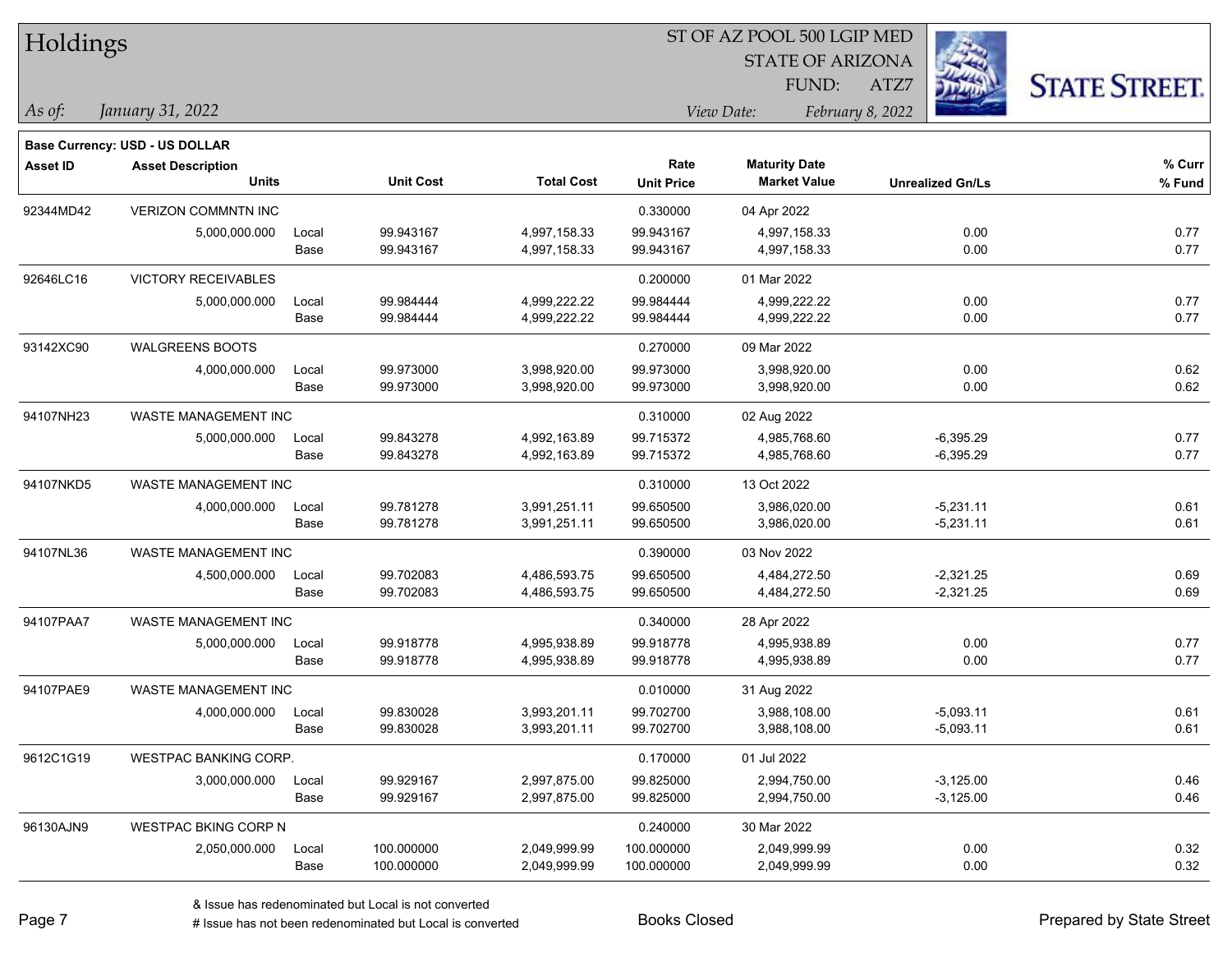| Holdings               |                                             |       |                        |                              |                          | ST OF AZ POOL 500 LGIP MED   |                              |                      |
|------------------------|---------------------------------------------|-------|------------------------|------------------------------|--------------------------|------------------------------|------------------------------|----------------------|
|                        |                                             |       |                        |                              |                          | <b>STATE OF ARIZONA</b>      |                              |                      |
|                        |                                             |       |                        |                              |                          | FUND:                        | ATZ7                         | <b>STATE STREET.</b> |
| $\vert$ As of:         | January 31, 2022                            |       |                        |                              |                          | View Date:                   | February 8, 2022             |                      |
|                        | <b>Base Currency: USD - US DOLLAR</b>       |       |                        |                              |                          |                              |                              |                      |
| <b>Asset ID</b>        | <b>Asset Description</b>                    |       |                        |                              | Rate                     | <b>Maturity Date</b>         |                              | % Curr               |
|                        | <b>Units</b>                                |       | <b>Unit Cost</b>       | <b>Total Cost</b>            | <b>Unit Price</b>        | <b>Market Value</b>          | <b>Unrealized Gn/Ls</b>      | % Fund               |
| <b>US DOLLAR Total</b> |                                             |       |                        |                              |                          |                              |                              |                      |
|                        | 229,190,000.000                             | Local |                        | 229,016,769.74               |                          | 228,918,372.90               | $-98,396.84$                 | 35.26                |
|                        |                                             | Base  |                        | 229,016,769.74               |                          | 228,918,372.90               | -98,396.84                   | 35.26                |
|                        | <b>CASH EQUIVALENT Total</b>                |       |                        |                              |                          |                              |                              |                      |
|                        | 229,190,000.000                             | Base  |                        | 229,016,769.74               |                          | 228,918,372.90               | $-98,396.84$                 | 35.26                |
| <b>FIXED INCOME</b>    |                                             |       |                        |                              |                          |                              |                              |                      |
| <b>US DOLLAR</b>       |                                             |       |                        |                              |                          |                              | Exchange Rate:               | 1.000000             |
| 001055BK7              | AFLAC INC SR UNSECURED 03/26 1.125          |       |                        |                              | 1.125000                 | 15 Mar 2026                  |                              |                      |
|                        | 2,500,000.000                               | Local | 99.920734              | 2,498,018.35                 | 96.619788                | 2,415,494.70                 | $-82,523.65$                 | 0.37                 |
|                        |                                             | Base  | 99.920734              | 2,498,018.35                 | 96.619788                | 2,415,494.70                 | $-82,523.65$                 | 0.37                 |
| 00206RMJ8              | AT+T INC SR UNSECURED 03/24 0.9             |       |                        |                              | 0.900000                 | 25 Mar 2024                  |                              |                      |
|                        | 3,000,000.000                               | Local | 99.986539              | 2,999,596.18                 | 98.204013                | 2,946,120.39                 | $-53,475.79$                 | 0.45                 |
|                        |                                             | Base  | 99.986539              | 2,999,596.18                 | 98.204013                | 2,946,120.39                 | $-53,475.79$                 | 0.45                 |
| 00206RML3              | AT+T INC SR UNSECURED 03/26 1.7             |       |                        |                              | 1.700000                 | 25 Mar 2026                  |                              |                      |
|                        | 3,000,000.000                               | Local | 99.904865              | 2,997,145.94                 | 97.701267                | 2,931,038.01                 | $-66, 107.93$                | 0.45                 |
|                        |                                             | Base  | 99.904865              | 2,997,145.94                 | 97.701267                | 2,931,038.01                 | -66,107.93                   | 0.45                 |
| 02079KAH0              | ALPHABET INC SR UNSECURED 08/25 0.45        |       |                        |                              | 0.450000                 | 15 Aug 2025                  |                              |                      |
|                        | 3,000,000.000                               | Local | 99.930892<br>99.930892 | 2,997,926.75                 | 95.811585                | 2,874,347.55                 | $-123,579.20$                | 0.44                 |
|                        |                                             | Base  |                        | 2,997,926.75                 | 95.811585                | 2,874,347.55                 | $-123,579.20$                | 0.44                 |
| 023135BW5              | AMAZON.COM INC SR UNSECURED 05/24 0.45      |       |                        |                              | 0.450000                 | 12 May 2024                  |                              |                      |
|                        | 4,000,000.000 Local                         | Base  | 99.889301<br>99.889301 | 3,995,572.04<br>3,995,572.04 | 97.728309<br>97.728309   | 3,909,132.36<br>3,909,132.36 | $-86,439.68$<br>$-86,439.68$ | 0.60<br>0.60         |
|                        |                                             |       |                        |                              |                          |                              |                              |                      |
| 025816CD9              | AMERICAN EXPRESS CO SR UNSECURED 05/22 2.75 |       |                        |                              | 2.750000                 | 20 May 2022                  |                              |                      |
|                        | 4,000,000.000                               | Local | 99.988175<br>99.988175 | 3,999,527.01<br>3,999,527.01 | 100.446894<br>100.446894 | 4,017,875.76<br>4,017,875.76 | 18,348.75<br>18,348.75       | 0.62<br>0.62         |
|                        |                                             | Base  |                        |                              |                          |                              |                              |                      |
| 025816CG2              | AMERICAN EXPRESS CO SR UNSECURED 07/24 2.5  |       |                        |                              | 2.500000                 | 30 Jul 2024                  |                              |                      |
|                        | 5,000,000.000                               | Local | 99.839617<br>99.839617 | 4,991,980.84                 | 102.075104<br>102.075104 | 5,103,755.20                 | 111,774.36                   | 0.79<br>0.79         |
|                        |                                             | Base  |                        | 4,991,980.84                 |                          | 5,103,755.20                 | 111,774.36                   |                      |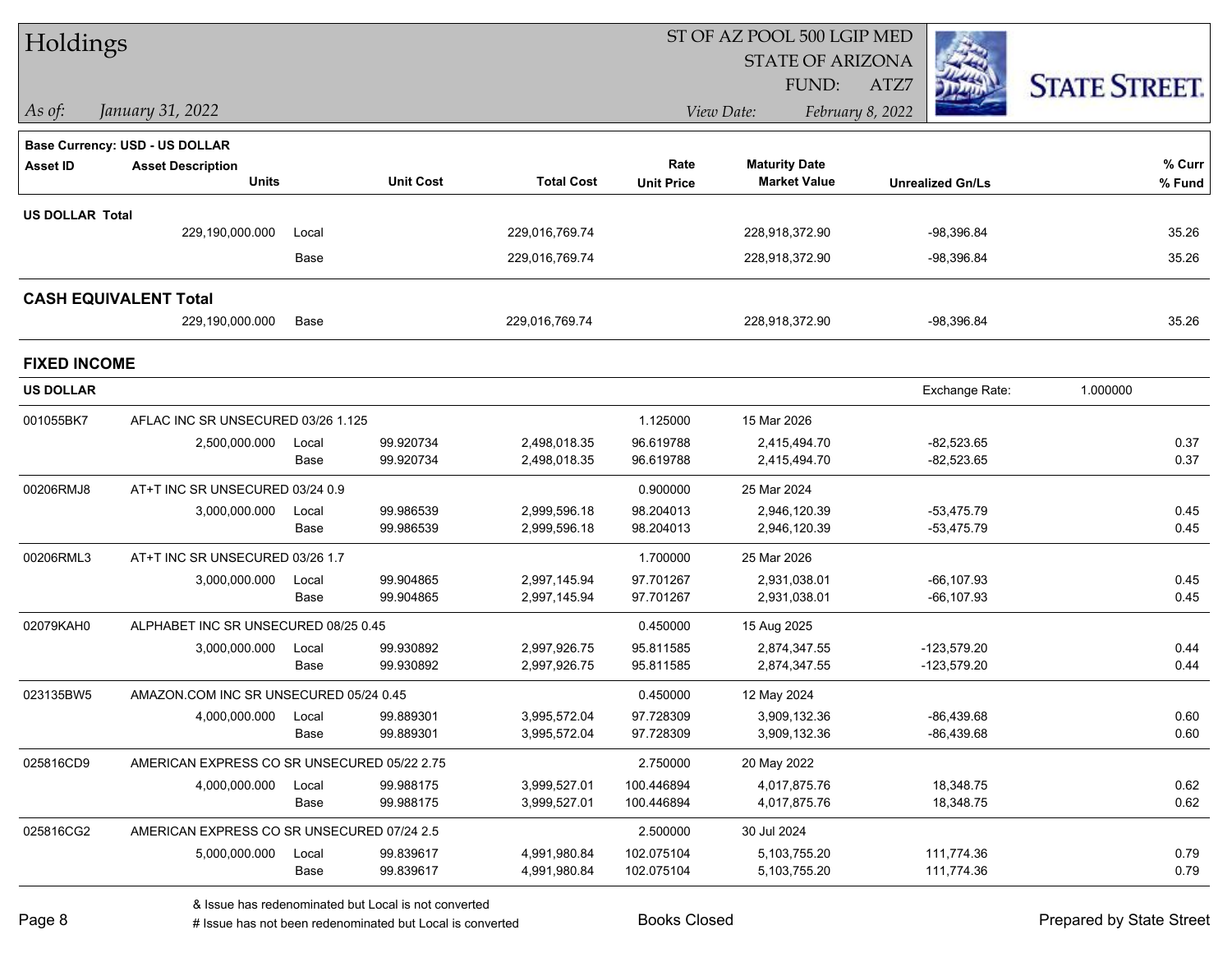| Holdings       |                                                |       |                  |                   |                   | 51 OF AZ POOL 500 LGIP MED |                  |                         |                      |
|----------------|------------------------------------------------|-------|------------------|-------------------|-------------------|----------------------------|------------------|-------------------------|----------------------|
|                |                                                |       |                  |                   |                   | <b>STATE OF ARIZONA</b>    |                  | Ż.                      |                      |
|                |                                                |       |                  |                   |                   | FUND:                      | ATZ7             |                         | <b>STATE STREET.</b> |
|                |                                                |       |                  |                   |                   |                            |                  |                         |                      |
| As of:         | January 31, 2022                               |       |                  |                   |                   | View Date:                 | February 8, 2022 |                         |                      |
|                | <b>Base Currency: USD - US DOLLAR</b>          |       |                  |                   |                   |                            |                  |                         |                      |
| Asset ID       | <b>Asset Description</b>                       |       |                  |                   | Rate              | <b>Maturity Date</b>       |                  |                         | % Curr               |
|                | <b>Units</b>                                   |       | <b>Unit Cost</b> | <b>Total Cost</b> | <b>Unit Price</b> | <b>Market Value</b>        |                  | <b>Unrealized Gn/Ls</b> | % Fund               |
| 02582JHS2      | AMERICAN EXPRESS CREDIT ACCOUN AMXCA 2018 3 A  |       |                  |                   | 0.423290          | 15 Oct 2025                |                  |                         |                      |
|                | 4,000,000.000                                  | Local | 100.000000       | 4,000,000.00      | 100.257180        | 4,010,287.20               |                  | 10,287.20               | 0.62                 |
| Original Face: | 4,000,000.000                                  | Base  | 100.000000       | 4,000,000.00      | 100.257180        | 4,010,287.20               |                  | 10,287.20               | 0.62                 |
| 02665WDP3      | AMERICAN HONDA FINANCE SR UNSECURED 09/23 VAR  |       |                  |                   | 0.610000          | 08 Sep 2023                |                  |                         |                      |
|                | 5,000,000.000                                  | Local | 100.000000       | 5,000,000.00      | 100.277657        | 5,013,882.85               |                  | 13,882.85               | 0.77                 |
|                |                                                | Base  | 100.000000       | 5,000,000.00      | 100.277657        | 5,013,882.85               |                  | 13,882.85               | 0.77                 |
| 02665WDY4      | AMERICAN HONDA FINANCE SR UNSECURED 08/24 0.75 |       |                  |                   | 0.750000          | 09 Aug 2024                |                  |                         |                      |
|                | 2,000,000.000                                  | Local | 99.942835        | 1,998,856.70      | 97.716913         | 1,954,338.26               |                  | $-44,518.44$            | 0.30                 |
|                |                                                | Base  | 99.942835        | 1,998,856.70      | 97.716913         | 1,954,338.26               |                  | $-44,518.44$            | 0.30                 |
| 02665WEA5      | AMERICAN HONDA FINANCE SR UNSECURED 01/25 1.5  |       |                  |                   | 1.500000          | 13 Jan 2025                |                  |                         |                      |
|                | 3,000,000.000                                  | Local | 99.922356        | 2,997,670.68      | 99.243515         | 2,977,305.45               |                  | $-20,365.23$            | 0.46                 |
|                |                                                | Base  | 99.922356        | 2,997,670.68      | 99.243515         | 2,977,305.45               |                  | $-20,365.23$            | 0.46                 |
| 037833CP3      | APPLE INC SR UNSECURED 05/22 VAR               |       |                  |                   | 0.499500          | 11 May 2022                |                  |                         |                      |
|                | 7,000,000.000                                  | Local | 100.000000       | 7,000,000.00      | 100.087000        | 7,006,090.00               |                  | 6,090.00                | 1.08                 |
|                |                                                | Base  | 100.000000       | 7,000,000.00      | 100.087000        | 7,006,090.00               |                  | 6,090.00                | 1.08                 |
| 037833DM9      | APPLE INC SR UNSECURED 09/24 1.8               |       |                  |                   | 1.800000          | 11 Sep 2024                |                  |                         |                      |
|                | 2,000,000.000                                  | Local | 99.882953        | 1,997,659.06      | 100.790892        | 2,015,817.84               |                  | 18,158.78               | 0.31                 |
|                |                                                | Base  | 99.882953        | 1,997,659.06      | 100.790892        | 2,015,817.84               |                  | 18,158.78               | 0.31                 |
| 037833DT4      | APPLE INC SR UNSECURED 05/25 1.125             |       |                  |                   | 1.125000          | 11 May 2025                |                  |                         |                      |
|                | 5,000,000.000                                  | Local | 99.883889        | 4,994,194.46      | 98.145523         | 4,907,276.15               |                  | $-86,918.31$            | 0.76                 |
|                |                                                | Base  | 99.883889        | 4,994,194.46      | 98.145523         | 4,907,276.15               |                  | $-86,918.31$            | 0.76                 |
| 037833EB2      | APPLE INC SR UNSECURED 02/26 0.7               |       |                  |                   | 0.700000          | 08 Feb 2026                |                  |                         |                      |
|                | 5,000,000.000                                  | Local | 99.819875        | 4,990,993.73      | 95.911979         | 4,795,598.95               |                  | $-195,394.78$           | 0.74                 |
|                |                                                | Base  | 99.819875        | 4,990,993.73      | 95.911979         | 4,795,598.95               |                  | -195,394.78             | 0.74                 |
| 05531GAA9      | TRUIST FINANCIAL CORP SUBORDINATED 03/22 3.95  |       |                  |                   | 3.950000          | 22 Mar 2022                |                  |                         |                      |
|                | 3,000,000.000                                  | Local | 100.198053       | 3,005,941.58      | 100.196604        | 3,005,898.12               |                  | $-43.46$                | 0.46                 |
|                |                                                | Base  | 100.198053       | 3,005,941.58      | 100.196604        | 3,005,898.12               |                  | $-43.46$                | 0.46                 |
| 06048WK66      | BANK OF AMERICA CORP SR UNSECURED 12/25 VAR    |       |                  |                   | 0.650000          | 23 Dec 2025                |                  |                         |                      |
|                | 3,000,000.000                                  | Local | 99.746250        | 2,992,387.50      | 95.173737         | 2,855,212.11               |                  | $-137, 175.39$          | 0.44                 |
|                |                                                | Base  | 99.746250        | 2,992,387.50      | 95.173737         | 2,855,212.11               |                  | $-137, 175.39$          | 0.44                 |

 $\overline{B}$   $\overline{B}$   $\overline{B}$   $\overline{B}$   $\overline{C}$   $\overline{D}$   $\overline{D}$   $\overline{D}$   $\overline{D}$   $\overline{D}$   $\overline{D}$   $\overline{D}$   $\overline{D}$   $\overline{D}$   $\overline{D}$   $\overline{D}$   $\overline{D}$   $\overline{D}$   $\overline{D}$   $\overline{D}$   $\overline{D}$   $\overline{D}$   $\overline{D}$   $\overline{D}$   $\overline{$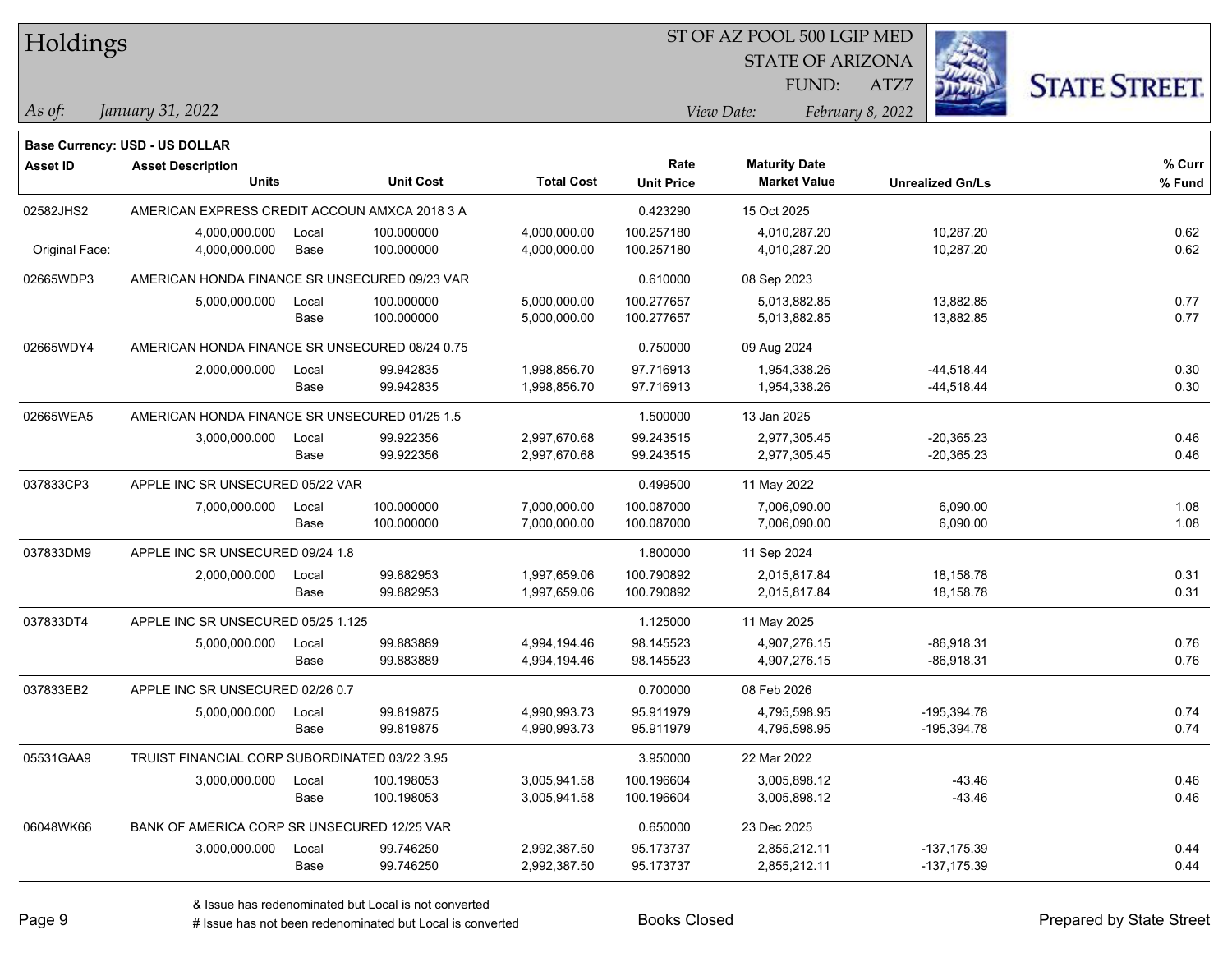| Holdings        |                                                |       |                  |                   | ST OF AZ POOL 500 LGIP MED |                         |                         |                      |
|-----------------|------------------------------------------------|-------|------------------|-------------------|----------------------------|-------------------------|-------------------------|----------------------|
|                 |                                                |       |                  |                   |                            | <b>STATE OF ARIZONA</b> |                         |                      |
|                 |                                                |       |                  |                   |                            | FUND:                   | ATZ7                    | <b>STATE STREET.</b> |
| As of:          | January 31, 2022                               |       |                  |                   |                            | View Date:              | February 8, 2022        |                      |
|                 | <b>Base Currency: USD - US DOLLAR</b>          |       |                  |                   |                            |                         |                         |                      |
| <b>Asset ID</b> | <b>Asset Description</b>                       |       |                  |                   | Rate                       | <b>Maturity Date</b>    |                         | % Curr               |
|                 | <b>Units</b>                                   |       | <b>Unit Cost</b> | <b>Total Cost</b> | <b>Unit Price</b>          | <b>Market Value</b>     | <b>Unrealized Gn/Ls</b> | % Fund               |
| 06048WK82       | BANK OF AMERICA CORP SR UNSECURED 01/26 VAR    |       |                  |                   | 0.600000                   | 26 Jan 2026             |                         |                      |
|                 | 3,000,000.000                                  | Local | 97.090412        | 2,912,712.37      | 94.145858                  | 2,824,375.74            | $-88,336.63$            | 0.44                 |
|                 |                                                | Base  | 97.090412        | 2,912,712.37      | 94.145858                  | 2,824,375.74            | $-88,336.63$            | 0.44                 |
| 06051GHF9       | BANK OF AMERICA CORP SR UNSECURED 03/24 VAR    |       |                  |                   | 3.550000                   | 05 Mar 2024             |                         |                      |
|                 | 3,564,000.000                                  | Local | 101.592387       | 3,620,752.67      | 102.253207                 | 3,644,304.30            | 23,551.63               | 0.56                 |
|                 |                                                | Base  | 101.592387       | 3,620,752.67      | 102.253207                 | 3,644,304.30            | 23,551.63               | 0.56                 |
| 06051GJG5       | BANK OF AMERICA CORP SR UNSECURED 09/25 VAR    |       |                  |                   | 0.981000                   | 25 Sep 2025             |                         |                      |
|                 | 4,000,000.000                                  | Local | 100.000000       | 4,000,000.00      | 97.400596                  | 3,896,023.84            | -103,976.16             | 0.60                 |
|                 |                                                | Base  | 100.000000       | 4,000,000.00      | 97.400596                  | 3,896,023.84            | $-103,976.16$           | 0.60                 |
| 06367UBV8       | BANK OF MONTREAL SR UNSECURED 144A 11/26 VAR   |       |                  |                   | 1.000000                   | 18 Nov 2026             |                         |                      |
|                 | 3,000,000.000                                  | Local | 100.000000       | 3,000,000.00      | 99.921000                  | 2,997,630.00            | $-2,370.00$             | 0.46                 |
|                 |                                                | Base  | 100.000000       | 3,000,000.00      | 99.921000                  | 2,997,630.00            | $-2,370.00$             | 0.46                 |
| 06367WF99       | BANK OF MONTREAL SR UNSECURED 05/23 VAR        |       |                  |                   | 1.100000                   | 12 May 2023             |                         |                      |
|                 | 3,000,000.000                                  | Local | 100.000000       | 3,000,000.00      | 100.554000                 | 3,016,620.00            | 16,620.00               | 0.46                 |
|                 |                                                | Base  | 100.000000       | 3,000,000.00      | 100.554000                 | 3,016,620.00            | 16,620.00               | 0.46                 |
| 06367WX81       | BANK OF MONTREAL SR UNSECURED 07/25 VAR        |       |                  |                   | 1.000000                   | 30 Jul 2025             |                         |                      |
|                 | 4,229,000.000                                  | Local | 100.000000       | 4,229,000.00      | 96.641392                  | 4,086,964.47            | -142,035.53             | 0.63                 |
|                 |                                                | Base  | 100.000000       | 4,229,000.00      | 96.641392                  | 4,086,964.47            | $-142,035.53$           | 0.63                 |
| 06406RAL1       | BANK OF NY MELLON CORP SR UNSECURED 10/24 2.1  |       |                  |                   | 2.100000                   | 24 Oct 2024             |                         |                      |
|                 | 3,000,000.000                                  | Local | 99.904598        | 2,997,137.93      | 101.158508                 | 3,034,755.24            | 37,617.31               | 0.47                 |
|                 |                                                | Base  | 99.904598        | 2,997,137.93      | 101.158508                 | 3,034,755.24            | 37,617.31               | 0.47                 |
| 06406RAP2       | BANK OF NY MELLON CORP SR UNSECURED 12/23 0.35 |       |                  |                   | 0.350000                   | 07 Dec 2023             |                         |                      |
|                 | 2,000,000.000                                  | Local | 99.935298        | 1,998,705.95      | 98.385416                  | 1,967,708.32            | $-30,997.63$            | 0.30                 |
|                 |                                                | Base  | 99.935298        | 1,998,705.95      | 98.385416                  | 1,967,708.32            | $-30,997.63$            | 0.30                 |
| 06406RAS6       | BANK OF NY MELLON CORP SR UNSECURED 04/24 0.5  |       |                  |                   | 0.500000                   | 26 Apr 2024             |                         |                      |
|                 | 3,000,000.000                                  | Local | 99.921232        | 2,997,636.96      | 97.904797                  | 2,937,143.91            | $-60,493.05$            | 0.45                 |
|                 |                                                | Base  | 99.921232        | 2,997,636.96      | 97.904797                  | 2,937,143.91            | $-60,493.05$            | 0.45                 |
| 064159F84       | BANK OF NOVA SCOTIA SR UNSECURED 12/25 0.8     |       |                  |                   | 0.800000                   | 30 Dec 2025             |                         |                      |
|                 | 2,420,000.000                                  | Local | 100.000000       | 2,420,000.00      | 93.678342                  | 2,267,015.88            | $-152,984.12$           | 0.35                 |
|                 |                                                | Base  | 100.000000       | 2,420,000.00      | 93.678342                  | 2,267,015.88            | -152,984.12             | 0.35                 |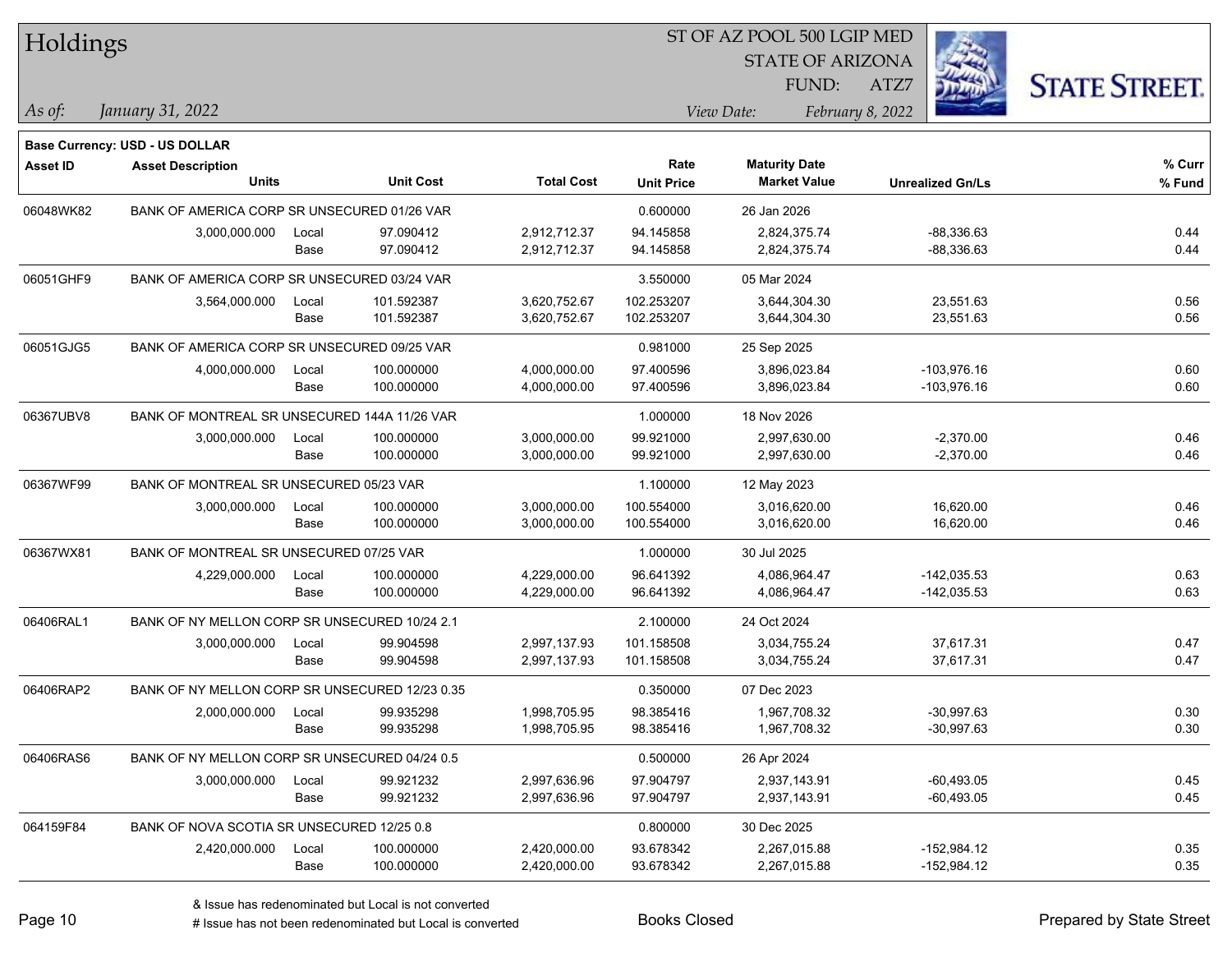| <b>Holdings</b> |                                                 |       |                  |                   |                   | 51 OF AZ POOL 500 LGIP MED |                  |                         |                      |
|-----------------|-------------------------------------------------|-------|------------------|-------------------|-------------------|----------------------------|------------------|-------------------------|----------------------|
|                 |                                                 |       |                  |                   |                   | <b>STATE OF ARIZONA</b>    |                  | Ź.                      |                      |
|                 |                                                 |       |                  |                   |                   | FUND:                      | ATZ7             |                         | <b>STATE STREET.</b> |
| As of:          | January 31, 2022                                |       |                  |                   |                   | View Date:                 | February 8, 2022 |                         |                      |
|                 |                                                 |       |                  |                   |                   |                            |                  |                         |                      |
|                 | <b>Base Currency: USD - US DOLLAR</b>           |       |                  |                   |                   |                            |                  |                         |                      |
| <b>Asset ID</b> | <b>Asset Description</b>                        |       |                  |                   | Rate              | <b>Maturity Date</b>       |                  |                         | % Curr               |
|                 | <b>Units</b>                                    |       | <b>Unit Cost</b> | <b>Total Cost</b> | <b>Unit Price</b> | <b>Market Value</b>        |                  | <b>Unrealized Gn/Ls</b> | % Fund               |
| 064159SH0       | BANK OF NOVA SCOTIA SR UNSECURED 11/22 2        |       |                  |                   | 2.000000          | 15 Nov 2022                |                  |                         |                      |
|                 | 3,000,000.000                                   | Local | 99.992105        | 2,999,763.16      | 100.988573        | 3,029,657.19               |                  | 29,894.03               | 0.47                 |
|                 |                                                 | Base  | 99.992105        | 2,999,763.16      | 100.988573        | 3,029,657.19               |                  | 29,894.03               | 0.47                 |
| 06417XAA9       | BANK OF NOVA SCOTIA SR UNSECURED 01/25 VAR      |       |                  |                   | 0.510003          | 10 Jan 2025                |                  |                         |                      |
|                 | 3,000,000.000                                   | Local | 100.000000       | 3,000,000.00      | 99.942000         | 2,998,260.00               |                  | $-1,740.00$             | 0.46                 |
|                 |                                                 | Base  | 100.000000       | 3,000,000.00      | 99.942000         | 2,998,260.00               |                  | $-1,740.00$             | 0.46                 |
| 07330NAT2       | TRUIST BANK SR UNSECURED 12/24 2.15             |       |                  |                   | 2.150000          | 06 Dec 2024                |                  |                         |                      |
|                 | 5,000,000.000                                   | Local | 99.904588        | 4,995,229.39      | 101.108521        | 5,055,426.05               |                  | 60,196.66               | 0.78                 |
|                 |                                                 | Base  | 99.904588        | 4,995,229.39      | 101.108521        | 5,055,426.05               |                  | 60,196.66               | 0.78                 |
| 097023CZ6       | BOEING CO SR UNSECURED 02/24 1.95               |       |                  |                   | 1.950000          | 01 Feb 2024                |                  |                         |                      |
|                 | 3,000,000.000                                   | Local | 99.916290        | 2,997,488.70      | 100.439052        | 3,013,171.56               |                  | 15,682.86               | 0.46                 |
|                 |                                                 | Base  | 99.916290        | 2,997,488.70      | 100.439052        | 3,013,171.56               |                  | 15,682.86               | 0.46                 |
| 097023DD4       | BOEING CO SR UNSECURED 02/23 1.167              |       |                  |                   | 1.167000          | 04 Feb 2023                |                  |                         |                      |
|                 | 2,000,000.000                                   | Local | 100.000000       | 2,000,000.00      | 99.829324         | 1,996,586.48               |                  | $-3,413.52$             | 0.31                 |
|                 |                                                 | Base  | 100.000000       | 2,000,000.00      | 99.829324         | 1,996,586.48               |                  | $-3,413.52$             | 0.31                 |
| 12598AAB6       | CNH EQUIPMENT TRUST CNH 2021 A A2               |       |                  |                   | 0.230000          | 15 Mar 2024                |                  |                         |                      |
|                 | 1,336,847.790                                   | Local | 99.997292        | 1,336,811.59      | 99.860450         | 1,334,982.22               |                  | $-1,829.37$             | 0.21                 |
| Original Face:  | 2,250,000.000                                   | Base  | 99.997292        | 1,336,811.59      | 99.860450         | 1,334,982.22               |                  | $-1,829.37$             | 0.21                 |
| 13605W2F7       | CANADIAN IMPERIAL BANK SR UNSECURED 03/26 VAR   |       |                  |                   | 1.200000          | 23 Mar 2026                |                  |                         |                      |
|                 | 2,000,000.000                                   | Local | 100.000000       | 2,000,000.00      | 98.457000         | 1,969,140.00               |                  | $-30,860.00$            | 0.30                 |
|                 |                                                 | Base  | 100.000000       | 2,000,000.00      | 98.457000         | 1,969,140.00               |                  | $-30,860.00$            | 0.30                 |
| 13605W3A7       | CANADIAN IMPERIAL BANK SR UNSECURED 04/26 VAR   |       |                  |                   | 1.400000          | 14 Apr 2026                |                  |                         |                      |
|                 | 3,000,000.000                                   | Local | 100.000000       | 3,000,000.00      | 96.322000         | 2,889,660.00               |                  | $-110,340.00$           | 0.45                 |
|                 |                                                 | Base  | 100.000000       | 3,000,000.00      | 96.322000         | 2,889,660.00               |                  | $-110,340.00$           | 0.45                 |
| 136069TZ4       | CANADIAN IMPERIAL BANK SR UNSECURED 06/22 VAR   |       |                  |                   | 0.930880          | 16 Jun 2022                |                  |                         |                      |
|                 | 3,000,000.000                                   | Local | 100.000000       | 3,000,000.00      | 100.230859        | 3,006,925.77               |                  | 6,925.77                | 0.46                 |
|                 |                                                 | Base  | 100.000000       | 3,000,000.00      | 100.230859        | 3,006,925.77               |                  | 6,925.77                | 0.46                 |
| 14040HCK9       | CAPITAL ONE FINANCIAL CO SR UNSECURED 12/24 VAR |       |                  |                   | 1.343000          | 06 Dec 2024                |                  |                         |                      |
|                 | 3,000,000.000                                   | Local | 100.000000       | 3,000,000.00      | 99.255123         | 2,977,653.69               |                  | $-22,346.31$            | 0.46                 |
|                 |                                                 | Base  | 100.000000       | 3,000,000.00      | 99.255123         | 2,977,653.69               |                  | $-22,346.31$            | 0.46                 |
|                 |                                                 |       |                  |                   |                   |                            |                  |                         |                      |

 $\overline{B}$   $\overline{B}$   $\overline{B}$   $\overline{B}$   $\overline{C}$   $\overline{D}$   $\overline{D}$   $\overline{D}$   $\overline{D}$   $\overline{D}$   $\overline{D}$   $\overline{D}$   $\overline{D}$   $\overline{D}$   $\overline{D}$   $\overline{D}$   $\overline{D}$   $\overline{D}$   $\overline{D}$   $\overline{D}$   $\overline{D}$   $\overline{D}$   $\overline{D}$   $\overline{D}$   $\overline{$ 

# Issue has not been redenominated but Local is converted Books Closed Prepared by State Street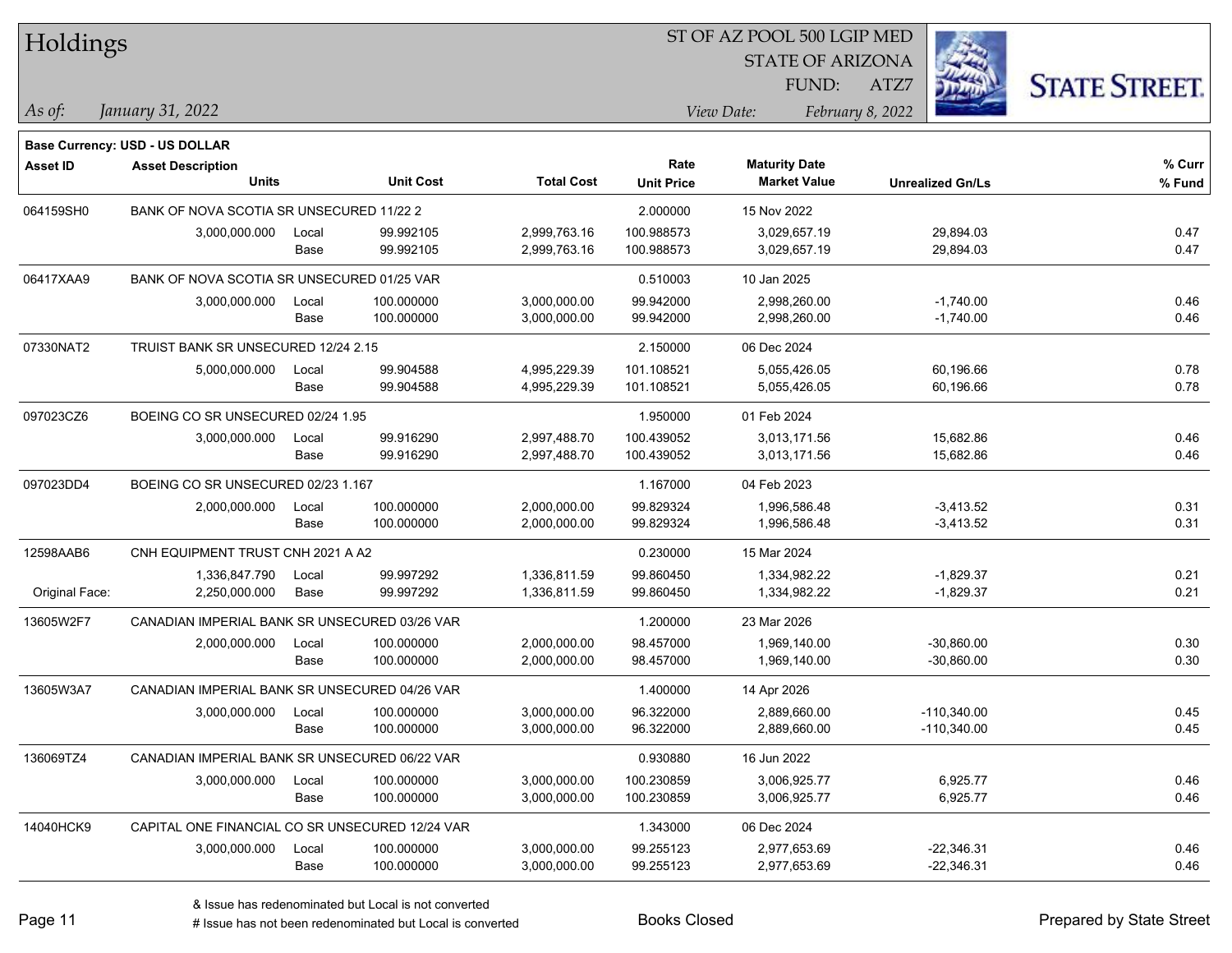| Holdings        |                                                  |       |                  |                   |                   | ST OF AZ POOL 500 LGIP MED |                         |                      |
|-----------------|--------------------------------------------------|-------|------------------|-------------------|-------------------|----------------------------|-------------------------|----------------------|
|                 |                                                  |       |                  |                   |                   | <b>STATE OF ARIZONA</b>    |                         |                      |
|                 |                                                  |       |                  |                   |                   | FUND:                      | ATZ7                    | <b>STATE STREET.</b> |
| As $of:$        | January 31, 2022                                 |       |                  |                   |                   | View Date:                 | February 8, 2022        |                      |
|                 |                                                  |       |                  |                   |                   |                            |                         |                      |
|                 | <b>Base Currency: USD - US DOLLAR</b>            |       |                  |                   | Rate              | <b>Maturity Date</b>       |                         | % Curr               |
| <b>Asset ID</b> | <b>Asset Description</b><br><b>Units</b>         |       | <b>Unit Cost</b> | <b>Total Cost</b> | <b>Unit Price</b> | <b>Market Value</b>        | <b>Unrealized Gn/Ls</b> | % Fund               |
| 141781BP8       | CARGILL INC SR UNSECURED 144A 02/24 0.4          |       |                  |                   | 0.400000          | 02 Feb 2024                |                         |                      |
|                 | 2,000,000.000                                    | Local | 99.929605        | 1,998,592.10      | 98.013108         | 1,960,262.16               | $-38,329.94$            | 0.30                 |
|                 |                                                  | Base  | 99.929605        | 1,998,592.10      | 98.013108         | 1,960,262.16               | $-38,329.94$            | 0.30                 |
| 14913R2P1       | CATERPILLAR FINL SERVICE SR UNSECURED 09/24 0.6  |       |                  |                   | 0.600000          | 13 Sep 2024                |                         |                      |
|                 | 3,000,000.000                                    | Local | 99.881407        | 2,996,442.22      | 97.464730         | 2,923,941.90               | $-72,500.32$            | 0.45                 |
|                 |                                                  | Base  | 99.881407        | 2,996,442.22      | 97.464730         | 2,923,941.90               | $-72,500.32$            | 0.45                 |
| 166756AE6       | CHEVRON USA INC COMPANY GUAR 08/25 0.687         |       |                  |                   | 0.687000          | 12 Aug 2025                |                         |                      |
|                 | 5,000,000.000                                    | Local | 100.000000       | 5,000,000.00      | 96.423965         | 4,821,198.25               | $-178,801.75$           | 0.74                 |
|                 |                                                  | Base  | 100.000000       | 5,000,000.00      | 96.423965         | 4,821,198.25               | -178,801.75             | 0.74                 |
| 17298CM39       | CITIGROUP INC SR UNSECURED 05/26 1.375           |       |                  |                   | 1.375000          | 20 May 2026                |                         |                      |
|                 | 3,000,000.000                                    | Local | 100.000000       | 3,000,000.00      | 96.597219         | 2,897,916.57               | $-102,083.43$           | 0.45                 |
|                 |                                                  | Base  | 100.000000       | 3,000,000.00      | 96.597219         | 2,897,916.57               | $-102,083.43$           | 0.45                 |
| 17328W4G0       | CITIGROUP GLOBAL MARKETS COMPANY GUAR 07/25 VAR  |       |                  |                   | 1.100000          | 31 Jul 2025                |                         |                      |
|                 | 5,000,000.000                                    | Local | 100.000000       | 5,000,000.00      | 96.249472         | 4,812,473.60               | -187,526.40             | 0.74                 |
|                 |                                                  | Base  | 100.000000       | 5,000,000.00      | 96.249472         | 4,812,473.60               | $-187,526.40$           | 0.74                 |
| 17329FWZ3       | CITIGROUP GLOBAL COMPANY GUAR 09/23 0.5          |       |                  |                   | 0.500000          | 25 Sep 2023                |                         |                      |
|                 | 3,000,000.000                                    | Local | 100.000000       | 3,000,000.00      | 98.504468         | 2,955,134.04               | -44,865.96              | 0.46                 |
|                 |                                                  | Base  | 100.000000       | 3,000,000.00      | 98.504468         | 2,955,134.04               | -44,865.96              | 0.46                 |
| 17329QKQ2       | CITIGROUP GLOBAL MARKETS COMPANY GUAR 07/23 0.5  |       |                  |                   | 0.500000          | 28 Jul 2023                |                         |                      |
|                 | 3,000,000.000                                    | Local | 100.000000       | 3,000,000.00      | 98.505175         | 2,955,155.25               | $-44,844.75$            | 0.46                 |
|                 |                                                  | Base  | 100.000000       | 3,000,000.00      | 98.505175         | 2,955,155.25               | -44,844.75              | 0.46                 |
| 24422EVN6       | JOHN DEERE CAPITAL CORP SR UNSECURED 01/24 0.45  |       |                  |                   | 0.450000          | 17 Jan 2024                |                         |                      |
|                 | 3,000,000.000                                    | Local | 99.951606        | 2,998,548.19      | 98.281925         | 2,948,457.75               | $-50,090.44$            | 0.45                 |
|                 |                                                  | Base  | 99.951606        | 2,998,548.19      | 98.281925         | 2,948,457.75               | $-50,090.44$            | 0.45                 |
| 24422EVU0       | JOHN DEERE CAPITAL CORP SR UNSECURED 09/24 0.625 |       |                  |                   | 0.625000          | 10 Sep 2024                |                         |                      |
|                 | 2,000,000.000                                    | Local | 99.943550        | 1,998,871.00      | 97.621120         | 1,952,422.40               | $-46,448.60$            | 0.30                 |
|                 |                                                  | Base  | 99.943550        | 1,998,871.00      | 97.621120         | 1,952,422.40               | $-46,448.60$            | 0.30                 |
| 254687FK7       | WALT DISNEY COMPANY/THE COMPANY GUAR 08/24 1.75  |       |                  |                   | 1.750000          | 30 Aug 2024                |                         |                      |
|                 | 5,000,000.000                                    | Local | 99.792465        | 4,989,623.25      | 100.280738        | 5,014,036.90               | 24,413.65               | 0.77                 |
|                 |                                                  | Base  | 99.792465        | 4,989,623.25      | 100.280738        | 5,014,036.90               | 24,413.65               | 0.77                 |
|                 |                                                  |       |                  |                   |                   |                            |                         |                      |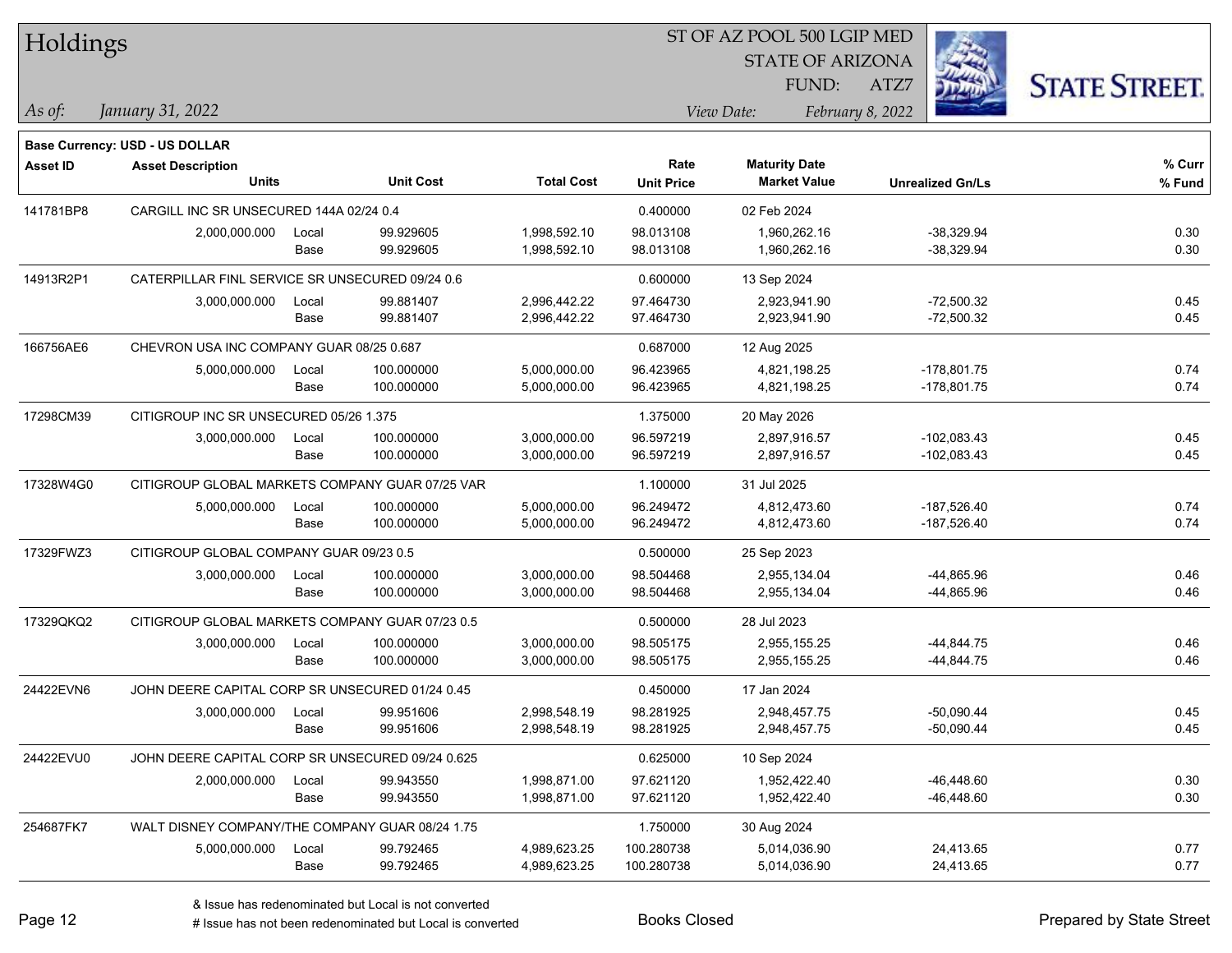| Holdings        |                                                    |       |                  |                   |                   | ST OF AZ POOL 500 LGIP MED |                         |                      |
|-----------------|----------------------------------------------------|-------|------------------|-------------------|-------------------|----------------------------|-------------------------|----------------------|
|                 |                                                    |       |                  |                   |                   | <b>STATE OF ARIZONA</b>    |                         |                      |
|                 |                                                    |       |                  |                   |                   | FUND:                      | ATZ7                    | <b>STATE STREET.</b> |
| $\vert$ As of:  | January 31, 2022                                   |       |                  |                   |                   | View Date:                 | February 8, 2022        |                      |
|                 | <b>Base Currency: USD - US DOLLAR</b>              |       |                  |                   |                   |                            |                         |                      |
| <b>Asset ID</b> | <b>Asset Description</b>                           |       |                  |                   | Rate              | <b>Maturity Date</b>       |                         | % Curr               |
|                 | <b>Units</b>                                       |       | <b>Unit Cost</b> | <b>Total Cost</b> | <b>Unit Price</b> | <b>Market Value</b>        | <b>Unrealized Gn/Ls</b> | % Fund               |
| 26441CBD6       | DUKE ENERGY CORP SR UNSECURED 03/22 VAR            |       |                  |                   | 0.850880          | 11 Mar 2022                |                         |                      |
|                 | 3,000,000.000                                      | Local | 100.049938       | 3,001,498.13      | 100.055067        | 3,001,652.01               | 153.88                  | 0.46                 |
|                 |                                                    | Base  | 100.049938       | 3,001,498.13      | 100.055067        | 3,001,652.01               | 153.88                  | 0.46                 |
| 278642AX1       | EBAY INC SR UNSECURED 05/26 1.4                    |       |                  |                   | 1.400000          | 10 May 2026                |                         |                      |
|                 | 2,000,000.000                                      | Local | 99.889327        | 1,997,786.53      | 96.668765         | 1,933,375.30               | $-64,411.23$            | 0.30                 |
|                 |                                                    | Base  | 99.889327        | 1,997,786.53      | 96.668765         | 1,933,375.30               | $-64,411.23$            | 0.30                 |
| 30231GBC5       | EXXON MOBIL CORPORATION SR UNSECURED 08/24 2.019   |       |                  |                   | 2.019000          | 16 Aug 2024                |                         |                      |
|                 | 5,000,000.000                                      | Local | 100.000000       | 5,000,000.00      | 101.101328        | 5,055,066.40               | 55,066.40               | 0.78                 |
|                 |                                                    | Base  | 100.000000       | 5,000,000.00      | 101.101328        | 5,055,066.40               | 55,066.40               | 0.78                 |
| 30303KAA4       | FRESB MULTIFAMILY MORTGAGE PAS FRESB 2017 SB35 A5F |       |                  |                   | 2.250000          | 25 Jun 2022                |                         |                      |
|                 | 600,735.550                                        | Local | 100.000000       | 600,735.55        | 100.196750        | 601,917.50                 | 1,181.95                | 0.09                 |
| Original Face:  | 5,126,000.000                                      | Base  | 100.000000       | 600,735.55        | 100.196750        | 601,917.50                 | 1,181.95                | 0.09                 |
| 3128M8RU0       | FED HM LN PC POOL G06499 FG 03/41 FIXED 4          |       |                  |                   | 4.000000          | 01 Mar 2041                |                         |                      |
|                 | 355,368.930                                        | Local | 103.027164       | 366,126.53        | 108.461525        | 385,438.56                 | 19,312.03               | 0.06                 |
| Original Face:  | 2,090,000.000                                      | Base  | 103.027164       | 366,126.53        | 108.461525        | 385,438.56                 | 19,312.03               | 0.06                 |
| 3128MMHX4       | FED HM LN PC POOL G18245 FG 03/23 FIXED 4.5        |       |                  |                   | 4.500000          | 01 Mar 2023                |                         |                      |
|                 | 426.730                                            | Local | 100.243714       | 427.77            | 103.757793        | 442.77                     | 15.00                   | 0.00                 |
| Original Face:  | 250,000.000                                        | Base  | 100.243714       | 427.77            | 103.757793        | 442.77                     | 15.00                   | 0.00                 |
| 3128MMK36       | FED HM LN PC POOL G18313 FG 06/24 FIXED 4.5        |       |                  |                   | 4.500000          | 01 Jun 2024                |                         |                      |
|                 | 9,248.580                                          | Local | 100.044115       | 9,252.66          | 103.983312        | 9,616.98                   | 364.32                  | 0.00                 |
| Original Face:  | 1,000,000.000                                      | Base  | 100.044115       | 9,252.66          | 103.983312        | 9,616.98                   | 364.32                  | 0.00                 |
| 3128MMKJ1       | FED HM LN PC POOL G18296 FG 02/24 FIXED 4.5        |       |                  |                   | 4.500000          | 01 Feb 2024                |                         |                      |
|                 | 9,109.970                                          | Local | 100.239628       | 9,131.80          | 103.842789        | 9,460.05                   | 328.25                  | 0.00                 |
| Original Face:  | 2,206,300.000                                      | Base  | 100.239628       | 9,131.80          | 103.842789        | 9,460.05                   | 328.25                  | 0.00                 |
| 3128MMN33       | FED HM LN PC POOL G18409 FG 11/26 FIXED 3          |       |                  |                   | 3.000000          | 01 Nov 2026                |                         |                      |
|                 | 276,377.250                                        | Local | 100.854159       | 278,737.95        | 103.780029        | 286,824.39                 | 8,086.44                | 0.04                 |
| Original Face:  | 5,000,000.000                                      | Base  | 100.854159       | 278,737.95        | 103.780029        | 286,824.39                 | 8,086.44                | 0.04                 |
| 3128MMQT3       | FED HM LN PC POOL G18465 FG 05/28 FIXED 2.5        |       |                  |                   | 2.500000          | 01 May 2028                |                         |                      |
|                 | 835,153.400                                        | Local | 101.371297       | 846,605.83        | 102.787107        | 858,430.02                 | 11,824.19               | 0.13                 |
| Original Face:  | 5,000,000.000                                      | Base  | 101.371297       | 846,605.83        | 102.787107        | 858,430.02                 | 11,824.19               | 0.13                 |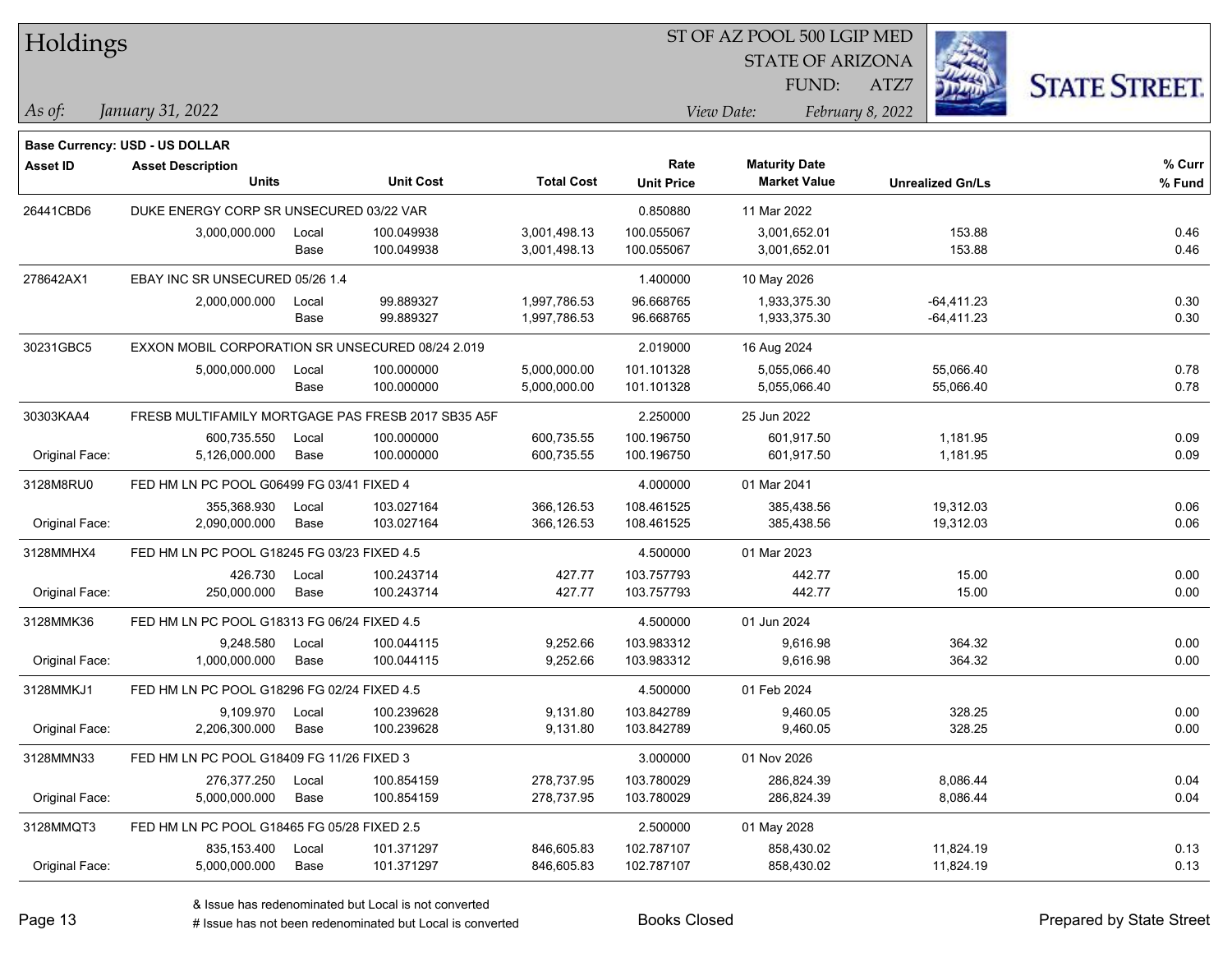| Holdings |  |
|----------|--|
|----------|--|

### ST OF AZ POOL 500 LGIP MED

STATE OF ARIZONA

ATZ7



*January 31, 2022 As of: View Date: February 8, 2022*

**Base Currency: USD - US DOLLAR**

FUND:

| <b>Asset ID</b> | <b>Asset Description</b><br><b>Units</b>    |       | <b>Unit Cost</b> | <b>Total Cost</b> | Rate<br><b>Unit Price</b> | <b>Maturity Date</b><br><b>Market Value</b> | <b>Unrealized Gn/Ls</b> | % Curr<br>% Fund |
|-----------------|---------------------------------------------|-------|------------------|-------------------|---------------------------|---------------------------------------------|-------------------------|------------------|
| 3128PMY87       | FED HM LN PC POOL J09735 FG 06/24 FIXED 4.5 |       |                  |                   | 4.500000                  | 01 Jun 2024                                 |                         |                  |
|                 | 9.922.600                                   | Local | 100.448774       | 9,967.13          | 103.845283                | 10.304.15                                   | 337.02                  | 0.00             |
| Original Face:  | 1,000,000.000                               | Base  | 100.448774       | 9,967.13          | 103.845283                | 10,304.15                                   | 337.02                  | 0.00             |
| 3128PR3M9       | FED HM LN PC POOL J12604 FG 07/25 FIXED 4   |       |                  |                   | 4.000000                  | 01 Jul 2025                                 |                         |                  |
|                 | 120,109.620                                 | Local | 100.672219       | 120,917.02        | 104.656899                | 125,703.00                                  | 4,785.98                | 0.02             |
| Original Face:  | 6,000,000.000                               | Base  | 100.672219       | 120,917.02        | 104.656899                | 125,703.00                                  | 4,785.98                | 0.02             |
| 3128PSKA4       | FED HM LN PC POOL J12989 FG 09/25 FIXED 3.5 |       |                  |                   | 3.500000                  | 01 Sep 2025                                 |                         |                  |
|                 | 112,910.350                                 | Local | 100.902309       | 113,929.15        | 104.472397                | 117,960.15                                  | 4,031.00                | 0.02             |
| Original Face:  | 5,000,000.000                               | Base  | 100.902309       | 113,929.15        | 104.472397                | 117,960.15                                  | 4,031.00                | 0.02             |
| 31292LFA8       | FED HM LN PC POOL C03761 FG 02/42 FIXED 3.5 |       |                  |                   | 3.500000                  | 01 Feb 2042                                 |                         |                  |
|                 | 720,266.200                                 | Local | 103.360656       | 744,471.87        | 106.445004                | 766,687.39                                  | 22,215.52               | 0.12             |
| Original Face:  | 5,000,000.000                               | Base  | 103.360656       | 744,471.87        | 106.445004                | 766,687.39                                  | 22,215.52               | 0.12             |
| 312936EV5       | FED HM LN PC POOL A89148 FG 10/39 FIXED 4   |       |                  |                   | 4.000000                  | 01 Oct 2039                                 |                         |                  |
|                 | 651,056.620                                 | Local | 103.219479       | 672,017.25        | 108.482379                | 706,281.71                                  | 34,264.46               | 0.11             |
| Original Face:  | 5,700,000.000                               | Base  | 103.219479       | 672,017.25        | 108.482379                | 706,281.71                                  | 34,264.46               | 0.11             |
| 312944H79       | FED HM LN PC POOL A95654 FG 12/40 FIXED 4   |       |                  | 4.000000          | 01 Dec 2040               |                                             |                         |                  |
|                 | 257,212.820                                 | Local | 103.012428       | 264,961.17        | 108.191922                | 278.283.49                                  | 13,322.32               | 0.04             |
| Original Face:  | 2,000,000.000                               | Base  | 103.012428       | 264,961.17        | 108.191922                | 278,283.49                                  | 13,322.32               | 0.04             |
| 3130AKXZ4       | FEDERAL HOME LOAN BANK BONDS 02/26 0.62     |       |                  |                   | 0.620000                  | 26 Feb 2026                                 |                         |                  |
|                 | 3,000,000.000                               | Local | 100.000000       | 3,000,000.00      | 96.871903                 | 2,906,157.09                                | $-93,842.91$            | 0.45             |
|                 |                                             | Base  | 100.000000       | 3,000,000.00      | 96.871903                 | 2,906,157.09                                | $-93,842.91$            | 0.45             |
| 3130ALGJ7       | FEDERAL HOME LOAN BANK BONDS 03/26 1        |       |                  |                   | 1.000000                  | 23 Mar 2026                                 |                         |                  |
|                 | 2,925,000.000                               | Local | 100.000000       | 2,925,000.00      | 97.238986                 | 2,844,240.34                                | $-80,759.66$            | 0.44             |
|                 |                                             | Base  | 100.000000       | 2,925,000.00      | 97.238986                 | 2,844,240.34                                | $-80,759.66$            | 0.44             |
| 3130AP6R1       | FEDERAL HOME LOAN BANK BONDS 07/25 0.75     |       |                  |                   | 0.750000                  | 07 Jul 2025                                 |                         |                  |
|                 | 3,000,000.000                               | Local | 100.000000       | 3,000,000.00      | 97.489256                 | 2,924,677.68                                | $-75,322.32$            | 0.45             |
|                 |                                             | Base  | 100.000000       | 3,000,000.00      | 97.489256                 | 2,924,677.68                                | $-75,322.32$            | 0.45             |
| 3130APQQ1       | FEDERAL HOME LOAN BANK BONDS 05/24 0.8      |       |                  |                   | 0.800000                  | 15 May 2024                                 |                         |                  |
|                 | 3,000,000.000                               | Local | 100.000000       | 3,000,000.00      | 99.172925                 | 2,975,187.75                                | $-24,812.25$            | 0.46             |
|                 |                                             | Base  | 100.000000       | 3,000,000.00      | 99.172925                 | 2,975,187.75                                | $-24,812.25$            | 0.46             |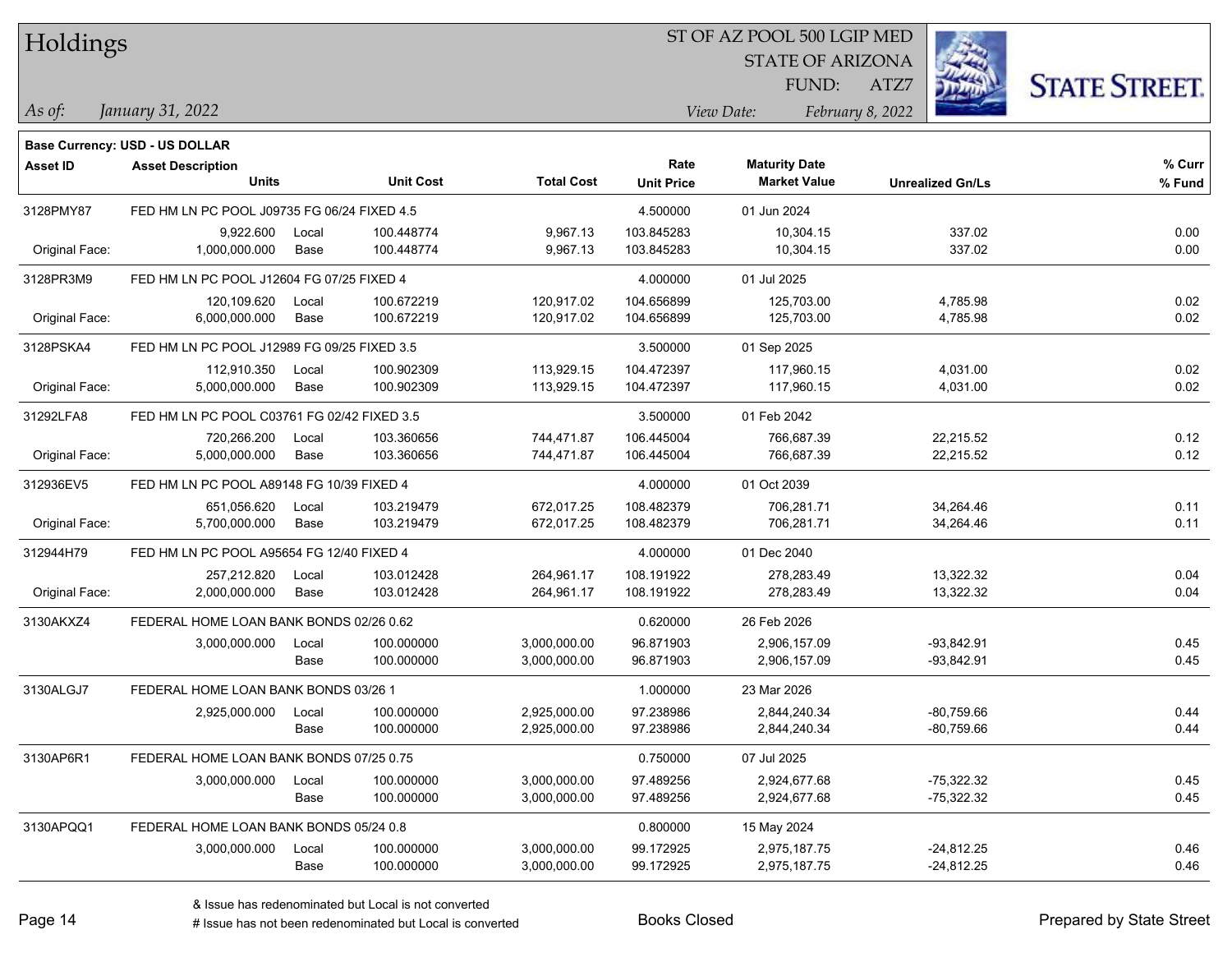| Holdings        |                                             |       |                  |                   |                   | ST OF AZ POOL 500 LGIP MED |                         |                      |
|-----------------|---------------------------------------------|-------|------------------|-------------------|-------------------|----------------------------|-------------------------|----------------------|
|                 |                                             |       |                  |                   |                   | <b>STATE OF ARIZONA</b>    |                         |                      |
|                 |                                             |       |                  |                   |                   | FUND:                      | ATZ7                    | <b>STATE STREET.</b> |
| As of:          | January 31, 2022                            |       |                  |                   |                   | View Date:                 | February 8, 2022        |                      |
|                 | <b>Base Currency: USD - US DOLLAR</b>       |       |                  |                   |                   |                            |                         |                      |
| <b>Asset ID</b> | <b>Asset Description</b>                    |       |                  |                   | Rate              | <b>Maturity Date</b>       |                         | % Curr               |
|                 | <b>Units</b>                                |       | <b>Unit Cost</b> | <b>Total Cost</b> | <b>Unit Price</b> | <b>Market Value</b>        | <b>Unrealized Gn/Ls</b> | % Fund               |
| 3133EL4W1       | FEDERAL FARM CREDIT BANK BONDS 08/25 0.61   |       |                  |                   | 0.610000          | 25 Aug 2025                |                         |                      |
|                 | 3,000,000.000                               | Local | 100.000000       | 3,000,000.00      | 96.776877         | 2,903,306.31               | $-96,693.69$            | 0.45                 |
|                 |                                             | Base  | 100.000000       | 3,000,000.00      | 96.776877         | 2,903,306.31               | $-96,693.69$            | 0.45                 |
| 3133ELX33       | FEDERAL FARM CREDIT BANK BONDS 07/25 0.69   |       |                  |                   | 0.690000          | 22 Jul 2025                |                         |                      |
|                 | 3,000,000.000                               | Local | 100.000000       | 3,000,000.00      | 97.301200         | 2,919,036.00               | $-80,964.00$            | 0.45                 |
|                 |                                             | Base  | 100.000000       | 3,000,000.00      | 97.301200         | 2,919,036.00               | $-80,964.00$            | 0.45                 |
| 3133L8CR4       | FED HM LN PC POOL RC1880 FR 03/36 FIXED 1.5 |       |                  |                   | 1.500000          | 01 Mar 2036                |                         |                      |
|                 | 1,752,152.840                               | Local | 102.220334       | 1,791,056.49      | 98.554656         | 1,726,828.20               | $-64,228.29$            | 0.27                 |
| Original Face:  | 2,000,000.000                               | Base  | 102.220334       | 1,791,056.49      | 98.554656         | 1,726,828.20               | $-64,228.29$            | 0.27                 |
| 3134GVB31       | FREDDIE MAC NOTES 05/25 0.75                |       |                  |                   | 0.750000          | 28 May 2025                |                         |                      |
|                 | 3,000,000.000                               | Local | 100.000000       | 3,000,000.00      | 98.072940         | 2,942,188.20               | $-57,811.80$            | 0.45                 |
|                 |                                             | Base  | 100.000000       | 3,000,000.00      | 98.072940         | 2,942,188.20               | $-57,811.80$            | 0.45                 |
| 3134GWZV1       | FREDDIE MAC NOTES 10/25 0.65                |       |                  |                   | 0.650000          | 22 Oct 2025                |                         |                      |
|                 | 5,000,000.000                               | Local | 100.000000       | 5,000,000.00      | 96.586395         | 4,829,319.75               | -170,680.25             | 0.74                 |
|                 |                                             | Base  | 100.000000       | 5,000,000.00      | 96.586395         | 4,829,319.75               | -170,680.25             | 0.74                 |
| 3134GXHD9       | FREDDIE MAC NOTES 12/25 0.7                 |       |                  |                   | 0.700000          | 23 Dec 2025                |                         |                      |
|                 | 3,000,000.000                               | Local | 100.000000       | 3,000,000.00      | 96.764050         | 2,902,921.50               | $-97,078.50$            | 0.45                 |
|                 |                                             | Base  | 100.000000       | 3,000,000.00      | 96.764050         | 2,902,921.50               | $-97,078.50$            | 0.45                 |
| 3136ALSW2       | FANNIE MAE FNR 2014 68 MA                   |       |                  |                   | 3.000000          | 25 Nov 2040                |                         |                      |
|                 | 159,171.090                                 | Local | 101.752196       | 161,960.08        | 100.381690        | 159,778.63                 | $-2,181.45$             | 0.02                 |
| Original Face:  | 5,300,000.000                               | Base  | 101.752196       | 161,960.08        | 100.381690        | 159,778.63                 | $-2,181.45$             | 0.02                 |
| 3136B7L41       | FANNIE MAE FNR 2019 77 LV                   |       |                  |                   | 3.000000          | 25 May 2031                |                         |                      |
|                 | 65,862.240                                  | Local | 102.458434       | 67,481.42         | 99.926530         | 65,813.85                  | $-1,667.57$             | 0.01                 |
| Original Face:  | 3,000,000.000                               | Base  | 102.458434       | 67,481.42         | 99.926530         | 65,813.85                  | $-1,667.57$             | 0.01                 |
| 3136BBHC9       | FANNIE MAE FNR 2020 54 GY                   |       |                  |                   | 2.000000          | 25 Jun 2044                |                         |                      |
|                 | 1,854,065.760                               | Local | 102.518185       | 1,900,754.57      | 100.050180        | 1,854,996.13               | $-45,758.44$            | 0.29                 |
| Original Face:  | 3,000,000.000                               | Base  | 102.518185       | 1,900,754.57      | 100.050180        | 1,854,996.13               | $-45,758.44$            | 0.29                 |
| 3136BJK53       | FANNIE MAE FNR 2021 74 BA                   |       |                  |                   | 2.000000          | 25 Jun 2050                |                         |                      |
|                 | 2,931,994.020                               | Local | 101.753513       | 2,983,406.93      | 98.293780         | 2,881,967.75               | $-101,439.18$           | 0.44                 |
| Original Face:  | 3,000,000.000                               | Base  | 101.753513       | 2,983,406.93      | 98.293780         | 2,881,967.75               | $-101,439.18$           | 0.44                 |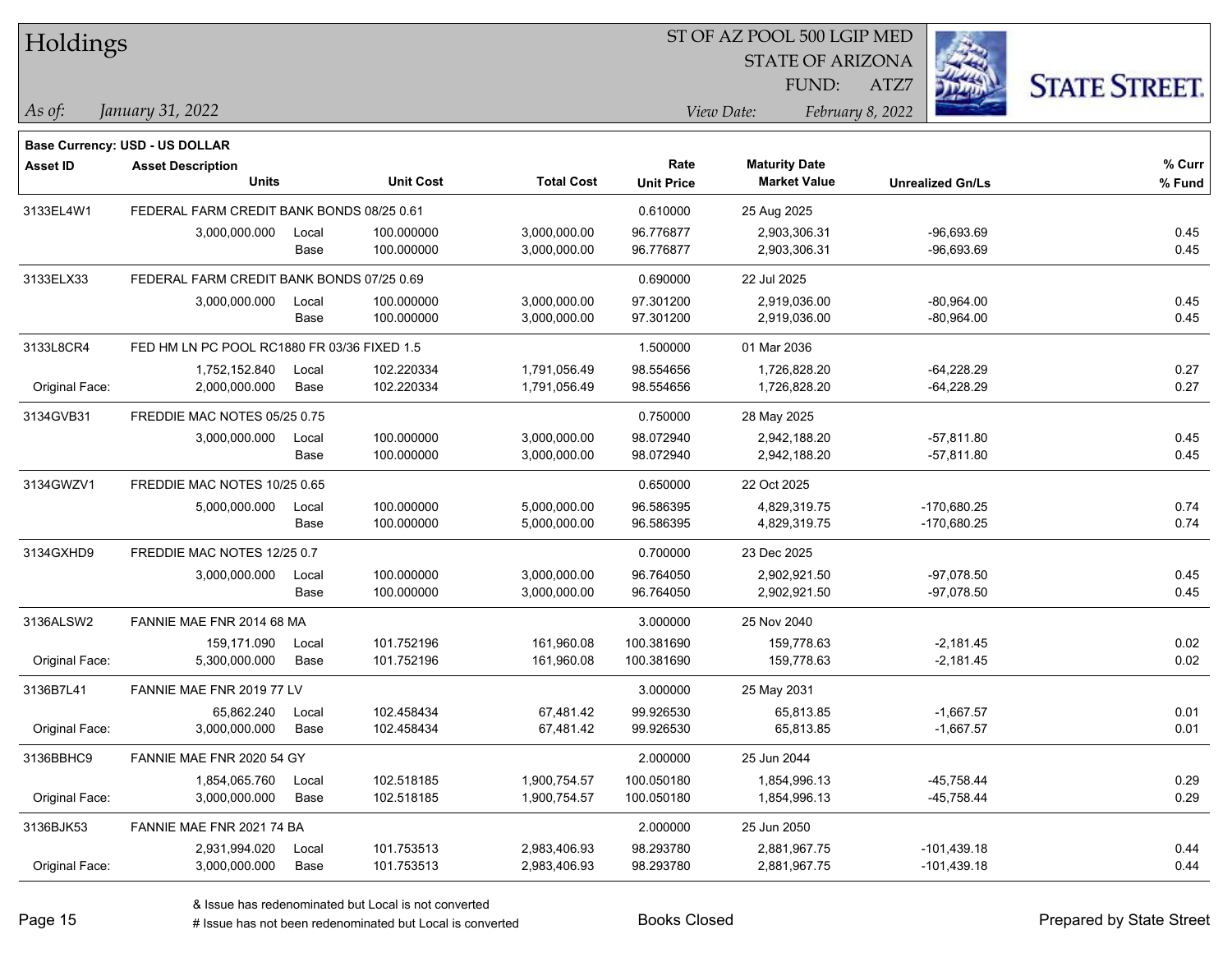| Holdings |  |
|----------|--|
|----------|--|

### ST OF AZ POOL 500 LGIP MED

STATE OF ARIZONA

ATZ7



*January 31, 2022 As of: View Date: February 8, 2022*

**Base Currency: USD - US DOLLAR**

FUND:

| <b>Asset ID</b> | <b>Asset Description</b>            |       |                  |                   | Rate              | <b>Maturity Date</b> |                         | % Curr |
|-----------------|-------------------------------------|-------|------------------|-------------------|-------------------|----------------------|-------------------------|--------|
|                 | <b>Units</b>                        |       | <b>Unit Cost</b> | <b>Total Cost</b> | <b>Unit Price</b> | <b>Market Value</b>  | <b>Unrealized Gn/Ls</b> | % Fund |
| 3136G4D75       | FANNIE MAE NOTES 07/25 0.6          |       |                  |                   | 0.600000          | 29 Jul 2025          |                         |        |
|                 | 3,000,000.000                       | Local | 100.000000       | 3,000,000.00      | 96.965723         | 2,908,971.69         | $-91,028.31$            | 0.45   |
|                 |                                     | Base  | 100.000000       | 3,000,000.00      | 96.965723         | 2,908,971.69         | $-91,028.31$            | 0.45   |
| 3137BDYM2       | FREDDIE MAC FHR 4387 E              |       |                  |                   | 2.000000          | 15 Nov 2028          |                         |        |
|                 | 1,480,377.800                       | Local | 99.845537        | 1,478,091.17      | 100.566740        | 1,488,767.69         | 10,676.52               | 0.23   |
| Original Face:  | 8,190,000.000                       | Base  | 99.845537        | 1,478,091.17      | 100.566740        | 1,488,767.69         | 10,676.52               | 0.23   |
| 3137BG5C9       | FREDDIE MAC FHR 4425 VL             |       |                  |                   | 4.000000          | 15 Mar 2026          |                         |        |
|                 | 139,624.270                         | Local | 103.299878       | 144,231.70        | 100.025160        | 139,659.40           | $-4,572.30$             | 0.02   |
| Original Face:  | 1,212,000.000                       | Base  | 103.299878       | 144,231.70        | 100.025160        | 139,659.40           | $-4,572.30$             | 0.02   |
| 3137F8AW3       | FREDDIE MAC FHR 5058 BD             |       |                  |                   | 3.000000          | 25 Dec 2035          |                         |        |
|                 | 519,555.080                         | Local | 102.444975       | 532,258.07        | 100.714540        | 523,267.51           | $-8,990.56$             | 0.08   |
| Original Face:  | 2,000,000.000                       | Base  | 102.444975       | 532,258.07        | 100.714540        | 523,267.51           | $-8,990.56$             | 0.08   |
| 3137FVUG5       | FREDDIE MAC FHR 5016 BA             |       |                  |                   | 2.000000          | 25 Sep 2044          |                         |        |
|                 | 1,602,894.210                       | Local | 102.565593       | 1,644,017.95      | 99.566470         | 1,595,945.18         | $-48,072.77$            | 0.25   |
| Original Face:  | 3,000,000.000                       | Base  | 102.565593       | 1,644,017.95      | 99.566470         | 1,595,945.18         | $-48,072.77$            | 0.25   |
| 3138MFUC9       | FNMA POOL AQ0578 FN 11/27 FIXED 2.5 |       |                  |                   | 2.500000          | 01 Nov 2027          |                         |        |
|                 | 231,478.780                         | Local | 100.876318       | 233,507.27        | 102.742121        | 237,826.21           | 4,318.94                | 0.04   |
| Original Face:  | 1,500,000.000                       | Base  | 100.876318       | 233,507.27        | 102.742121        | 237,826.21           | 4,318.94                | 0.04   |
| 31412QBF5       | FNMA POOL 931638 FN 07/39 FIXED 4.5 |       |                  |                   | 4.500000          | 01 Jul 2039          |                         |        |
|                 | 29,270.750                          | Local | 101.308747       | 29,653.83         | 109.476132        | 32,044.48            | 2,390.65                | 0.00   |
| Original Face:  | 983,845.000                         | Base  | 101.308747       | 29,653.83         | 109.476132        | 32,044.48            | 2,390.65                | 0.00   |
| 31413MFY8       | FNMA POOL 949383 FN 08/22 FIXED 6   |       |                  |                   | 6.000000          | 01 Aug 2022          |                         |        |
|                 | 3,372.840                           | Local | 100.069378       | 3,375.18          | 100.633620        | 3,394.21             | 19.03                   | 0.00   |
| Original Face:  | 1,800,000.000                       | Base  | 100.069378       | 3,375.18          | 100.633620        | 3,394.21             | 19.03                   | 0.00   |
| 31416XE97       | FNMA POOL AB1959 FN 12/40 FIXED 4   |       |                  |                   | 4.000000          | 01 Dec 2040          |                         |        |
|                 | 721,809.970                         | Local | 103.325000       | 745,810.15        | 108.398116        | 782,428.41           | 36,618.26               | 0.12   |
| Original Face:  | 5,200,000.000                       | Base  | 103.325000       | 745,810.15        | 108.398116        | 782,428.41           | 36,618.26               | 0.12   |
| 31417AU98       | FNMA POOL AB4207 FN 01/27 FIXED 2.5 |       |                  |                   | 2.500000          | 01 Jan 2027          |                         |        |
|                 | 266,901.410                         | Local | 100.937964       | 269,404.85        | 102.614970        | 273,880.80           | 4,475.95                | 0.04   |
| Original Face:  | 2,680,283.000                       | Base  | 100.937964       | 269,404.85        | 102.614970        | 273,880.80           | 4,475.95                | 0.04   |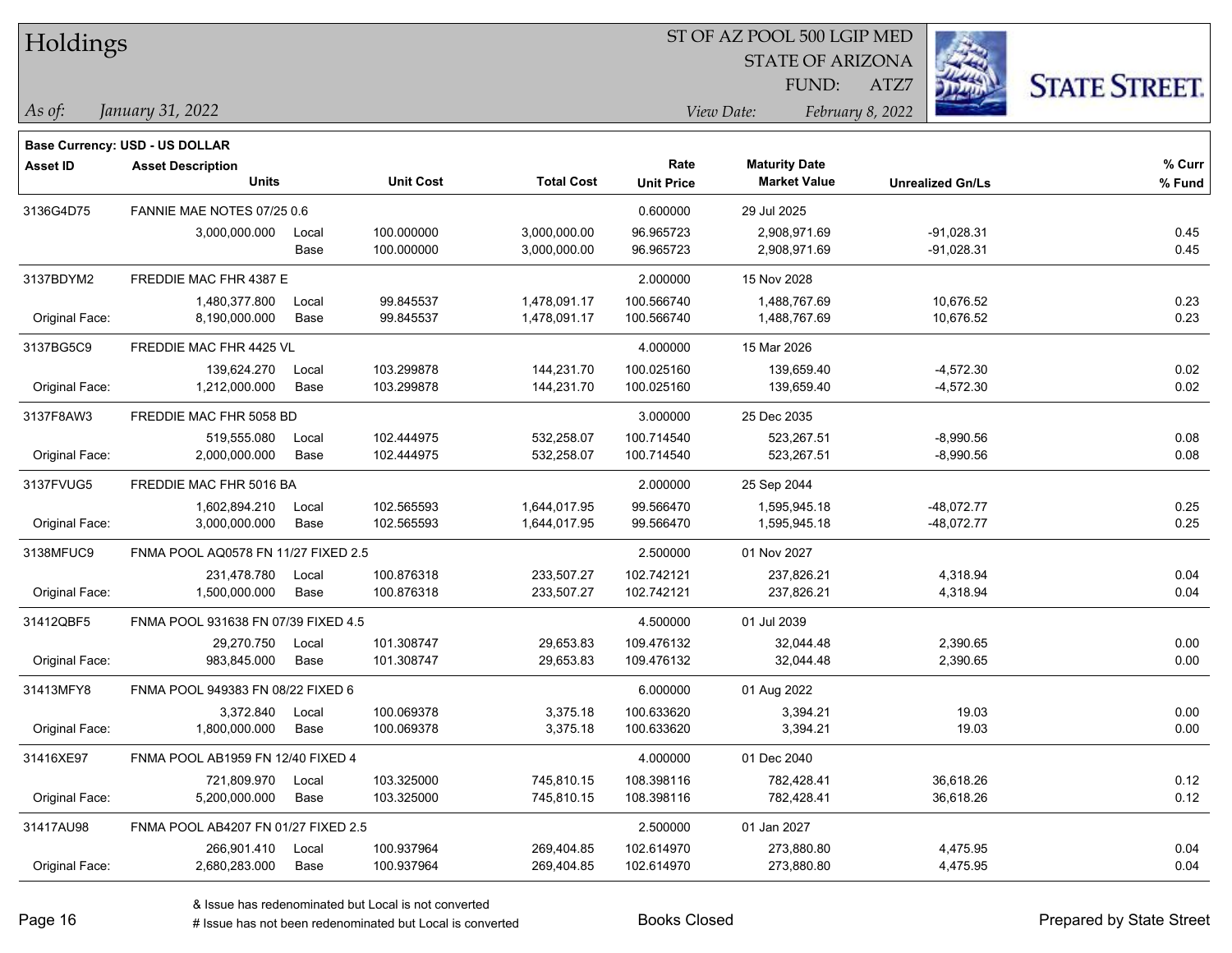| Holdings        |                                       |       |                  |                   |                   | 51 OF AZ POOL 500 LGIP MED |                         |                      |  |
|-----------------|---------------------------------------|-------|------------------|-------------------|-------------------|----------------------------|-------------------------|----------------------|--|
|                 |                                       |       |                  |                   |                   | <b>STATE OF ARIZONA</b>    |                         |                      |  |
|                 |                                       |       |                  |                   |                   | FUND:                      | ATZ7                    | <b>STATE STREET.</b> |  |
| As of:          | January 31, 2022                      |       |                  |                   |                   | View Date:                 | February 8, 2022        |                      |  |
|                 |                                       |       |                  |                   |                   |                            |                         |                      |  |
|                 | <b>Base Currency: USD - US DOLLAR</b> |       |                  |                   |                   |                            |                         |                      |  |
| <b>Asset ID</b> | <b>Asset Description</b>              |       |                  |                   | Rate              | <b>Maturity Date</b>       |                         | % Curr               |  |
|                 | <b>Units</b>                          |       | <b>Unit Cost</b> | <b>Total Cost</b> | <b>Unit Price</b> | <b>Market Value</b>        | <b>Unrealized Gn/Ls</b> | % Fund               |  |
| 31417CUR4       | FNMA POOL AB5991 FN 08/27 FIXED 2.5   |       |                  |                   | 2.500000          | 01 Aug 2027                |                         |                      |  |
|                 | 1,988,786.850                         | Local | 101.451505       | 2,017,654.20      | 102.741244        | 2,043,304.35               | 25,650.15               | 0.31                 |  |
| Original Face:  | 15,000,000.000                        | Base  | 101.451505       | 2,017,654.20      | 102.741244        | 2,043,304.35               | 25,650.15               | 0.31                 |  |
| 31417GSE7       | FNMA POOL AB9516 FN 05/28 FIXED 2.5   |       |                  |                   | 2.500000          | 01 May 2028                |                         |                      |  |
|                 | 767,487.930                           | Local | 100.835118       | 773,897.36        | 102.735759        | 788,484.55                 | 14,587.19               | 0.12                 |  |
| Original Face:  | 4,200,000.000                         | Base  | 100.835118       | 773,897.36        | 102.735759        | 788,484.55                 | 14,587.19               | 0.12                 |  |
| 31417SXR6       | FNMA POOL AC6087 FN 11/24 FIXED 5     |       |                  |                   | 5.000000          | 01 Nov 2024                |                         |                      |  |
|                 | 35,355.840                            | Local | 100.983147       | 35,703.44         | 102.958841        | 36,401.96                  | 698.52                  | 0.01                 |  |
| Original Face:  | 1,500,000.000                         | Base  | 100.983147       | 35,703.44         | 102.958841        | 36,401.96                  | 698.52                  | 0.01                 |  |
| 31417VTG8       | FNMA POOL AC8650 FN 01/25 FIXED 4     |       |                  |                   | 4.000000          | 01 Jan 2025                |                         |                      |  |
|                 | 51.259.040                            | Local | 100.619735       | 51,576.71         | 104.576147        | 53,604.73                  | 2,028.02                | 0.01                 |  |
| Original Face:  | 3,200,000.000                         | Base  | 100.619735       | 51,576.71         | 104.576147        | 53,604.73                  | 2,028.02                | 0.01                 |  |
| 31418ACU0       | FNMA POOL MA0982 FN 02/27 FIXED 3.5   |       |                  |                   | 3.500000          | 01 Feb 2027                |                         |                      |  |
|                 | 57,403.840                            | Local | 101.834372       | 58,456.84         | 104.546907        | 60,013.94                  | 1,557.10                | 0.01                 |  |
| Original Face:  | 765,534.000                           | Base  | 101.834372       | 58,456.84         | 104.546907        | 60,013.94                  | 1,557.10                | 0.01                 |  |
| 31418AHW1       | FNMA POOL MA1144 FN 08/27 FIXED 2.5   |       |                  |                   | 2.500000          | 01 Aug 2027                |                         |                      |  |
|                 | 516,303.370                           | Local | 101.448852       | 523,783.84        | 102.710950        | 530,300.10                 | 6,516.26                | 0.08                 |  |
| Original Face:  | 5,157,070.000                         | Base  | 101.448852       | 523,783.84        | 102.710950        | 530,300.10                 | 6,516.26                | 0.08                 |  |
| 31418RFS5       | FNMA POOL AD3776 FN 03/25 FIXED 4.5   |       |                  |                   | 4.500000          | 01 Mar 2025                |                         |                      |  |
|                 | 58,651.200                            | Local | 100.752909       | 59,092.79         | 104.477293        | 61,277.19                  | 2,184.40                | 0.01                 |  |
| Original Face:  | 5,000,000.000                         | Base  | 100.752909       | 59,092.79         | 104.477293        | 61,277.19                  | 2,184.40                | 0.01                 |  |
| 31419AJM0       | FNMA POOL AE0267 FN 08/25 FIXED VAR   |       |                  |                   | 4.000000          | 01 Aug 2025                |                         |                      |  |
|                 | 122,467.650                           | Local | 101.104733       | 123,820.59        | 104.615810        | 128,120.52                 | 4,299.93                | 0.02                 |  |
| Original Face:  | 5,000,000.000                         | Base  | 101.104733       | 123,820.59        | 104.615810        | 128,120.52                 | 4,299.93                | 0.02                 |  |
| 31419BBT1       | FNMA POOL AE0949 FN 02/41 FIXED VAR   |       |                  |                   | 4.000000          | 01 Feb 2041                |                         |                      |  |
|                 | 168,708.200                           | Local | 103.136706       | 174,000.08        | 108.333501        | 182,767.50                 | 8,767.42                | 0.03                 |  |
| Original Face:  | 2,000,000.000                         | Base  | 103.136706       | 174,000.08        | 108.333501        | 182,767.50                 | 8,767.42                | 0.03                 |  |
| 31419CZL0       | FNMA POOL AE2546 FN 09/40 FIXED 4.5   |       |                  |                   | 4.500000          | 01 Sep 2040                |                         |                      |  |
|                 | 81,762.550                            | Local | 102.977916       | 84,197.37         | 107.932706        | 88,248.53                  | 4,051.16                | 0.01                 |  |
| Original Face:  | 5,000,000.000                         | Base  | 102.977916       | 84,197.37         | 107.932706        | 88,248.53                  | 4,051.16                | 0.01                 |  |

 $\overline{\text{SP } \overline{\text{SP } \text{O}}$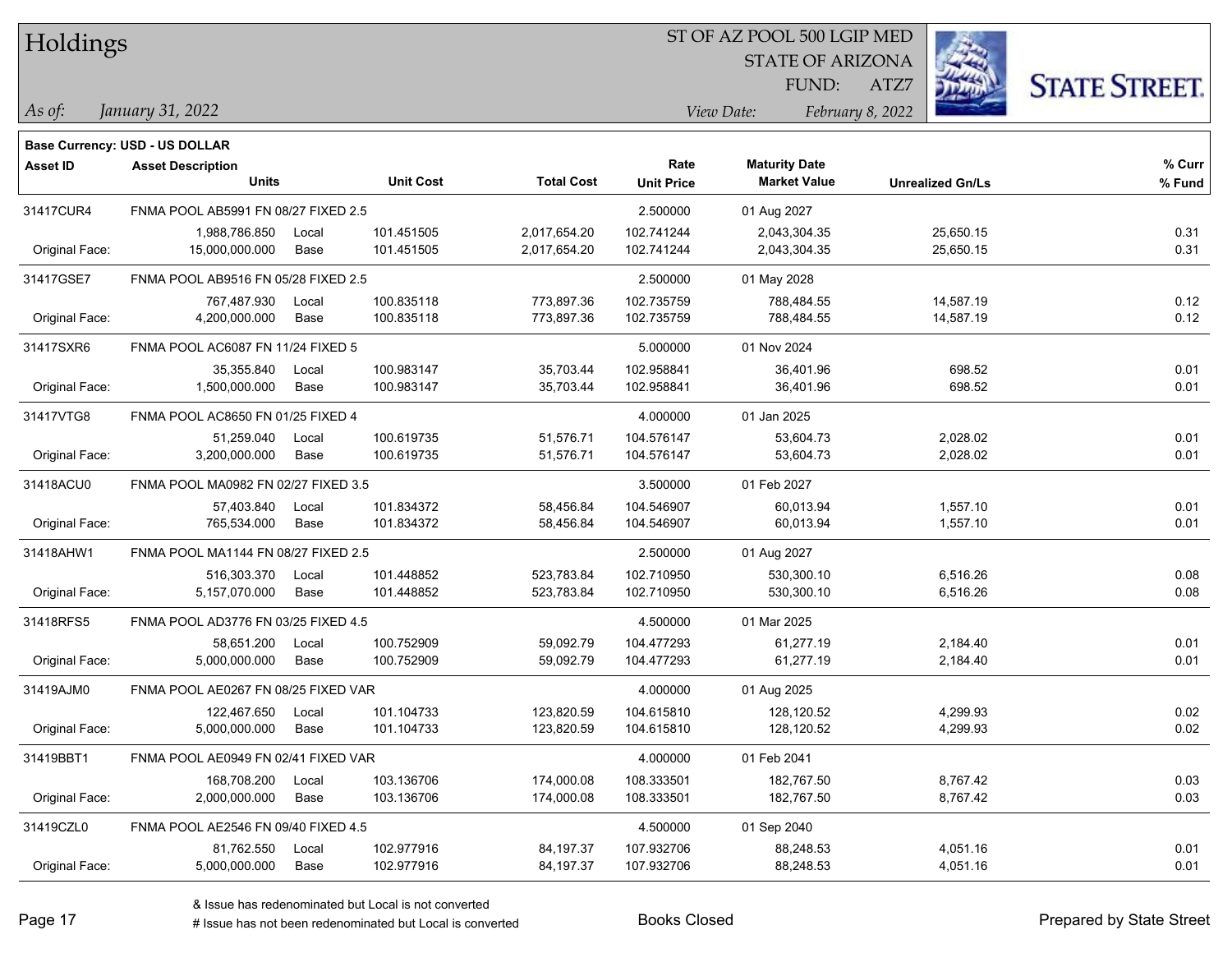| Holdings        |                                                 |       |                  |                   |                           | ST OF AZ POOL 500 LGIP MED                  |                         |                      |  |
|-----------------|-------------------------------------------------|-------|------------------|-------------------|---------------------------|---------------------------------------------|-------------------------|----------------------|--|
|                 |                                                 |       |                  |                   |                           | <b>STATE OF ARIZONA</b>                     |                         |                      |  |
|                 |                                                 |       |                  |                   |                           | FUND:                                       | ATZ7                    | <b>STATE STREET.</b> |  |
| $\vert$ As of:  | January 31, 2022                                |       |                  |                   |                           | View Date:                                  | February 8, 2022        |                      |  |
|                 |                                                 |       |                  |                   |                           |                                             |                         |                      |  |
|                 | <b>Base Currency: USD - US DOLLAR</b>           |       |                  |                   |                           |                                             |                         |                      |  |
| <b>Asset ID</b> | <b>Asset Description</b><br><b>Units</b>        |       | <b>Unit Cost</b> | <b>Total Cost</b> | Rate<br><b>Unit Price</b> | <b>Maturity Date</b><br><b>Market Value</b> | <b>Unrealized Gn/Ls</b> | % Curr<br>% Fund     |  |
|                 |                                                 |       |                  |                   |                           |                                             |                         |                      |  |
| 31419JM47       | FNMA POOL AE7578 FN 11/40 FIXED 4.5             |       |                  |                   | 4.500000                  | 01 Nov 2040                                 |                         |                      |  |
|                 | 1,005,933.770                                   | Local | 105.899882       | 1,065,282.68      | 108.925384                | 1,095,717.22<br>1,095,717.22                | 30,434.54               | 0.17                 |  |
| Original Face:  | 14,750,000.000                                  | Base  | 105.899882       | 1,065,282.68      | 108.925384                |                                             | 30,434.54               | 0.17                 |  |
| 31419KU78       | FNMA POOL AE8705 FN 11/25 FIXED 3               |       |                  |                   | 3.000000                  | 01 Nov 2025                                 |                         |                      |  |
|                 | 70,937.580                                      | Local | 100.644101       | 71,394.49         | 103.617433                | 73,503.70                                   | 2,109.21                | 0.01                 |  |
| Original Face:  | 2,000,000.000                                   | Base  | 100.644101       | 71,394.49         | 103.617433                | 73,503.70                                   | 2,109.21                | 0.01                 |  |
| 341081GD3       | FLORIDA POWER + LIGHT CO SR UNSECURED 05/23 VAR |       |                  |                   | 0.300000                  | 10 May 2023                                 |                         |                      |  |
|                 | 3,000,000.000                                   | Local | 100.000000       | 3,000,000.00      | 100.001997                | 3,000,059.91                                | 59.91                   | 0.46                 |  |
|                 |                                                 | Base  | 100.000000       | 3,000,000.00      | 100.001997                | 3,000,059.91                                | 59.91                   | 0.46                 |  |
| 38141GXZ2       | GOLDMAN SACHS GROUP INC SR UNSECURED 03/24 VAR  |       |                  |                   | 0.673000                  | 08 Mar 2024                                 |                         |                      |  |
|                 | 3,000,000.000                                   | Local | 100.000000       | 3,000,000.00      | 99.157417                 | 2,974,722.51                                | $-25,277.49$            | 0.46                 |  |
|                 |                                                 | Base  | 100.000000       | 3,000,000.00      | 99.157417                 | 2,974,722.51                                | $-25,277.49$            | 0.46                 |  |
| 38150AEH4       | GOLDMAN SACHS GROUP INC SR UNSECURED 11/25 VAR  |       |                  |                   | 0.800000                  | 24 Nov 2025                                 |                         |                      |  |
|                 | 3,000,000.000                                   | Local | 100.000000       | 3,000,000.00      | 95.117393                 | 2,853,521.79                                | $-146,478.21$           | 0.44                 |  |
|                 |                                                 | Base  | 100.000000       | 3,000,000.00      | 95.117393                 | 2,853,521.79                                | -146,478.21             | 0.44                 |  |
| 38150AFG5       | GOLDMAN SACHS GROUP INC SR UNSECURED 04/26 VAR  |       |                  |                   | 1.350000                  | 30 Apr 2026                                 |                         |                      |  |
|                 | 3,000,000.000                                   | Local | 100.000000       | 3,000,000.00      | 95.318158                 | 2,859,544.74                                | $-140,455.26$           | 0.44                 |  |
|                 |                                                 | Base  | 100.000000       | 3,000,000.00      | 95.318158                 | 2,859,544.74                                | $-140,455.26$           | 0.44                 |  |
| 38150AG82       | GOLDMAN SACHS GROUP INC SR UNSECURED 06/26 1.4  |       |                  |                   | 1.400000                  | 16 Jun 2026                                 |                         |                      |  |
|                 | 3,000,000.000                                   | Local | 100.000000       | 3,000,000.00      | 95.467454                 | 2,864,023.62                                | $-135,976.38$           | 0.44                 |  |
|                 |                                                 | Base  | 100.000000       | 3,000,000.00      | 95.467454                 | 2,864,023.62                                | $-135,976.38$           | 0.44                 |  |
| 38150AHZ1       | GOLDMAN SACHS GROUP INC SR UNSECURED 10/24 1    |       |                  |                   | 1.000000                  | 07 Oct 2024                                 |                         |                      |  |
|                 | 3,000,000.000                                   | Local | 99.932055        | 2,997,961.64      | 97.287828                 | 2,918,634.84                                | $-79,326.80$            | 0.45                 |  |
|                 |                                                 | Base  | 99.932055        | 2,997,961.64      | 97.287828                 | 2,918,634.84                                | -79,326.80              | 0.45                 |  |
| 38150AJH9       | GOLDMAN SACHS GROUP INC SR UNSECURED 11/23 1    |       |                  |                   | 1.000000                  | 15 Nov 2023                                 |                         |                      |  |
|                 | 5,000,000.000                                   | Local | 100.000000       | 5,000,000.00      | 99.059075                 | 4,952,953.75                                | $-47,046.25$            | 0.76                 |  |
|                 |                                                 | Base  | 100.000000       | 5,000,000.00      | 99.059075                 | 4,952,953.75                                | $-47,046.25$            | 0.76                 |  |
| 38150AKC8       | GOLDMAN SACHS GROUP INC SR UNSECURED 01/25 VAR  |       |                  |                   | 0.950000                  | 31 Jan 2025                                 |                         |                      |  |
|                 | 3,000,000.000                                   | Local | 100.000000       | 3,000,000.00      | 99.960980                 | 2,998,829.40                                | $-1,170.60$             | 0.46                 |  |
|                 |                                                 | Base  | 100.000000       | 3,000,000.00      | 99.960980                 | 2,998,829.40                                | $-1,170.60$             | 0.46                 |  |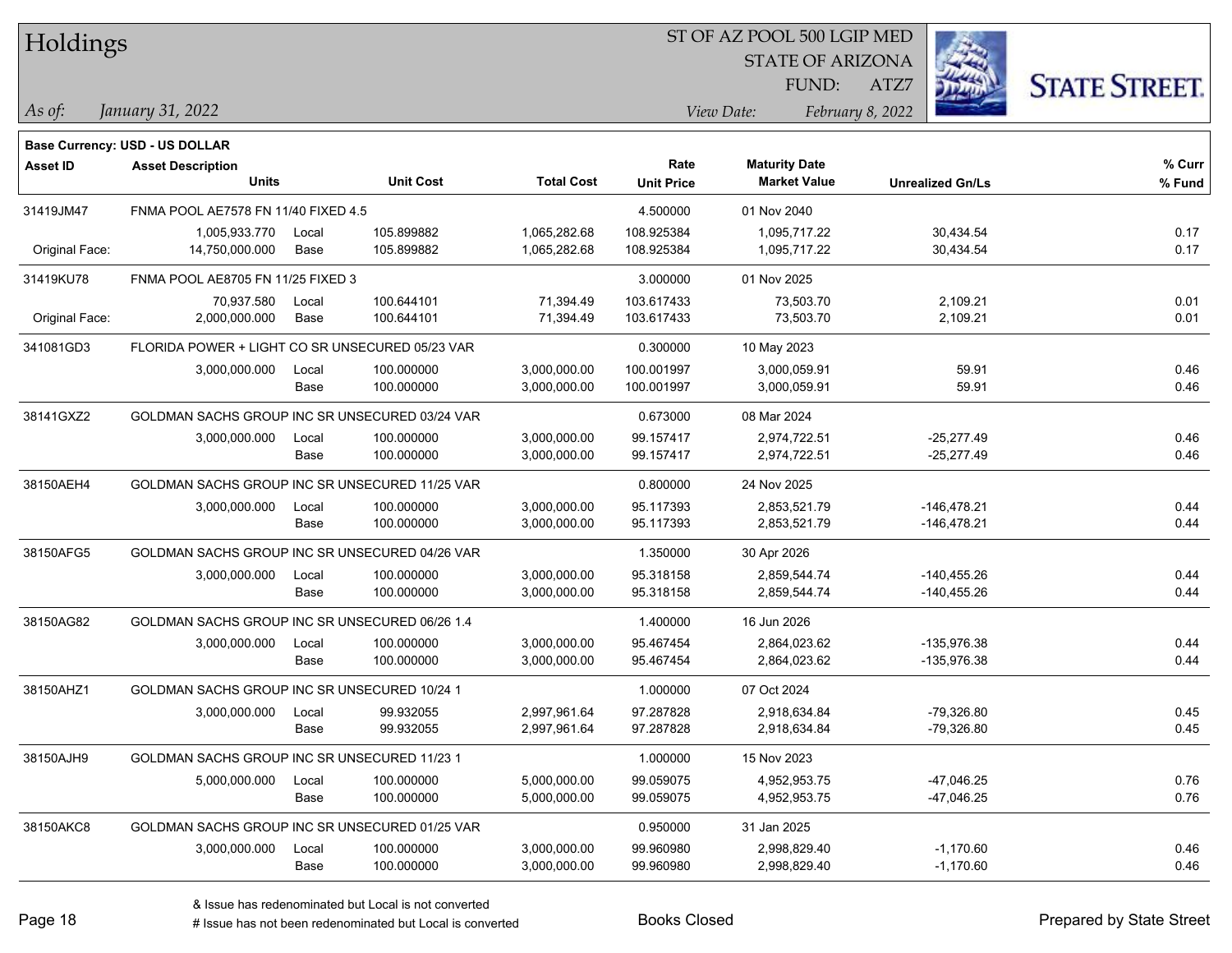| Holdings |
|----------|
|          |

### ST OF AZ POOL 500 LGIP MED

STATE OF ARIZONA

ATZ7



*January 31, 2022 As of: View Date: February 8, 2022*

FUND:

|                 | <b>Base Currency: USD - US DOLLAR</b>          |       |                  |                   |                   |                      |                         |        |
|-----------------|------------------------------------------------|-------|------------------|-------------------|-------------------|----------------------|-------------------------|--------|
| <b>Asset ID</b> | <b>Asset Description</b>                       |       |                  |                   | Rate              | <b>Maturity Date</b> |                         | % Curr |
|                 | <b>Units</b>                                   |       | <b>Unit Cost</b> | <b>Total Cost</b> | <b>Unit Price</b> | <b>Market Value</b>  | <b>Unrealized Gn/Ls</b> | % Fund |
| 38378KBF5       | GOVERNMENT NATIONAL MORTGAGE A GNR 2013 30 A   |       |                  |                   | 1.500000          | 16 May 2042          |                         |        |
|                 | 585,006.600                                    | Local | 98.976164        | 579,017.09        | 100.116570        | 585,688.54           | 6,671.45                | 0.09   |
| Original Face:  | 4,000,000.000                                  | Base  | 98.976164        | 579,017.09        | 100.116570        | 585,688.54           | 6,671.45                | 0.09   |
| 38378KDJ5       | GOVERNMENT NATIONAL MORTGAGE A GNR 2013 46 AB  |       |                  |                   | 1.723000          | 16 Aug 2042          |                         |        |
|                 | 184,569.740                                    | Local | 99.225258        | 183,139.80        | 100.164740        | 184,873.80           | 1,734.00                | 0.03   |
| Original Face:  | 1,900,000.000                                  | Base  | 99.225258        | 183,139.80        | 100.164740        | 184,873.80           | 1,734.00                | 0.03   |
| 38379KTC2       | GOVERNMENT NATIONAL MORTGAGE A GNR 2015 85 AF  |       |                  |                   | 2.400000          | 16 May 2044          |                         |        |
|                 | 237,403.090                                    | Local | 99.604062        | 236,463.12        | 100.358650        | 238,254.54           | 1,791.42                | 0.04   |
| Original Face:  | 3,050,000.000                                  | Base  | 99.604062        | 236,463.12        | 100.358650        | 238,254.54           | 1,791.42                | 0.04   |
| 38379U5P7       | GOVERNMENT NATIONAL MORTGAGE A GNR 2017 20 AG  |       |                  |                   | 2.000000          | 16 Aug 2048          |                         |        |
|                 | 904,530.360                                    | Local | 99.367022        | 898,804.88        | 100.273540        | 907,004.61           | 8,199.73                | 0.14   |
| Original Face:  | 3,000,000.000                                  | Base  | 99.367022        | 898,804.88        | 100.273540        | 907,004.61           | 8,199.73                | 0.14   |
| 38380LD26       | GOVERNMENT NATIONAL MORTGAGE A GNR 2019 H15 GA |       |                  |                   | 2.250000          | 20 Aug 2069          |                         |        |
|                 | 1,069,135.050                                  | Local | 102.817267       | 1,099,255.44      | 100.915542        | 1,078,923.43         | $-20,332.01$            | 0.17   |
| Original Face:  | 3,000,000.000                                  | Base  | 102.817267       | 1,099,255.44      | 100.915542        | 1,078,923.43         | $-20,332.01$            | 0.17   |
| 38380LN25       | GOVERNMENT NATIONAL MORTGAGE A GNR 2019 H18 KA |       |                  |                   | 2.200000          | 20 Nov 2069          |                         |        |
|                 | 553,894.100                                    | Local | 100.403568       | 556,129.44        | 100.764974        | 558,131.25           | 2,001.81                | 0.09   |
| Original Face:  | 1,000,000.000                                  | Base  | 100.403568       | 556,129.44        | 100.764974        | 558,131.25           | 2,001.81                | 0.09   |
| 41284NAB6       | HARLEY DAVIDSON MOTORCYCLE TRU HDMOT 2021 A A2 |       |                  |                   | 0.220000          | 15 Apr 2024          |                         |        |
|                 | 905,389.430                                    | Local | 99.992722        | 905,323.54        | 99.974640         | 905,159.82           | $-163.72$               | 0.14   |
| Original Face:  | 2,750,000.000                                  | Base  | 99.992722        | 905,323.54        | 99.974640         | 905,159.82           | $-163.72$               | 0.14   |
| 459058HC0       | INTL BK RECON + DEVELOP SR UNSECURED 08/24 VAR |       |                  |                   | 0.350000          | 06 Aug 2024          |                         |        |
|                 | 3,000,000.000                                  | Local | 100.048795       | 3,001,463.84      | 100.484000        | 3,014,520.00         | 13,056.16               | 0.46   |
|                 |                                                | Base  | 100.048795       | 3,001,463.84      | 100.484000        | 3,014,520.00         | 13,056.16               | 0.46   |
| 46625HRL6       | JPMORGAN CHASE + CO SR UNSECURED 05/23 2.7     |       |                  |                   | 2.700000          | 18 May 2023          |                         |        |
|                 | 3,000,000.000                                  | Local | 99.524083        | 2,985,722.48      | 101.697729        | 3,050,931.87         | 65,209.39               | 0.47   |
|                 |                                                | Base  | 99.524083        | 2,985,722.48      | 101.697729        | 3,050,931.87         | 65,209.39               | 0.47   |
| 478160CN2       | JOHNSON + JOHNSON SR UNSECURED 09/25 0.55      |       |                  |                   | 0.550000          | 01 Sep 2025          |                         |        |
|                 | 2,000,000.000                                  | Local | 99.922756        | 1,998,455.12      | 95.808878         | 1,916,177.56         | $-82,277.56$            | 0.30   |
|                 |                                                | Base  | 99.922756        | 1,998,455.12      | 95.808878         | 1,916,177.56         | $-82,277.56$            | 0.30   |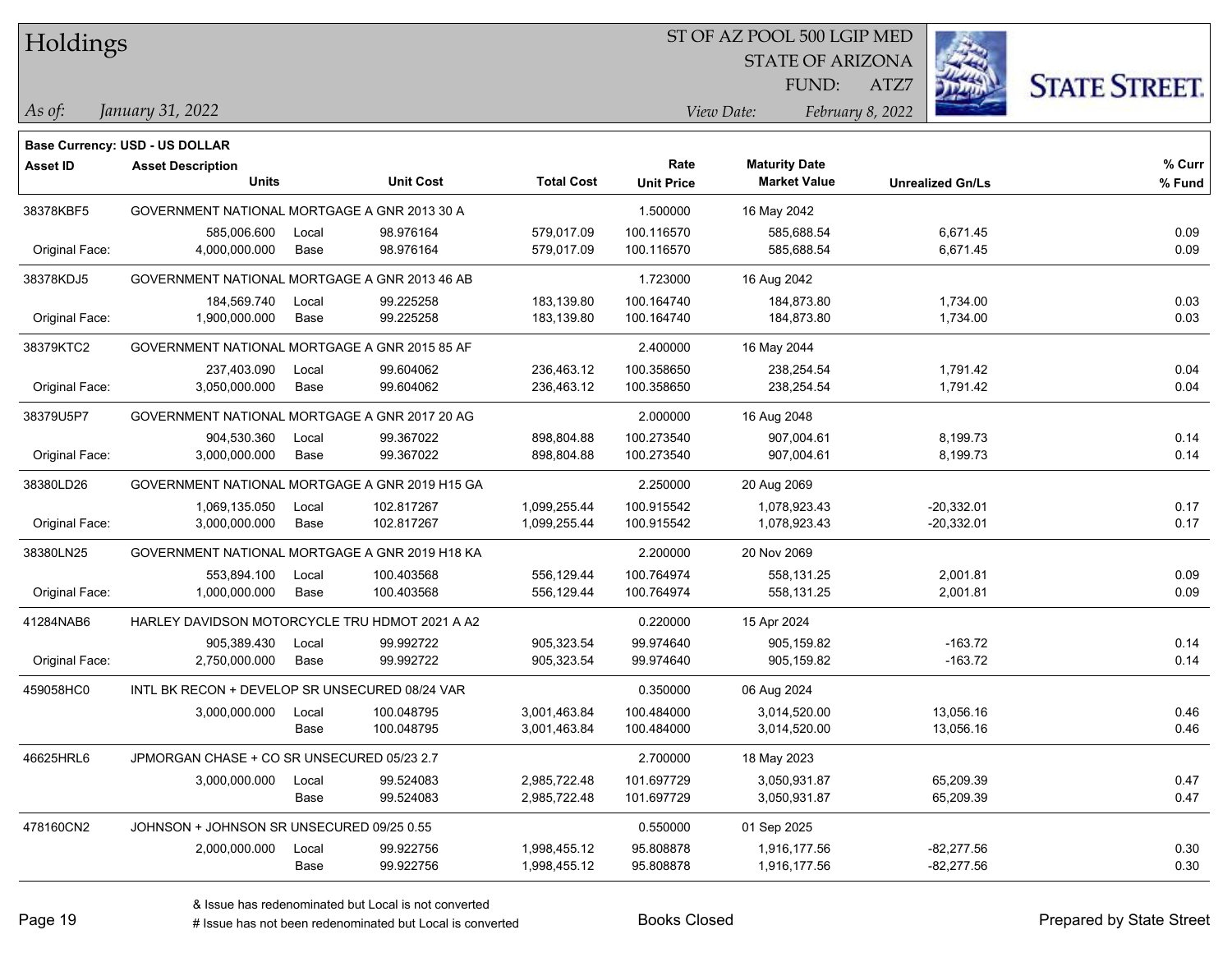| Holdings        |                                                            |       |                  |                   |                   | ST OF AZ POOL 500 LGIP MED |                         |                      |
|-----------------|------------------------------------------------------------|-------|------------------|-------------------|-------------------|----------------------------|-------------------------|----------------------|
|                 |                                                            |       |                  |                   |                   | <b>STATE OF ARIZONA</b>    |                         |                      |
|                 |                                                            |       |                  |                   |                   | FUND:                      | ATZ7                    | <b>STATE STREET.</b> |
| $\vert$ As of:  | January 31, 2022                                           |       |                  |                   |                   | View Date:                 | February 8, 2022        |                      |
|                 |                                                            |       |                  |                   |                   |                            |                         |                      |
| <b>Asset ID</b> | Base Currency: USD - US DOLLAR<br><b>Asset Description</b> |       |                  |                   | Rate              | <b>Maturity Date</b>       |                         | $%$ Curr             |
|                 | <b>Units</b>                                               |       | <b>Unit Cost</b> | <b>Total Cost</b> | <b>Unit Price</b> | <b>Market Value</b>        | <b>Unrealized Gn/Ls</b> | % Fund               |
| 48128GV56       | JPMORGAN CHASE + CO SR UNSECURED 08/25 0.8                 |       |                  |                   | 0.800000          | 18 Aug 2025                |                         |                      |
|                 | 2,000,000.000                                              | Local | 100.000000       | 2.000.000.00      | 94.817982         | 1,896,359.64               | $-103.640.36$           | 0.29                 |
|                 |                                                            | Base  | 100.000000       | 2,000,000.00      | 94.817982         | 1,896,359.64               | $-103,640.36$           | 0.29                 |
| 49327M2Z6       | KEY BANK NA SR UNSECURED 03/23 1.25                        |       |                  |                   | 1.250000          | 10 Mar 2023                |                         |                      |
|                 | 3,000,000.000                                              | Local | 99.983602        | 2,999,508.05      | 100.050273        | 3,001,508.19               | 2,000.14                | 0.46                 |
|                 |                                                            | Base  | 99.983602        | 2,999,508.05      | 100.050273        | 3,001,508.19               | 2,000.14                | 0.46                 |
| 59217GEE5       | MET LIFE GLOB FUNDING I SECURED 144A 01/23 1.95            |       |                  |                   | 1.950000          | 13 Jan 2023                |                         |                      |
|                 | 3,000,000.000                                              | Local | 99.986425        | 2,999,592.75      | 100.918750        | 3,027,562.50               | 27,969.75               | 0.47                 |
|                 |                                                            | Base  | 99.986425        | 2,999,592.75      | 100.918750        | 3,027,562.50               | 27,969.75               | 0.47                 |
| 59217GEK1       | MET LIFE GLOB FUNDING I SECURED 144A 09/23 0.45            |       |                  |                   | 0.450000          | 01 Sep 2023                |                         |                      |
|                 | 2,335,000.000                                              | Local | 99.992307        | 2,334,820.36      | 98.493703         | 2,299,827.97               | $-34,992.39$            | 0.35                 |
|                 |                                                            | Base  | 99.992307        | 2,334,820.36      | 98.493703         | 2,299,827.97               | $-34,992.39$            | 0.35                 |
| 63743HEU2       | NATIONAL RURAL UTIL COOP SR UNSECURED 02/24 0.35           |       |                  |                   | 0.350000          | 08 Feb 2024                |                         |                      |
|                 | 5,000,000.000                                              | Local | 99.953559        | 4,997,677.94      | 97.805060         | 4,890,253.00               | $-107,424.94$           | 0.75                 |
|                 |                                                            | Base  | 99.953559        | 4,997,677.94      | 97.805060         | 4,890,253.00               | $-107,424.94$           | 0.75                 |
| 63743HEY4       | NATIONAL RURAL UTIL COOP SR UNSECURED 10/24 1              |       |                  |                   | 1.000000          | 18 Oct 2024                |                         |                      |
|                 | 2,000,000.000                                              | Local | 99.917198        | 1,998,343.96      | 98.555445         | 1,971,108.90               | $-27,235.06$            | 0.30                 |
|                 |                                                            | Base  | 99.917198        | 1,998,343.96      | 98.555445         | 1,971,108.90               | $-27,235.06$            | 0.30                 |
| 637639AB1       | NATIONAL SECS CLEARING SR UNSECURED 144A 04/25 1.5         |       |                  |                   | 1.500000          | 23 Apr 2025                |                         |                      |
|                 | 3,000,000.000                                              | Local | 99.874227        | 2,996,226.81      | 98.893891         | 2,966,816.73               | $-29,410.08$            | 0.46                 |
|                 |                                                            | Base  | 99.874227        | 2,996,226.81      | 98.893891         | 2,966,816.73               | $-29,410.08$            | 0.46                 |
| 637639AC9       | NATIONAL SECS CLEARING SR UNSECURED 144A 12/23 0.4         |       |                  |                   | 0.400000          | 07 Dec 2023                |                         |                      |
|                 | 2,000,000.000                                              | Local | 99.924413        | 1,998,488.26      | 98.263935         | 1,965,278.70               | $-33,209.56$            | 0.30                 |
|                 |                                                            | Base  | 99.924413        | 1,998,488.26      | 98.263935         | 1,965,278.70               | $-33,209.56$            | 0.30                 |
| 641062AQ7       | NESTLE HOLDINGS INC COMPANY GUAR 144A 01/24 0.375          |       |                  |                   | 0.375000          | 15 Jan 2024                |                         |                      |
|                 | 5,000,000.000                                              | Local | 99.858806        | 4,992,940.30      | 97.843299         | 4,892,164.95               | $-100,775.35$           | 0.75                 |
|                 |                                                            | Base  | 99.858806        | 4,992,940.30      | 97.843299         | 4,892,164.95               | $-100,775.35$           | 0.75                 |
| 64952WDL4       | NEW YORK LIFE GLOBAL FDG SECURED 144A 01/25 2              |       |                  |                   | 2.000000          | 22 Jan 2025                |                         |                      |
|                 | 5,000,000.000                                              | Local | 99.786604        | 4,989,330.21      | 100.687523        | 5,034,376.15               | 45,045.94               | 0.78                 |
|                 |                                                            | Base  | 99.786604        | 4,989,330.21      | 100.687523        | 5,034,376.15               | 45,045.94               | 0.78                 |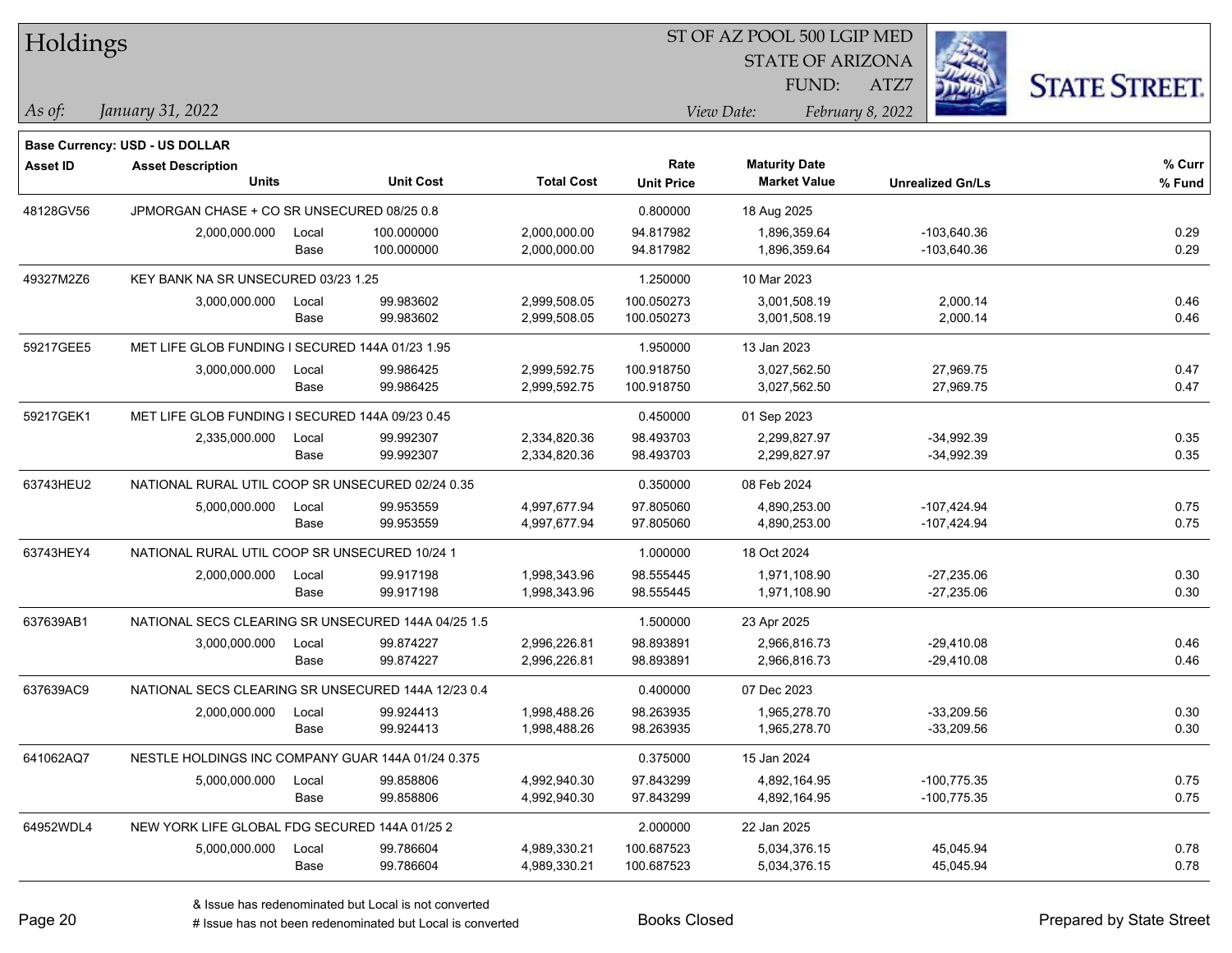| Holdings        |                                                 |       |                  |                   |                   | ST OF AZ POOL 500 LGIP MED |                         |                      |
|-----------------|-------------------------------------------------|-------|------------------|-------------------|-------------------|----------------------------|-------------------------|----------------------|
|                 |                                                 |       |                  |                   |                   | <b>STATE OF ARIZONA</b>    |                         |                      |
|                 |                                                 |       |                  |                   |                   | FUND:                      | ATZ7                    | <b>STATE STREET.</b> |
| As of:          | January 31, 2022                                |       |                  |                   |                   | View Date:                 | February 8, 2022        |                      |
|                 |                                                 |       |                  |                   |                   |                            |                         |                      |
|                 | Base Currency: USD - US DOLLAR                  |       |                  |                   | Rate              | <b>Maturity Date</b>       |                         | % Curr               |
| <b>Asset ID</b> | <b>Asset Description</b><br><b>Units</b>        |       | <b>Unit Cost</b> | <b>Total Cost</b> | <b>Unit Price</b> | <b>Market Value</b>        | <b>Unrealized Gn/Ls</b> | % Fund               |
| 65339KBU3       | NEXTERA ENERGY CAPITAL COMPANY GUAR 03/23 0.65  |       |                  |                   | 0.650000          | 01 Mar 2023                |                         |                      |
|                 | 4,000,000.000                                   | Local | 99.994496        | 3,999,779.83      | 99.539017         | 3,981,560.68               | $-18,219.15$            | 0.61                 |
|                 |                                                 | Base  | 99.994496        | 3,999,779.83      | 99.539017         | 3,981,560.68               | $-18,219.15$            | 0.61                 |
| 67066GAK0       | NVIDIA CORP SR UNSECURED 06/23 0.309            |       |                  |                   | 0.309000          | 15 Jun 2023                |                         |                      |
|                 | 5,000,000.000                                   | Local | 100.000000       | 5,000,000.00      | 98.924141         | 4,946,207.05               | $-53,792.95$            | 0.76                 |
|                 |                                                 | Base  | 100.000000       | 5,000,000.00      | 98.924141         | 4,946,207.05               | $-53,792.95$            | 0.76                 |
| 68389XBB0       | ORACLE CORP SR UNSECURED 05/22 2.5              |       |                  |                   | 2.500000          | 15 May 2022                |                         |                      |
|                 | 2,000,000.000                                   | Local | 100.204901       | 2,004,098.02      | 100.244158        | 2,004,883.16               | 785.14                  | 0.31                 |
|                 |                                                 | Base  | 100.204901       | 2,004,098.02      | 100.244158        | 2,004,883.16               | 785.14                  | 0.31                 |
| 68389XCC7       | ORACLE CORP SR UNSECURED 03/26 1.65             |       |                  |                   | 1.650000          | 25 Mar 2026                |                         |                      |
|                 | 2,000,000.000                                   | Local | 99.960378        | 1,999,207.56      | 96.807474         | 1,936,149.48               | $-63,058.08$            | 0.30                 |
|                 |                                                 | Base  | 99.960378        | 1,999,207.56      | 96.807474         | 1,936,149.48               | $-63,058.08$            | 0.30                 |
| 713448FB9       | PEPSICO INC SR UNSECURED 10/23 0.4              |       |                  |                   | 0.400000          | 07 Oct 2023                |                         |                      |
|                 | 2,000,000.000                                   | Local | 99.968091        | 1,999,361.81      | 98.710749         | 1,974,214.98               | $-25,146.83$            | 0.30                 |
|                 |                                                 | Base  | 99.968091        | 1,999,361.81      | 98.710749         | 1,974,214.98               | $-25,146.83$            | 0.30                 |
| 723484AH4       | PINNACLE WEST CAPITAL SR UNSECURED 06/25 1.3    |       |                  |                   | 1.300000          | 15 Jun 2025                |                         |                      |
|                 | 3,000,000.000                                   | Local | 99.993313        | 2,999,799.38      | 97.194490         | 2,915,834.70               | $-83,964.68$            | 0.45                 |
|                 |                                                 | Base  | 99.993313        | 2,999,799.38      | 97.194490         | 2,915,834.70               | $-83,964.68$            | 0.45                 |
| 74256LEM7       | PRINCIPAL LFE GLB FND II SECURED 144A 04/24 VAR |       |                  |                   | 0.500000          | 12 Apr 2024                |                         |                      |
|                 | 2,500,000.000                                   | Local | 100.000000       | 2,500,000.00      | 100.307000        | 2,507,675.00               | 7,675.00                | 0.39                 |
|                 |                                                 | Base  | 100.000000       | 2,500,000.00      | 100.307000        | 2,507,675.00               | 7,675.00                | 0.39                 |
| 742718FP9       | PROCTER + GAMBLE CO/THE SR UNSECURED 04/26 1    |       |                  |                   | 1.000000          | 23 Apr 2026                |                         |                      |
|                 | 2,000,000.000                                   | Local | 99.967066        | 1,999,341.31      | 97.016318         | 1,940,326.36               | -59,014.95              | 0.30                 |
|                 |                                                 | Base  | 99.967066        | 1,999,341.31      | 97.016318         | 1,940,326.36               | $-59,014.95$            | 0.30                 |
| 771196BR2       | ROCHE HOLDINGS INC COMPANY GUAR 144A 03/24 VAR  |       |                  |                   | 0.290000          | 05 Mar 2024                |                         |                      |
|                 | 3,000,000.000                                   | Local | 100.000000       | 3,000,000.00      | 99.915234         | 2,997,457.02               | $-2,542.98$             | 0.46                 |
|                 |                                                 | Base  | 100.000000       | 3,000,000.00      | 99.915234         | 2,997,457.02               | $-2,542.98$             | 0.46                 |
| 78013XGQ5       | ROYAL BANK OF CANADA SR UNSECURED 03/23 VAR     |       |                  |                   | 0.580130          | 06 Mar 2023                |                         |                      |
|                 | 5,000,000.000                                   | Local | 100.000000       | 5,000,000.00      | 99.792974         | 4,989,648.70               | $-10,351.30$            | 0.77                 |
|                 |                                                 | Base  | 100.000000       | 5,000,000.00      | 99.792974         | 4,989,648.70               | $-10,351.30$            | 0.77                 |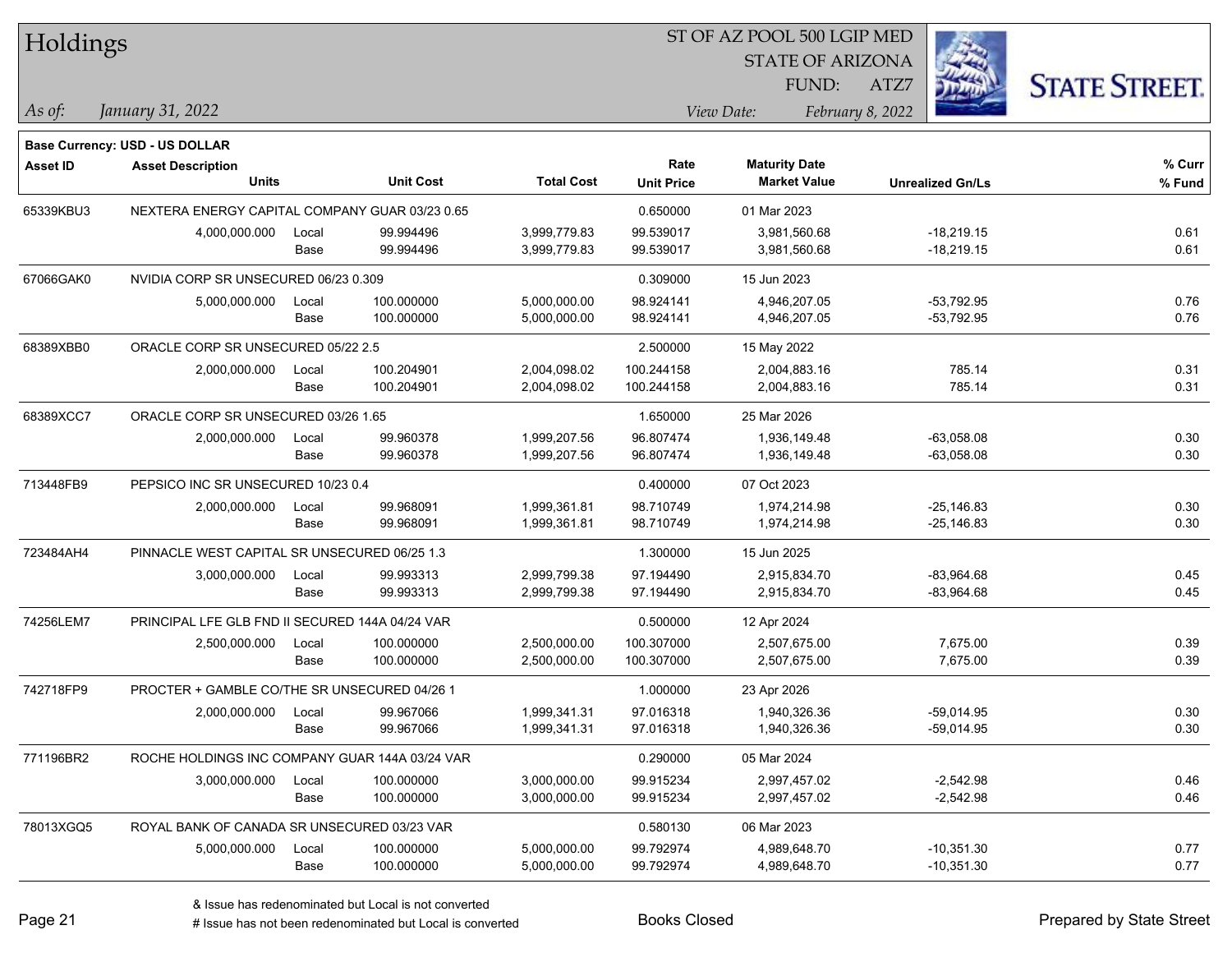| Holdings        |                                                |       |                  |                   |                   | ST OF AZ POOL 500 LGIP MED |                         |                      |
|-----------------|------------------------------------------------|-------|------------------|-------------------|-------------------|----------------------------|-------------------------|----------------------|
|                 |                                                |       |                  |                   |                   | <b>STATE OF ARIZONA</b>    |                         |                      |
|                 |                                                |       |                  |                   |                   | FUND:                      | ATZ7                    | <b>STATE STREET.</b> |
| As of:          | January 31, 2022                               |       |                  |                   |                   | View Date:                 | February 8, 2022        |                      |
|                 | <b>Base Currency: USD - US DOLLAR</b>          |       |                  |                   |                   |                            |                         |                      |
| <b>Asset ID</b> | <b>Asset Description</b>                       |       |                  |                   | Rate              | <b>Maturity Date</b>       |                         | % Curr               |
|                 | <b>Units</b>                                   |       | <b>Unit Cost</b> | <b>Total Cost</b> | <b>Unit Price</b> | <b>Market Value</b>        | <b>Unrealized Gn/Ls</b> | % Fund               |
| 78014RCM0       | ROYAL BANK OF CANADA SR UNSECURED 03/25 VAR    |       |                  |                   | 1.500000          | 27 Mar 2025                |                         |                      |
|                 | 3,000,000.000                                  | Local | 100.000000       | 3,000,000.00      | 98.349000         | 2,950,470.00               | $-49,530.00$            | 0.45                 |
|                 |                                                | Base  | 100.000000       | 3,000,000.00      | 98.349000         | 2,950,470.00               | -49,530.00              | 0.45                 |
| 78014RDA5       | ROYAL BANK OF CANADA SR UNSECURED 08/25 VAR    |       |                  |                   | 0.550000          | 18 Aug 2025                |                         |                      |
|                 | 3,000,000.000                                  | Local | 100.000000       | 3,000,000.00      | 95.398800         | 2,861,964.00               | $-138,036.00$           | 0.44                 |
|                 |                                                | Base  | 100.000000       | 3,000,000.00      | 95.398800         | 2,861,964.00               | $-138,036.00$           | 0.44                 |
| 78016EZX8       | ROYAL BANK OF CANADA SR UNSECURED 10/24 0.75   |       |                  |                   | 0.750000          | 07 Oct 2024                |                         |                      |
|                 | 2,000,000.000                                  | Local | 99.881109        | 1,997,622.18      | 97.190774         | 1,943,815.48               | $-53,806.70$            | 0.30                 |
|                 |                                                | Base  | 99.881109        | 1,997,622.18      | 97.190774         | 1,943,815.48               | $-53,806.70$            | 0.30                 |
| 79466LAG9       | SALESFORCE.COM INC SR UNSECURED 07/24 0.625    |       |                  |                   | 0.625000          | 15 Jul 2024                |                         |                      |
|                 | 2,000,000.000                                  | Local | 99.977272        | 1,999,545.43      | 97.915002         | 1,958,300.04               | $-41,245.39$            | 0.30                 |
|                 |                                                | Base  | 99.977272        | 1,999,545.43      | 97.915002         | 1,958,300.04               | $-41,245.39$            | 0.30                 |
| 822582CA8       | SHELL INTERNATIONAL FIN COMPANY GUAR 11/23 VAR |       |                  |                   | 0.556000          | 13 Nov 2023                |                         |                      |
|                 | 1,950,000.000                                  | Local | 100.149386       | 1,952,913.03      | 100.543000        | 1,960,588.50               | 7,675.47                | 0.30                 |
|                 |                                                | Base  | 100.149386       | 1,952,913.03      | 100.543000        | 1,960,588.50               | 7,675.47                | 0.30                 |
| 855244AN9       | STARBUCKS CORP SR UNSECURED 03/23 3.1          |       |                  |                   | 3.100000          | 01 Mar 2023                |                         |                      |
|                 | 3,000,000.000                                  | Local | 99.993507        | 2,999,805.21      | 101.967519        | 3,059,025.57               | 59,220.36               | 0.47                 |
|                 |                                                | Base  | 99.993507        | 2,999,805.21      | 101.967519        | 3,059,025.57               | 59,220.36               | 0.47                 |
| 855244AY5       | STARBUCKS CORP SR UNSECURED 05/22 1.3          |       |                  |                   | 1.300000          | 07 May 2022                |                         |                      |
|                 | 3,000,000.000                                  | Local | 99.991281        | 2,999,738.42      | 100.223018        | 3,006,690.54               | 6,952.12                | 0.46                 |
|                 |                                                | Base  | 99.991281        | 2,999,738.42      | 100.223018        | 3,006,690.54               | 6,952.12                | 0.46                 |
| 89114Q3J5       | TORONTO DOMINION BANK SR UNSECURED 07/22 VAR   |       |                  |                   | 0.608860          | 22 Jul 2022                |                         |                      |
|                 | 3,000,000.000                                  | Local | 100.000000       | 3,000,000.00      | 100.098628        | 3,002,958.84               | 2,958.84                | 0.46                 |
|                 |                                                | Base  | 100.000000       | 3,000,000.00      | 100.098628        | 3,002,958.84               | 2,958.84                | 0.46                 |
| 89114Q5A2       | TORONTO DOMINION BANK SR UNSECURED 08/24 VAR   |       |                  |                   | 2.450000          | 14 Aug 2024                |                         |                      |
|                 | 3,000,000.000                                  | Local | 100.000000       | 3,000,000.00      | 99.989713         | 2,999,691.39               | $-308.61$               | 0.46                 |
|                 |                                                | Base  | 100.000000       | 3,000,000.00      | 99.989713         | 2,999,691.39               | $-308.61$               | 0.46                 |
| 89114QCR7       | TORONTO DOMINION BANK SR UNSECURED 03/24 VAR   |       |                  |                   | 0.405000          | 04 Mar 2024                |                         |                      |
|                 | 3,000,000.000                                  | Local | 100.000000       | 3,000,000.00      | 99.999000         | 2,999,970.00               | $-30.00$                | 0.46                 |
|                 |                                                | Base  | 100.000000       | 3,000,000.00      | 99.999000         | 2,999,970.00               | $-30.00$                | 0.46                 |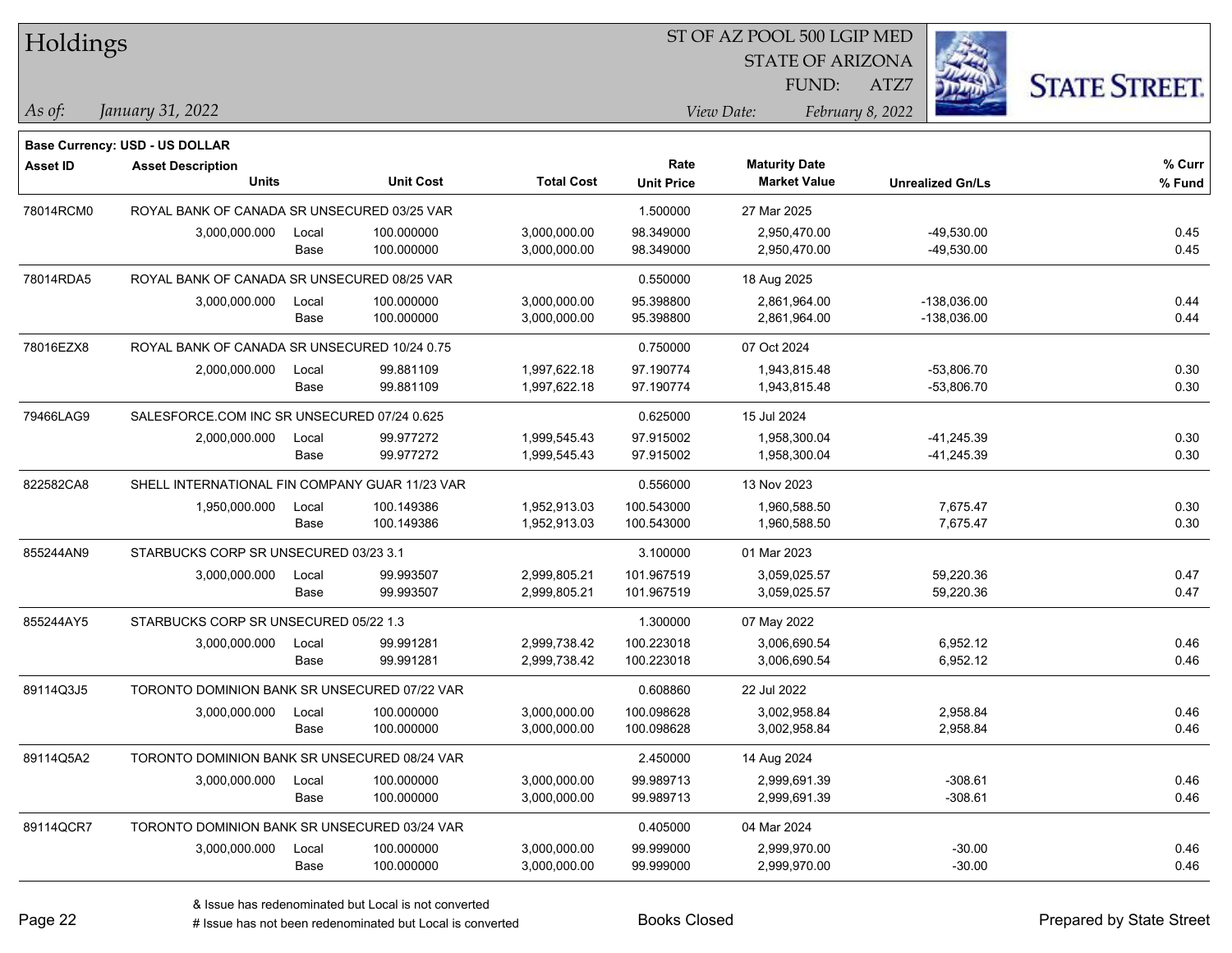| Holdings  |                                                  |       |                  |                   |                   | ST OF AZ POOL 500 LGIP MED |                         |                      |
|-----------|--------------------------------------------------|-------|------------------|-------------------|-------------------|----------------------------|-------------------------|----------------------|
|           |                                                  |       |                  |                   |                   | <b>STATE OF ARIZONA</b>    |                         |                      |
|           |                                                  |       |                  |                   |                   | FUND:                      | ATZ7                    | <b>STATE STREET.</b> |
| As of:    | January 31, 2022                                 |       |                  |                   |                   | View Date:                 | February 8, 2022        |                      |
|           | <b>Base Currency: USD - US DOLLAR</b>            |       |                  |                   |                   |                            |                         |                      |
| Asset ID  | <b>Asset Description</b>                         |       |                  |                   | Rate              | <b>Maturity Date</b>       |                         | % Curr               |
|           | <b>Units</b>                                     |       | <b>Unit Cost</b> | <b>Total Cost</b> | <b>Unit Price</b> | <b>Market Value</b>        | <b>Unrealized Gn/Ls</b> | % Fund               |
| 89114RXN1 | TORONTO DOMINION BANK SR UNSECURED 05/24 0.5     |       |                  |                   | 0.500000          | 20 May 2024                |                         |                      |
|           | 3,000,000.000                                    | Local | 100.000000       | 3,000,000.00      | 96.928216         | 2,907,846.48               | $-92,153.52$            | 0.45                 |
|           |                                                  | Base  | 100.000000       | 3,000,000.00      | 96.928216         | 2,907,846.48               | $-92,153.52$            | 0.45                 |
| 89114TG71 | TORONTO DOMINION BANK SR UNSECURED 04/26 1.3     |       |                  |                   | 1.300000          | 30 Apr 2026                |                         |                      |
|           | 3,000,000.000                                    | Local | 100.000000       | 3,000,000.00      | 95.131126         | 2,853,933.78               | $-146,066.22$           | 0.44                 |
|           |                                                  | Base  | 100.000000       | 3,000,000.00      | 95.131126         | 2,853,933.78               | $-146,066.22$           | 0.44                 |
| 89114TZA3 | TORONTO DOMINION BANK SR UNSECURED 06/23 0.3     |       |                  |                   | 0.300000          | 02 Jun 2023                |                         |                      |
|           | 3,000,000.000                                    | Local | 99.964000        | 2,998,920.00      | 98.817751         | 2,964,532.53               | $-34,387.47$            | 0.46                 |
|           |                                                  | Base  | 99.964000        | 2,998,920.00      | 98.817751         | 2,964,532.53               | $-34,387.47$            | 0.46                 |
| 89236TFX8 | TOYOTA MOTOR CREDIT CORP SR UNSECURED 04/22 2.65 |       |                  |                   | 2.650000          | 12 Apr 2022                |                         |                      |
|           | 2,000,000.000                                    | Local | 99.995976        | 1,999,919.52      | 100.433631        | 2,008,672.62               | 8,753.10                | 0.31                 |
|           |                                                  | Base  | 99.995976        | 1,999,919.52      | 100.433631        | 2,008,672.62               | 8,753.10                | 0.31                 |
| 89236TGT6 | TOYOTA MOTOR CREDIT CORP SR UNSECURED 02/25 1.8  |       |                  |                   | 1.800000          | 13 Feb 2025                |                         |                      |
|           | 5,000,000.000                                    | Local | 99.959367        | 4,997,968.36      | 100.151110        | 5,007,555.50               | 9,587.14                | 0.77                 |
|           |                                                  | Base  | 99.959367        | 4,997,968.36      | 100.151110        | 5,007,555.50               | 9,587.14                | 0.77                 |
| 89236THS7 | TOYOTA MOTOR CREDIT CORP SR UNSECURED 06/22 VAR  |       |                  |                   | 0.350000          | 13 Jun 2022                |                         |                      |
|           | 3,000,000.000                                    | Local | 100.000000       | 3,000,000.00      | 99.984800         | 2,999,544.00               | -456.00                 | 0.46                 |
|           |                                                  | Base  | 100.000000       | 3,000,000.00      | 99.984800         | 2,999,544.00               | $-456.00$               | 0.46                 |
| 89236TJD8 | TOYOTA MOTOR CREDIT CORP SR UNSECURED 04/23 0.4  |       |                  |                   | 0.400000          | 06 Apr 2023                |                         |                      |
|           | 5,000,000.000                                    | Local | 99.952202        | 4,997,610.11      | 99.230298         | 4,961,514.90               | $-36,095.21$            | 0.76                 |
|           |                                                  | Base  | 99.952202        | 4,997,610.11      | 99.230298         | 4,961,514.90               | $-36,095.21$            | 0.76                 |
| 89788JAA7 | TRUIST BANK SR UNSECURED 03/25 1.5               |       |                  |                   | 1.500000          | 10 Mar 2025                |                         |                      |
|           | 3,000,000.000                                    | Local | 99.873469        | 2,996,204.06      | 99.200365         | 2,976,010.95               | $-20,193.11$            | 0.46                 |
|           |                                                  | Base  | 99.873469        | 2,996,204.06      | 99.200365         | 2,976,010.95               | $-20,193.11$            | 0.46                 |
| 90327QD48 | USAA CAPITAL CORP SR UNSECURED 144A 05/23 1.5    |       |                  |                   | 1.500000          | 01 May 2023                |                         |                      |
|           | 1,000,000.000                                    | Local | 99.949053        | 999,490.53        | 100.460812        | 1,004,608.12               | 5,117.59                | 0.15                 |
|           |                                                  | Base  | 99.949053        | 999,490.53        | 100.460812        | 1,004,608.12               | 5,117.59                | 0.15                 |
| 90331HNL3 | US BANK NA CINCINNATI SR UNSECURED 01/23 2.85    |       |                  |                   | 2.850000          | 23 Jan 2023                |                         |                      |
|           | 2,000,000.000                                    | Local | 100.089720       | 2,001,794.39      | 101.760931        | 2,035,218.62               | 33,424.23               | 0.31                 |
|           |                                                  | Base  | 100.089720       | 2,001,794.39      | 101.760931        | 2,035,218.62               | 33,424.23               | 0.31                 |
|           |                                                  |       |                  |                   |                   |                            |                         |                      |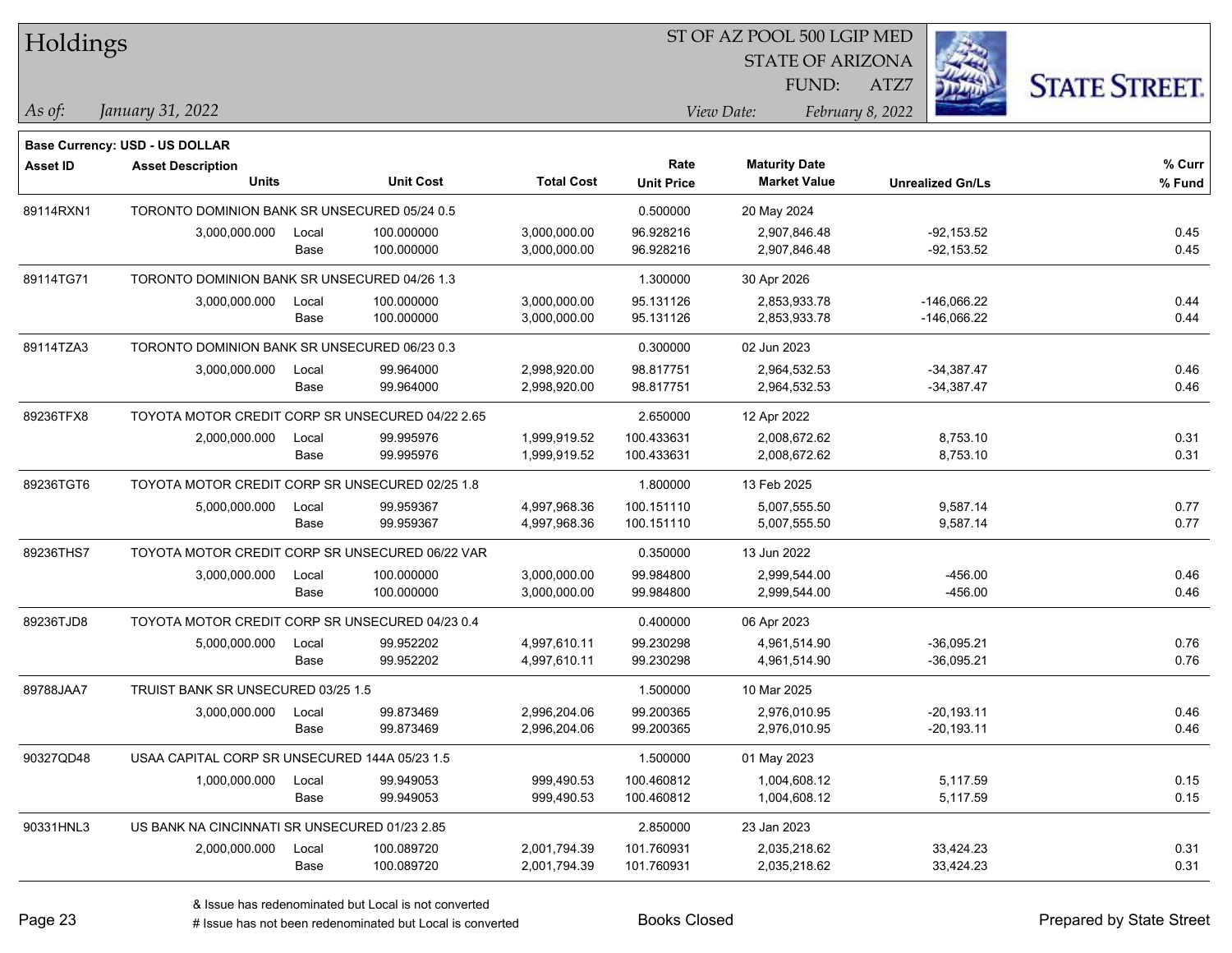| Holdings        |                                                 |       |                  | 51 OF AZ POOL 500 LGIP MED |                   |                         |                  |                         |                      |
|-----------------|-------------------------------------------------|-------|------------------|----------------------------|-------------------|-------------------------|------------------|-------------------------|----------------------|
|                 |                                                 |       |                  |                            |                   | <b>STATE OF ARIZONA</b> |                  | i.                      |                      |
|                 |                                                 |       |                  |                            |                   | FUND:                   | ATZ7             |                         | <b>STATE STREET.</b> |
| As of:          | January 31, 2022                                |       |                  |                            |                   | View Date:              | February 8, 2022 |                         |                      |
|                 | <b>Base Currency: USD - US DOLLAR</b>           |       |                  |                            |                   |                         |                  |                         |                      |
| <b>Asset ID</b> | <b>Asset Description</b>                        |       |                  |                            | Rate              | <b>Maturity Date</b>    |                  |                         | % Curr               |
|                 | <b>Units</b>                                    |       | <b>Unit Cost</b> | <b>Total Cost</b>          | <b>Unit Price</b> | <b>Market Value</b>     |                  | <b>Unrealized Gn/Ls</b> | % Fund               |
| 90331HPG2       | US BANK NA CINCINNATI SR UNSECURED 12/22 VAR    |       |                  |                            | 0.598250          | 09 Dec 2022             |                  |                         |                      |
|                 | 5,000,000.000                                   | Local | 100.000000       | 5,000,000.00               | 100.119050        | 5,005,952.50            |                  | 5,952.50                | 0.77                 |
|                 |                                                 | Base  | 100.000000       | 5,000,000.00               | 100.119050        | 5,005,952.50            |                  | 5,952.50                | 0.77                 |
| 91159HHX1       | US BANCORP SR UNSECURED 07/24 2.4               |       |                  |                            | 2.400000          | 30 Jul 2024             |                  |                         |                      |
|                 | 5,000,000.000                                   | Local | 99.951214        | 4,997,560.72               | 101.912773        | 5,095,638.65            |                  | 98,077.93               | 0.78                 |
|                 |                                                 | Base  | 99.951214        | 4,997,560.72               | 101.912773        | 5,095,638.65            |                  | 98,077.93               | 0.78                 |
| 91159HHZ6       | US BANCORP SR UNSECURED 05/25 1.45              |       |                  |                            | 1.450000          | 12 May 2025             |                  |                         |                      |
|                 | 3,000,000.000                                   | Local | 99.925340        | 2,997,760.19               | 98.848347         | 2,965,450.41            |                  | $-32,309.78$            | 0.46                 |
|                 |                                                 | Base  | 99.925340        | 2,997,760.19               | 98.848347         | 2,965,450.41            |                  | $-32,309.78$            | 0.46                 |
| 91282CBQ3       | US TREASURY N/B 02/26 0.5                       |       |                  |                            | 0.500000          | 28 Feb 2026             |                  |                         |                      |
|                 | 2,000,000.000                                   | Local | 99.570412        | 1,991,408.24               | 95.832031         | 1,916,640.62            |                  | $-74,767.62$            | 0.30                 |
|                 |                                                 | Base  | 99.570412        | 1,991,408.24               | 95.832031         | 1,916,640.62            |                  | $-74,767.62$            | 0.30                 |
| 91324PDR0       | UNITEDHEALTH GROUP INC SR UNSECURED 08/24 2.375 |       |                  |                            | 2.375000          | 15 Aug 2024             |                  |                         |                      |
|                 | 3,000,000.000                                   | Local | 99.987473        | 2,999,624.18               | 101.969715        | 3,059,091.45            |                  | 59,467.27               | 0.47                 |
|                 |                                                 | Base  | 99.987473        | 2,999,624.18               | 101.969715        | 3,059,091.45            |                  | 59,467.27               | 0.47                 |
| 92290BAA9       | VERIZON OWNER TRUST VZOT 2020 B A               |       |                  |                            | 0.470000          | 20 Feb 2025             |                  |                         |                      |
|                 | 3,250,000.000                                   | Local | 99.985835        | 3,249,539.63               | 99.467500         | 3,232,693.75            |                  | $-16,845.88$            | 0.50                 |
| Original Face:  | 3,250,000.000                                   | Base  | 99.985835        | 3,249,539.63               | 99.467500         | 3,232,693.75            |                  | $-16,845.88$            | 0.50                 |
| 92343VGE8       | VERIZON COMMUNICATIONS SR UNSECURED 03/26 VAR   |       |                  |                            | 0.840000          | 20 Mar 2026             |                  |                         |                      |
|                 | 3,000,000.000                                   | Local | 100.000000       | 3,000,000.00               | 100.527695        | 3,015,830.85            |                  | 15,830.85               | 0.46                 |
|                 |                                                 | Base  | 100.000000       | 3,000,000.00               | 100.527695        | 3,015,830.85            |                  | 15,830.85               | 0.46                 |
| 92343VGF5       | VERIZON COMMUNICATIONS SR UNSECURED 03/24 0.75  |       |                  |                            | 0.750000          | 22 Mar 2024             |                  |                         |                      |
|                 | 2,000,000.000                                   | Local | 99.995730        | 1,999,914.60               | 98.455825         | 1,969,116.50            |                  | $-30.798.10$            | 0.30                 |
|                 |                                                 | Base  | 99.995730        | 1,999,914.60               | 98.455825         | 1,969,116.50            |                  | $-30,798.10$            | 0.30                 |
| 92343VGG3       | VERIZON COMMUNICATIONS SR UNSECURED 03/26 1.45  |       |                  |                            | 1.450000          | 20 Mar 2026             |                  |                         |                      |
|                 | 2,000,000.000                                   | Local | 99.837662        | 1,996,753.23               | 97.439013         | 1,948,780.26            |                  | -47,972.97              | 0.30                 |
|                 |                                                 | Base  | 99.837662        | 1,996,753.23               | 97.439013         | 1,948,780.26            |                  | -47,972.97              | 0.30                 |
| 92347YAA2       | VERIZON OWNER TRUST VZOT 2019 A A1A             |       |                  |                            | 2.930000          | 20 Sep 2023             |                  |                         |                      |
|                 | 400,951.620                                     | Local | 99.992785        | 400,922.69                 | 100.599520        | 403,355.41              |                  | 2,432.72                | 0.06                 |
| Original Face:  | 2,000,000.000                                   | Base  | 99.992785        | 400,922.69                 | 100.599520        | 403,355.41              |                  | 2,432.72                | 0.06                 |

 $\overline{\text{SD} + \text{F} \text{PQQI}}$  500 LGID MED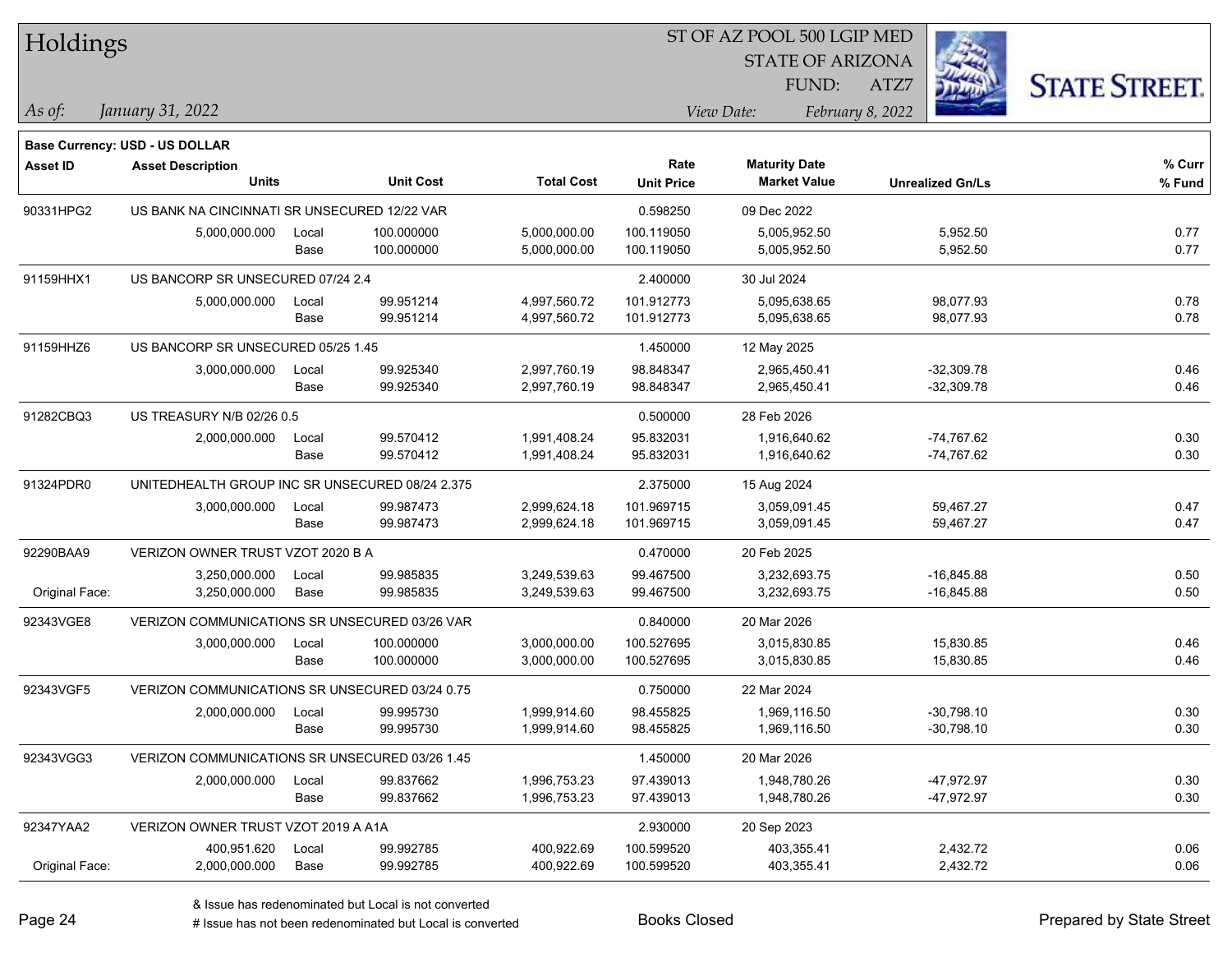| Holdings                  |                                                        |       |                  |                   | ST OF AZ POOL 500 LGIP MED |                         |                         |                      |  |
|---------------------------|--------------------------------------------------------|-------|------------------|-------------------|----------------------------|-------------------------|-------------------------|----------------------|--|
|                           |                                                        |       |                  |                   |                            | <b>STATE OF ARIZONA</b> |                         |                      |  |
|                           |                                                        |       |                  |                   |                            | FUND:                   | ATZ7                    | <b>STATE STREET.</b> |  |
| As of:                    | January 31, 2022                                       |       |                  |                   |                            | View Date:              | February 8, 2022        |                      |  |
|                           | Base Currency: USD - US DOLLAR                         |       |                  |                   |                            |                         |                         |                      |  |
| <b>Asset ID</b>           | <b>Asset Description</b>                               |       |                  |                   | Rate                       | <b>Maturity Date</b>    |                         | % Curr               |  |
|                           | <b>Units</b>                                           |       | <b>Unit Cost</b> | <b>Total Cost</b> | <b>Unit Price</b>          | <b>Market Value</b>     | <b>Unrealized Gn/Ls</b> | % Fund               |  |
| 92348TAA2                 | VERIZON OWNER TRUST VZOT 2020 A A1A                    |       |                  |                   | 1.850000                   | 22 Jul 2024             |                         |                      |  |
|                           | 2,000,000.000                                          | Local | 99.993544        | 1,999,870.87      | 100.539030                 | 2,010,780.60            | 10,909.73               | 0.31                 |  |
| Original Face:            | 2,000,000.000                                          | Base  | 99.993544        | 1,999,870.87      | 100.539030                 | 2,010,780.60            | 10,909.73               | 0.31                 |  |
| 928668BJ0                 | VOLKSWAGEN GROUP AMERICA COMPANY GUAR 144A 11/23 0.875 |       |                  |                   | 0.875000                   | 22 Nov 2023             |                         |                      |  |
|                           | 3,000,000.000                                          | Local | 99.909561        | 2,997,286.82      | 98.543978                  | 2,956,319.34            | $-40,967.48$            | 0.46                 |  |
|                           |                                                        | Base  | 99.909561        | 2,997,286.82      | 98.543978                  | 2,956,319.34            | $-40,967.48$            | 0.46                 |  |
| 931142EL3                 | WALMART INC SR UNSECURED 07/24 2.85                    |       |                  |                   | 2.850000                   | 08 Jul 2024             |                         |                      |  |
|                           | 2,000,000.000                                          | Local | 99.943071        | 1,998,861.41      | 103.502140                 | 2,070,042.80            | 71,181.39               | 0.32                 |  |
|                           |                                                        | Base  | 99.943071        | 1,998,861.41      | 103.502140                 | 2,070,042.80            | 71,181.39               | 0.32                 |  |
| 961214DQ3                 | WESTPAC BANKING CORP SR UNSECURED 06/22 2.5            |       |                  |                   | 2.500000                   | 28 Jun 2022             |                         |                      |  |
|                           | 2,000,000.000                                          | Local | 99.986878        | 1,999,737.55      | 100.802191                 | 2,016,043.82            | 16,306.27               | 0.31                 |  |
|                           |                                                        | Base  | 99.986878        | 1,999,737.55      | 100.802191                 | 2,016,043.82            | 16,306.27               | 0.31                 |  |
| <b>US DOLLAR Total</b>    |                                                        |       |                  |                   |                            |                         |                         |                      |  |
|                           | 415,492,215.280                                        | Local |                  | 415,751,247.00    |                            | 411,166,085.96          | $-4,585,161.04$         | 63.33                |  |
| Original Face:            | 184,011,032.000                                        | Base  |                  | 415,751,247.00    |                            | 411,166,085.96          | $-4,585,161.04$         | 63.33                |  |
| <b>FIXED INCOME Total</b> |                                                        |       |                  |                   |                            |                         |                         |                      |  |
|                           | 415,492,215.280                                        | Base  |                  | 415,751,247.00    |                            | 411,166,085.96          | -4,585,161.04           | 63.33                |  |
| Original Face:            | 184,011,032.000                                        |       |                  |                   |                            |                         |                         |                      |  |
|                           |                                                        |       |                  |                   |                            |                         |                         |                      |  |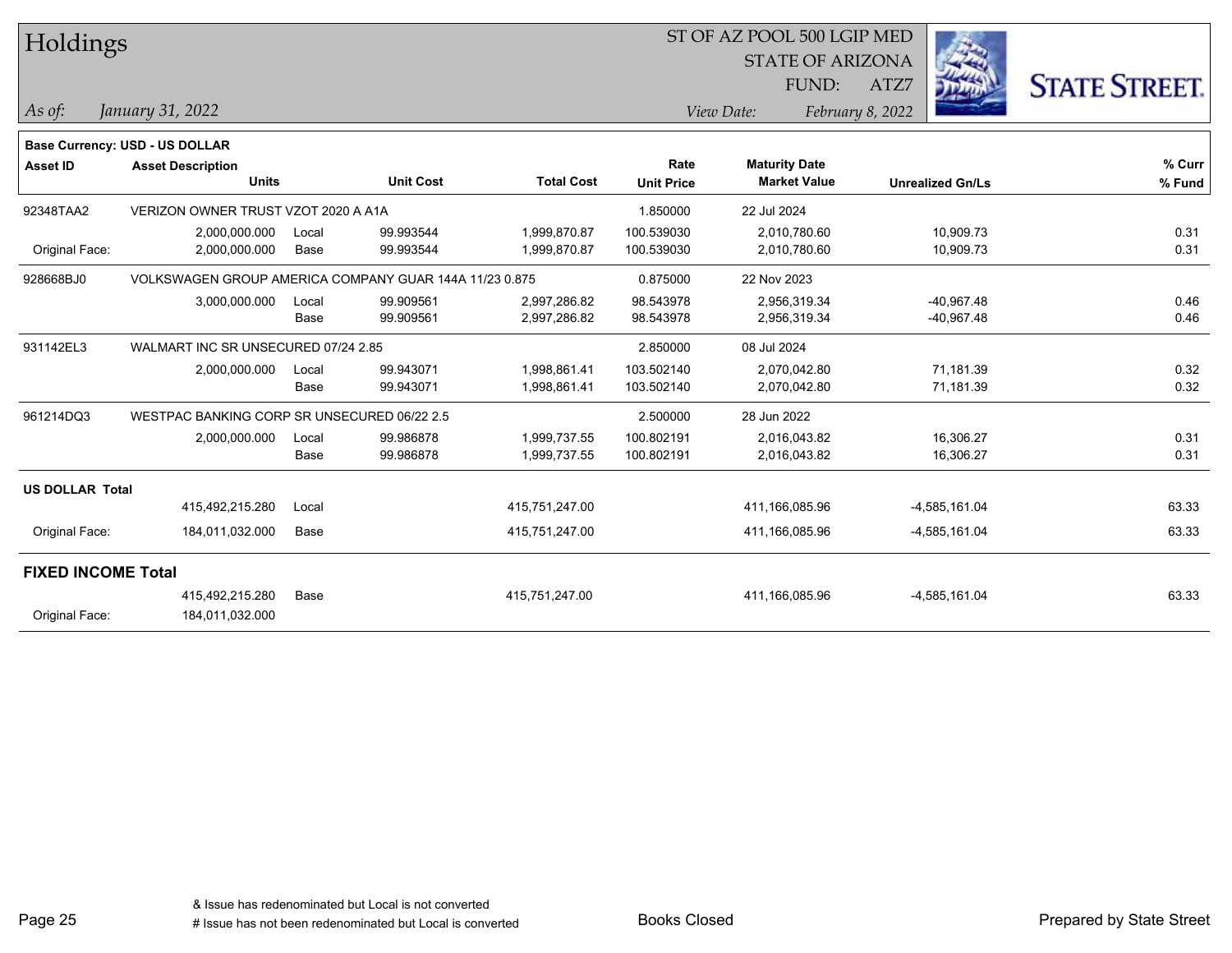| Holdings          |                                          |      |                  |                   |                           | ST OF AZ POOL 500 LGIP MED<br><b>STATE OF ARIZONA</b><br>ATZ7<br>FUND: |                  |                         | <b>STATE STREET.</b> |
|-------------------|------------------------------------------|------|------------------|-------------------|---------------------------|------------------------------------------------------------------------|------------------|-------------------------|----------------------|
| $ $ As of:        | January 31, 2022                         |      |                  |                   |                           | View Date:                                                             | February 8, 2022 |                         |                      |
|                   | <b>Base Currency: USD - US DOLLAR</b>    |      |                  |                   |                           |                                                                        |                  |                         |                      |
| Asset ID          | <b>Asset Description</b><br><b>Units</b> |      | <b>Unit Cost</b> | <b>Total Cost</b> | Rate<br><b>Unit Price</b> | <b>Maturity Date</b><br><b>Market Value</b>                            |                  | <b>Unrealized Gn/Ls</b> | % Curr<br>% Fund     |
| <b>FUND Total</b> |                                          |      |                  |                   |                           |                                                                        |                  |                         |                      |
| Original Face:    | 653,847,460.960<br>184,011,032.000       | Base |                  | 653,933,262.42    |                           | 649.249.704.54                                                         |                  | -4,683,557.88           | 100.00               |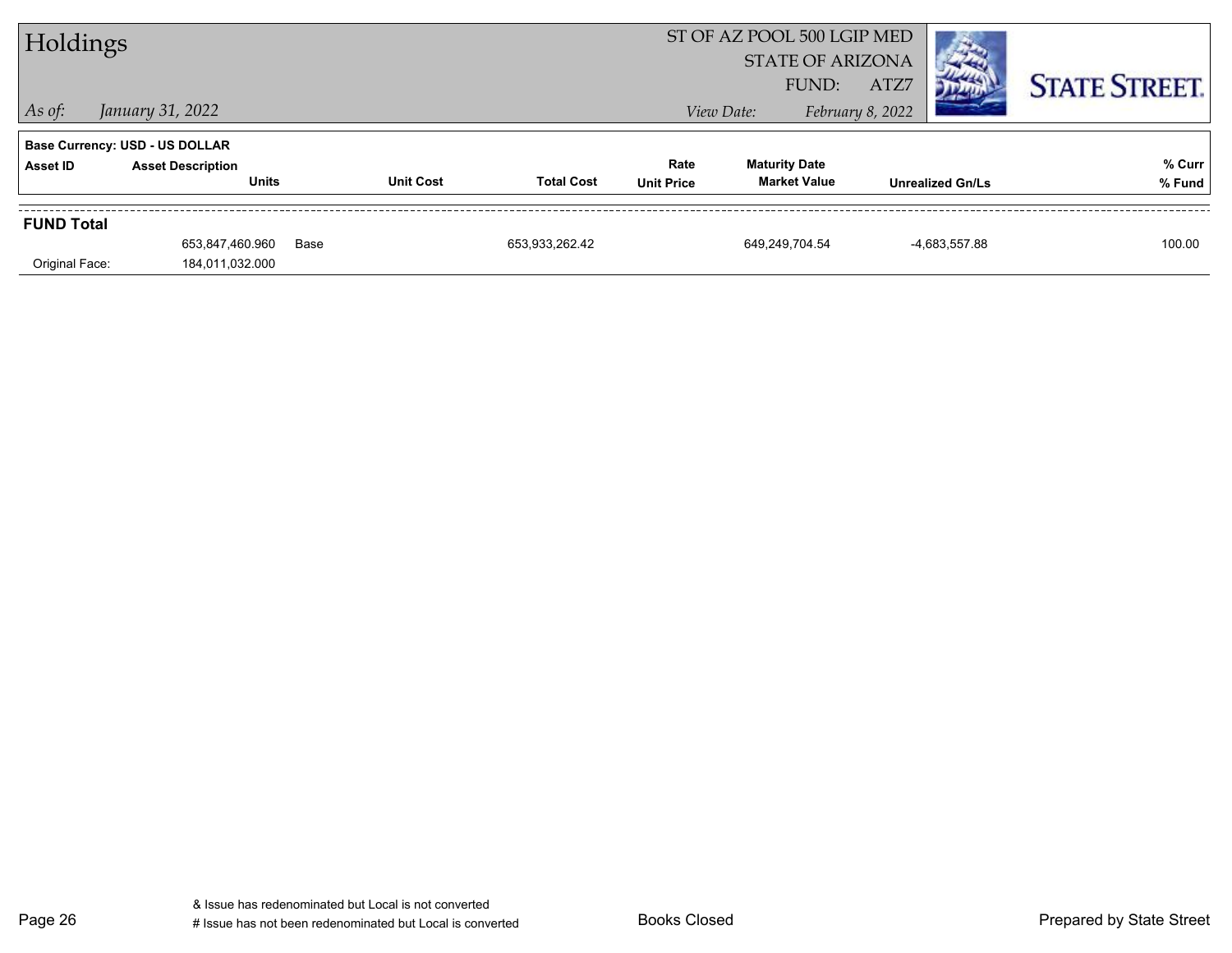# Holdings

### Currency Summary

*As of: January 31, 2022*

## ST OF AZ POOL 500 LGIP MED

 STATE OF ARIZONAFUND:

ATZ7



*View Date:February 8, 2022*

#### **Base Currency:USD - US DOLLAR**

|                        |                 |       |                   |                     | % Currency |                         |                          |                           |
|------------------------|-----------------|-------|-------------------|---------------------|------------|-------------------------|--------------------------|---------------------------|
|                        | <b>Units</b>    |       | <b>Total Cost</b> | <b>Market Value</b> | % Fund     | <b>Unreal Sec Gn/Ls</b> | <b>Unreal Curr Gn/Ls</b> | <b>Total Unreal Gn/Ls</b> |
| <b>US DOLLAR</b>       |                 |       |                   |                     |            |                         | Exchange Rate:           | 1.000000                  |
| <b>CASH</b>            |                 |       |                   |                     |            |                         |                          |                           |
|                        | 9,165,245.680   | Local | 9,165,245.68      | 9,165,245.68        | 1.41       | 0.00                    |                          | 0.00                      |
|                        |                 | Base  | 9,165,245.68      | 9,165,245.68        | 1.41       | 0.00                    | 0.00                     | 0.00                      |
| <b>CASH EQUIVALENT</b> |                 |       |                   |                     |            |                         |                          |                           |
|                        | 229,190,000.000 | Local | 229,016,769.74    | 228,918,372.90      | 35.26      | $-98,396.84$            |                          | -98,396.84                |
|                        |                 | Base  | 229,016,769.74    | 228,918,372.90      | 35.26      | $-98,396.84$            | 0.00                     | -98,396.84                |
| <b>FIXED INCOME</b>    |                 |       |                   |                     |            |                         |                          |                           |
|                        | 415,492,215.280 | Local | 415,751,247.00    | 411,166,085.96      | 63.33      | $-4,585,161.04$         |                          | -4,585,161.04             |
| Original Face:         | 184,011,032.000 | Base  | 415,751,247.00    | 411,166,085.96      | 63.33      | -4,585,161.04           | 0.00                     | -4,585,161.04             |
| <b>US DOLLAR Total</b> |                 |       |                   |                     |            |                         |                          |                           |
|                        | 653,847,460.960 | Local | 653,933,262.42    | 649,249,704.54      | 100.00     | -4,683,557.88           |                          | -4,683,557.88             |
| Original Face:         | 184,011,032.000 | Base  | 653,933,262.42    | 649,249,704.54      | 100.00     | -4,683,557.88           | 0.00                     | -4,683,557.88             |
| <b>FUND Total</b>      |                 |       |                   |                     |            |                         |                          |                           |
|                        | 653,847,460.960 | Base  | 653,933,262.42    | 649,249,704.54      | 100.00     | -4,683,557.88           | 0.00                     | -4,683,557.88             |
| Original Face:         | 184,011,032.000 |       |                   |                     |            |                         |                          |                           |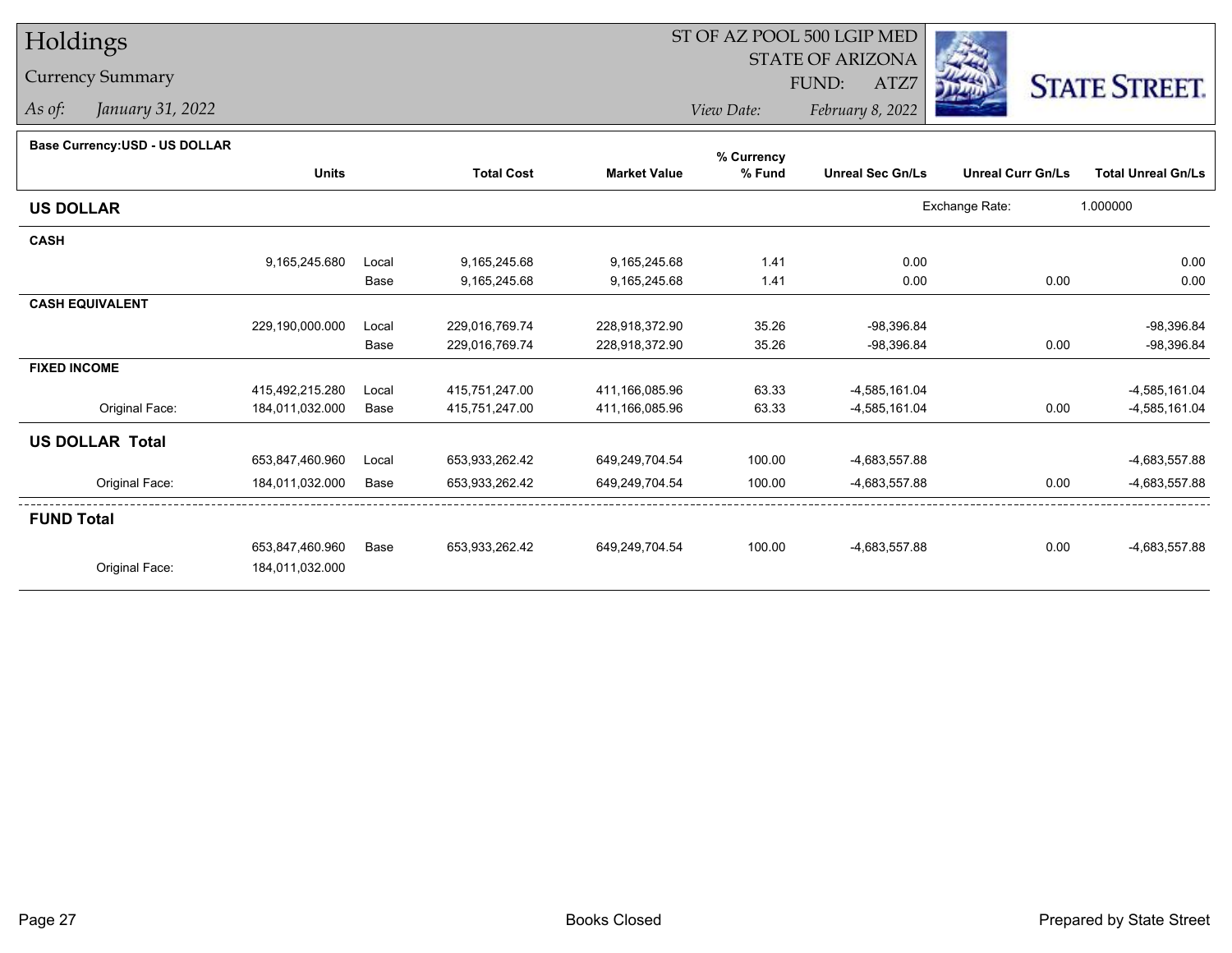| Holdings             |                                |                   |                     | ST OF AZ POOL 500 LGIP MED |                         |                          |                           |
|----------------------|--------------------------------|-------------------|---------------------|----------------------------|-------------------------|--------------------------|---------------------------|
| <b>Asset Summary</b> |                                |                   |                     |                            | <b>STATE OF ARIZONA</b> |                          |                           |
|                      |                                |                   |                     |                            | FUND:<br>ATZ7           |                          | <b>STATE STREET.</b>      |
| As of:               | January 31, 2022               |                   |                     | View Date:                 | February 8, 2022        |                          |                           |
|                      | Base Currency: USD - US DOLLAR |                   |                     |                            |                         |                          |                           |
|                      | <b>Units</b>                   | <b>Total Cost</b> | <b>Market Value</b> | % Fund                     | <b>Unreal Sec Gn/Ls</b> | <b>Unreal Curr Gn/Ls</b> | <b>Total Unreal Gn/Ls</b> |
| <b>CASH</b>          |                                |                   |                     |                            |                         |                          |                           |
| <b>US DOLLAR</b>     |                                |                   |                     |                            |                         |                          |                           |
|                      | 9,165,245.680                  | 9,165,245.68      | 9,165,245.68        | 1.41                       | 0.00                    | 0.00                     | 0.00                      |
| <b>CASH Total</b>    |                                |                   |                     |                            |                         |                          |                           |
|                      | 9,165,245.680                  | 9,165,245.68      | 9,165,245.68        | 1.41                       | 0.00                    | 0.00                     | 0.00                      |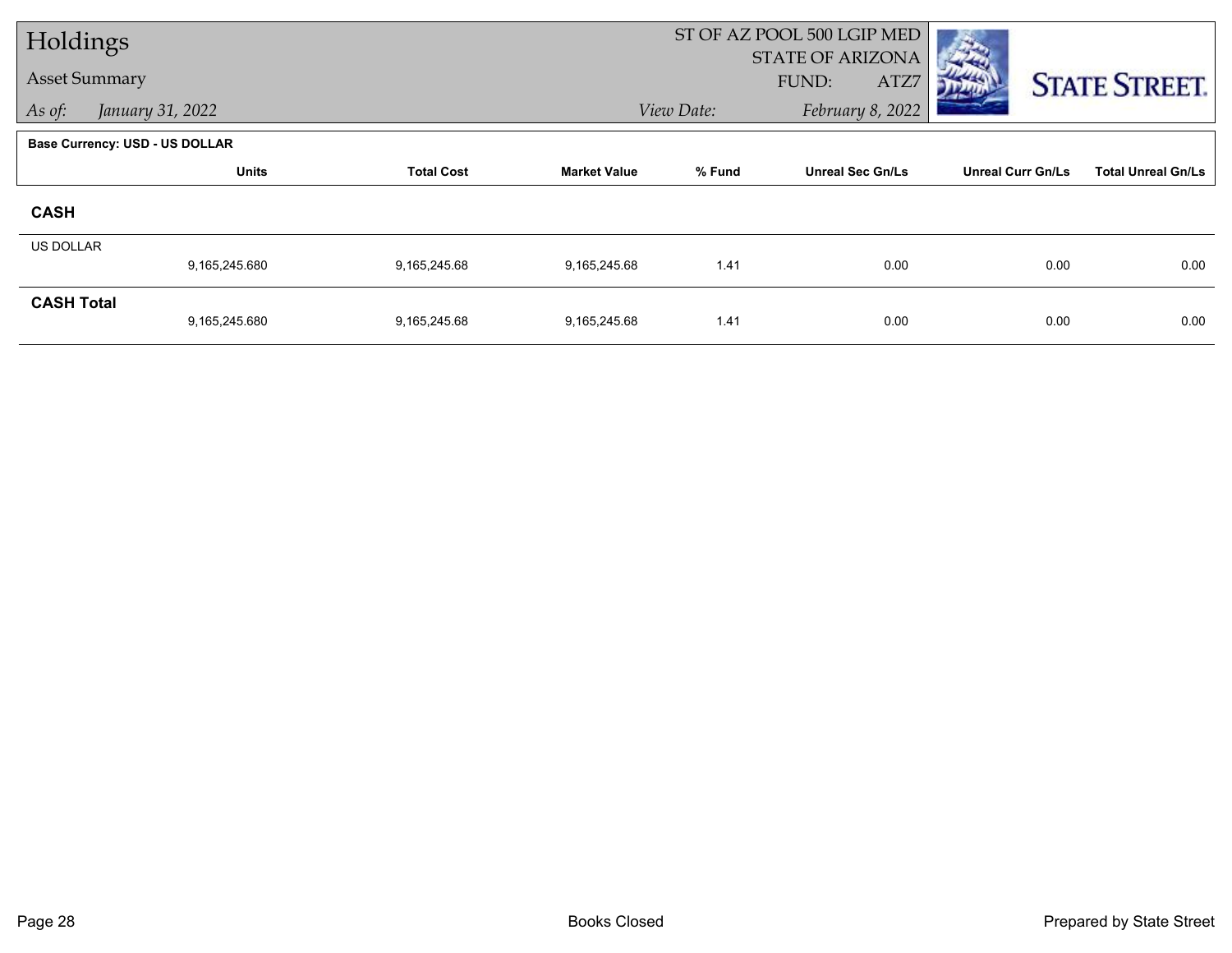| Holdings         |                                       |                   |                     | ST OF AZ POOL 500 LGIP MED |                         |                          |                           |
|------------------|---------------------------------------|-------------------|---------------------|----------------------------|-------------------------|--------------------------|---------------------------|
|                  |                                       |                   |                     |                            | <b>STATE OF ARIZONA</b> |                          |                           |
|                  | <b>Asset Summary</b>                  |                   |                     |                            | FUND:<br>ATZ7           |                          | <b>STATE STREET.</b>      |
| As of:           | January 31, 2022                      |                   |                     | View Date:                 | February 8, 2022        |                          |                           |
|                  | <b>Base Currency: USD - US DOLLAR</b> |                   |                     |                            |                         |                          |                           |
|                  | <b>Units</b>                          | <b>Total Cost</b> | <b>Market Value</b> | % Fund                     | <b>Unreal Sec Gn/Ls</b> | <b>Unreal Curr Gn/Ls</b> | <b>Total Unreal Gn/Ls</b> |
|                  | <b>CASH EQUIVALENT</b>                |                   |                     |                            |                         |                          |                           |
| <b>US DOLLAR</b> |                                       |                   |                     |                            |                         |                          |                           |
|                  | 229,190,000.000                       | 229,016,769.74    | 228,918,372.90      | 35.26                      | -98,396.84              | 0.00                     | $-98,396.84$              |
|                  | <b>CASH EQUIVALENT Total</b>          |                   |                     |                            |                         |                          |                           |
|                  | 229,190,000.000                       | 229,016,769.74    | 228,918,372.90      | 35.26                      | $-98,396.84$            | 0.00                     | -98,396.84                |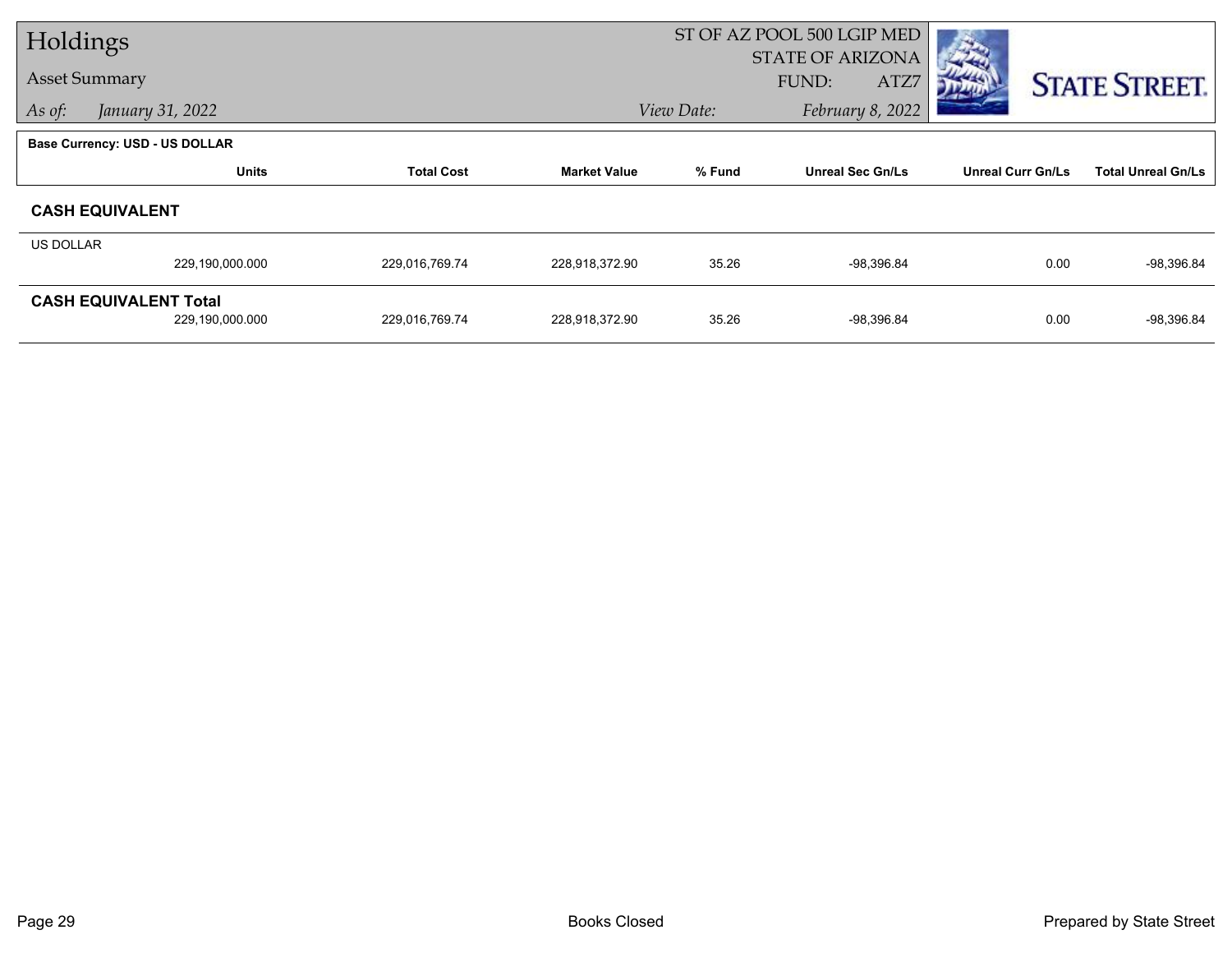| Holdings             |                                       |                   |                     | ST OF AZ POOL 500 LGIP MED |                         |                          |                           |  |
|----------------------|---------------------------------------|-------------------|---------------------|----------------------------|-------------------------|--------------------------|---------------------------|--|
|                      |                                       |                   |                     |                            | STATE OF ARIZONA        |                          |                           |  |
| <b>Asset Summary</b> |                                       |                   |                     |                            | FUND:<br>ATZ7           |                          | <b>STATE STREET.</b>      |  |
| As of:               | January 31, 2022                      |                   |                     | View Date:                 | February 8, 2022        |                          |                           |  |
|                      | <b>Base Currency: USD - US DOLLAR</b> |                   |                     |                            |                         |                          |                           |  |
|                      | <b>Units</b>                          | <b>Total Cost</b> | <b>Market Value</b> | % Fund                     | <b>Unreal Sec Gn/Ls</b> | <b>Unreal Curr Gn/Ls</b> | <b>Total Unreal Gn/Ls</b> |  |
| <b>FIXED INCOME</b>  |                                       |                   |                     |                            |                         |                          |                           |  |
| <b>US DOLLAR</b>     |                                       |                   |                     |                            |                         |                          |                           |  |
|                      | 415,492,215.280                       | 415,751,247.00    | 411,166,085.96      | 63.33                      | -4,585,161.04           | 0.00                     | $-4,585,161.04$           |  |
|                      | <b>FIXED INCOME Total</b>             |                   |                     |                            |                         |                          |                           |  |
|                      | 415,492,215.280                       | 415,751,247.00    | 411,166,085.96      | 63.33                      | -4,585,161.04           | 0.00                     | $-4,585,161.04$           |  |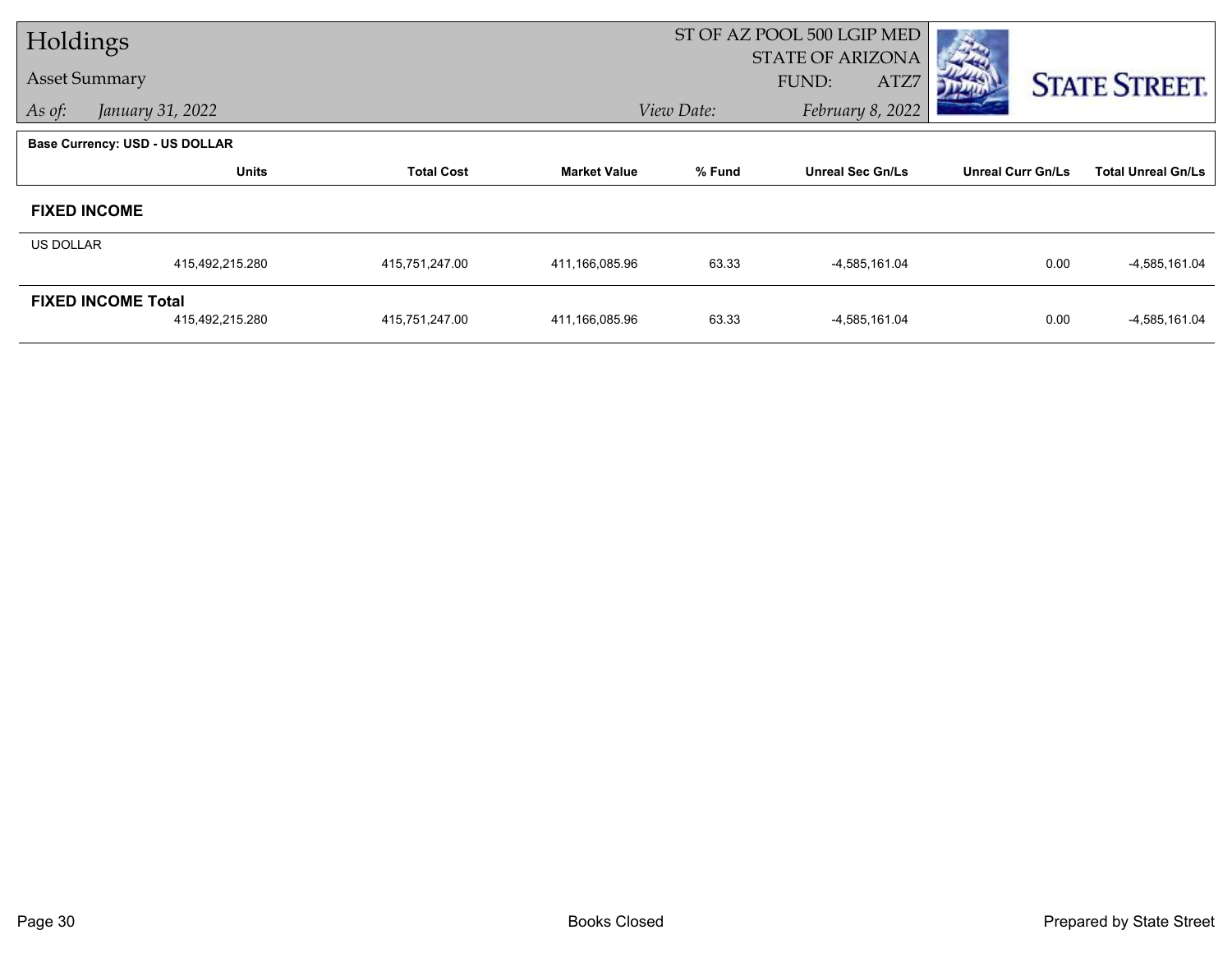| Holdings             |                                |                   |                     | ST OF AZ POOL 500 LGIP MED               |                         |                   |                           |
|----------------------|--------------------------------|-------------------|---------------------|------------------------------------------|-------------------------|-------------------|---------------------------|
| <b>Asset Summary</b> |                                |                   |                     | <b>STATE OF ARIZONA</b><br>ATZ7<br>FUND: |                         |                   |                           |
| As of:               | January 31, 2022               |                   |                     | View Date:                               | February 8, 2022        |                   | <b>STATE STREET.</b>      |
|                      |                                |                   |                     |                                          |                         |                   |                           |
|                      | Base Currency: USD - US DOLLAR |                   |                     |                                          |                         |                   |                           |
|                      | Units                          | <b>Total Cost</b> | <b>Market Value</b> | % Fund                                   | <b>Unreal Sec Gn/Ls</b> | Unreal Curr Gn/Ls | <b>Total Unreal Gn/Ls</b> |
| <b>FUND Total</b>    |                                |                   |                     |                                          |                         |                   |                           |
|                      | 653,847,460.960                | 653,933,262.42    | 649.249.704.54      | 100.00                                   | -4,683,557.88           | 0.00              | -4,683,557.88             |